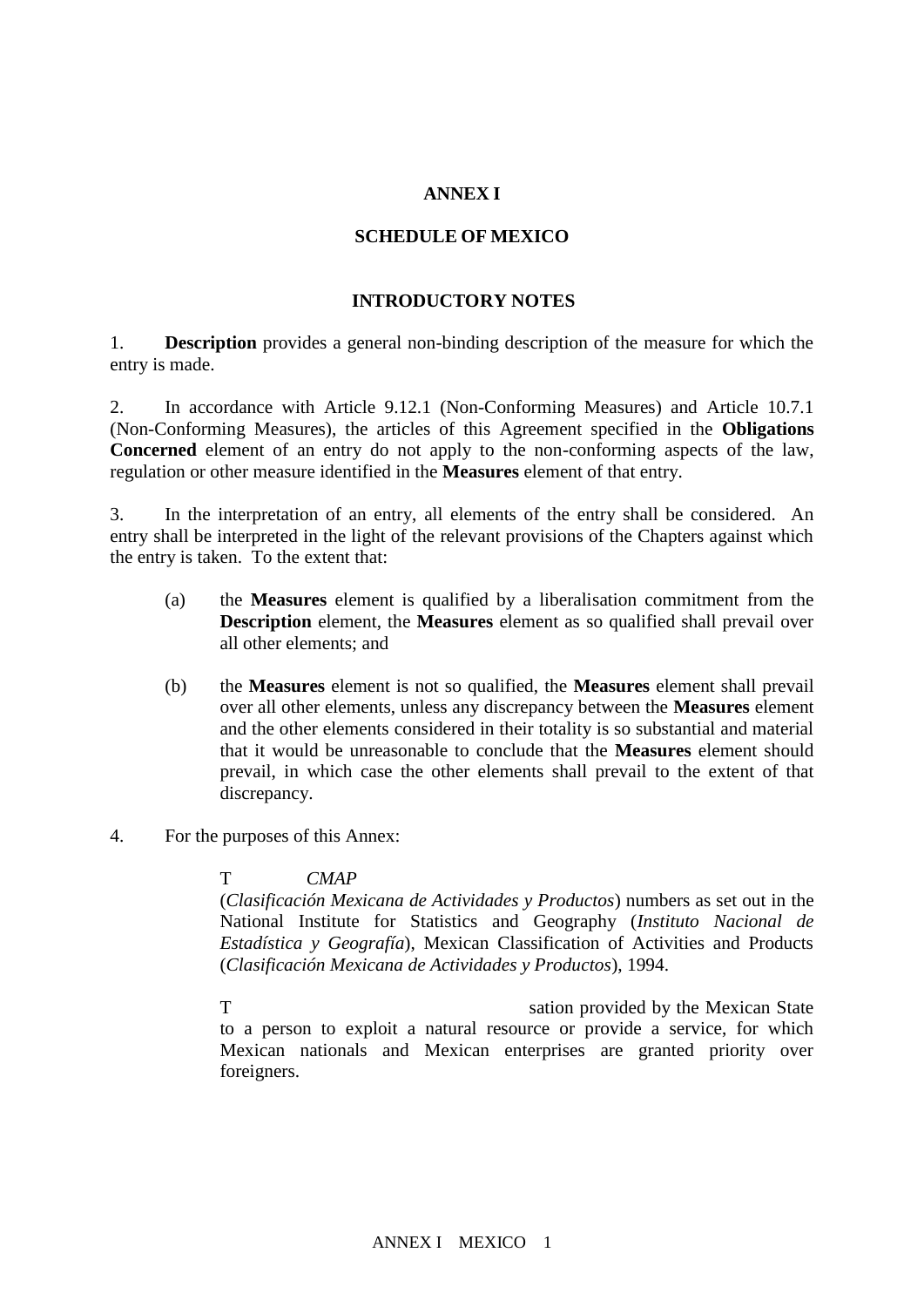-laws, stating that the enterprise shall not allow foreigners, directly or indirectly, to become partners or shareholders of the enterprise.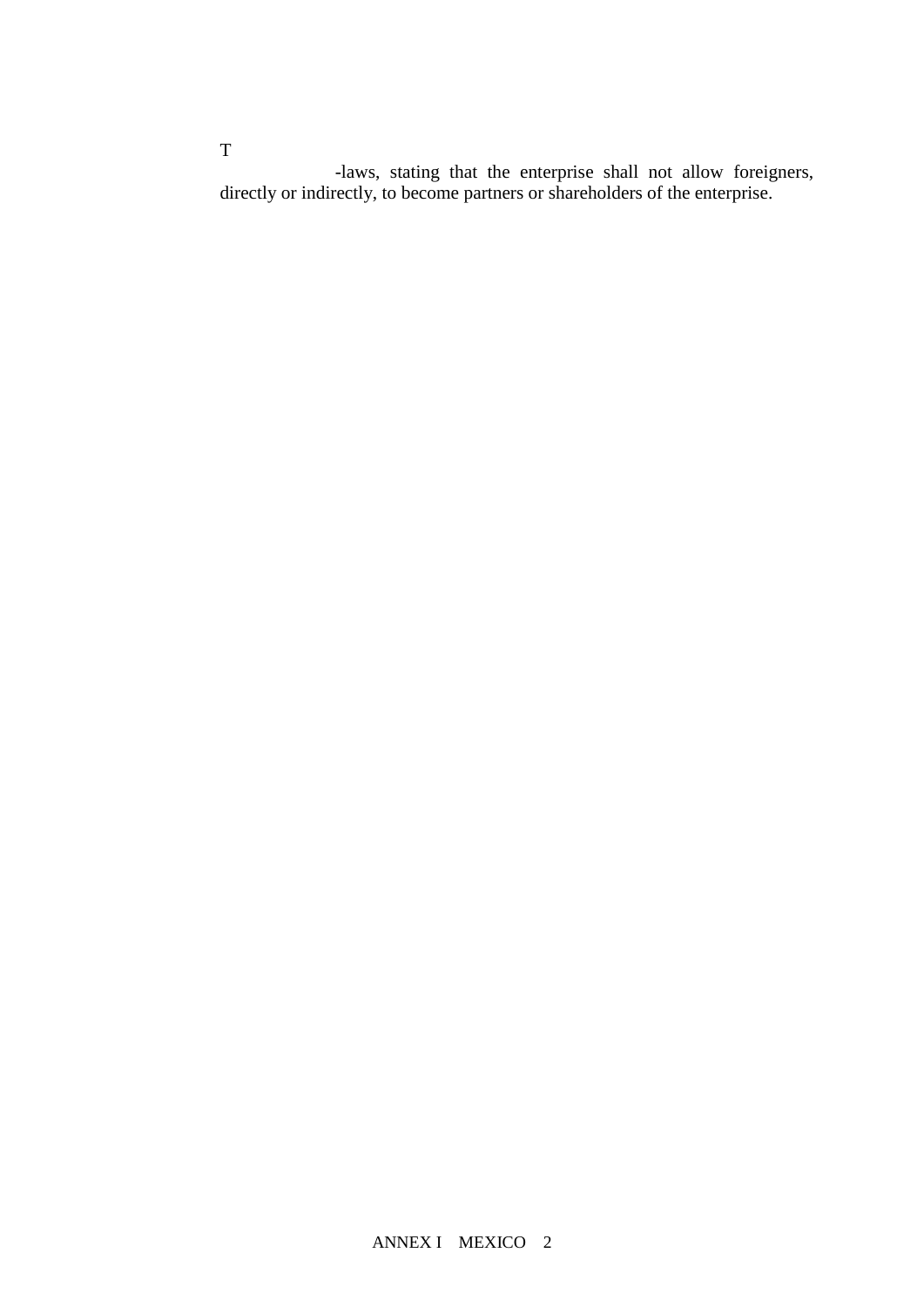| Sector:                         | All                                                                                                                                                                                                                                                                                                                                                                                                                                                       |
|---------------------------------|-----------------------------------------------------------------------------------------------------------------------------------------------------------------------------------------------------------------------------------------------------------------------------------------------------------------------------------------------------------------------------------------------------------------------------------------------------------|
| <b>Sub-Sector:</b>              |                                                                                                                                                                                                                                                                                                                                                                                                                                                           |
| <b>Industry Classification:</b> |                                                                                                                                                                                                                                                                                                                                                                                                                                                           |
| <b>Obligations Concerned:</b>   | National Treatment (Article 9.4)                                                                                                                                                                                                                                                                                                                                                                                                                          |
| <b>Level of Government:</b>     | Central                                                                                                                                                                                                                                                                                                                                                                                                                                                   |
| <b>Measures:</b>                | United Mexican States Political Constitution (Constitución<br>Política de los Estados Unidos Mexicanos), Article 27<br>Foreign Investment Law (Ley de Inversión Extranjera), Title<br>II, Chapters I and II<br>Regulations to the Foreign Investment Law and the National<br>Registry for Foreign Investment (Reglamento de la Ley de<br>Inversión Extranjera y del Registro Nacional de Inversiones<br><i>Extranjeras</i> ), Title II, Chapters I and II |
| Description:                    | Investment                                                                                                                                                                                                                                                                                                                                                                                                                                                |
|                                 | Foreign nationals or foreign enterprises may not acquire<br>property rights ( <i>dominio directo</i> ) over land and water in a 100-<br>kilometre<br>-kilometre<br>strip inland from its coasts (Restricted Zone).                                                                                                                                                                                                                                        |
|                                 | may acquire property rights ( <i>dominio directo</i> ) over real estate<br>located in the Restricted Zone, used for non-residential<br>purposes. Notice of the acquisition must be given to the<br>Ministry of Foreign Affairs (Secretaría de Relaciones<br><i>Exteriores, SRE</i> ) within 60 business days following the date of<br>acquisition.                                                                                                        |
|                                 | may not acquire property rights ( <i>dominio directo</i> ) over real<br>estate located in the Restricted Zone, used for residential<br>purposes.                                                                                                                                                                                                                                                                                                          |
|                                 |                                                                                                                                                                                                                                                                                                                                                                                                                                                           |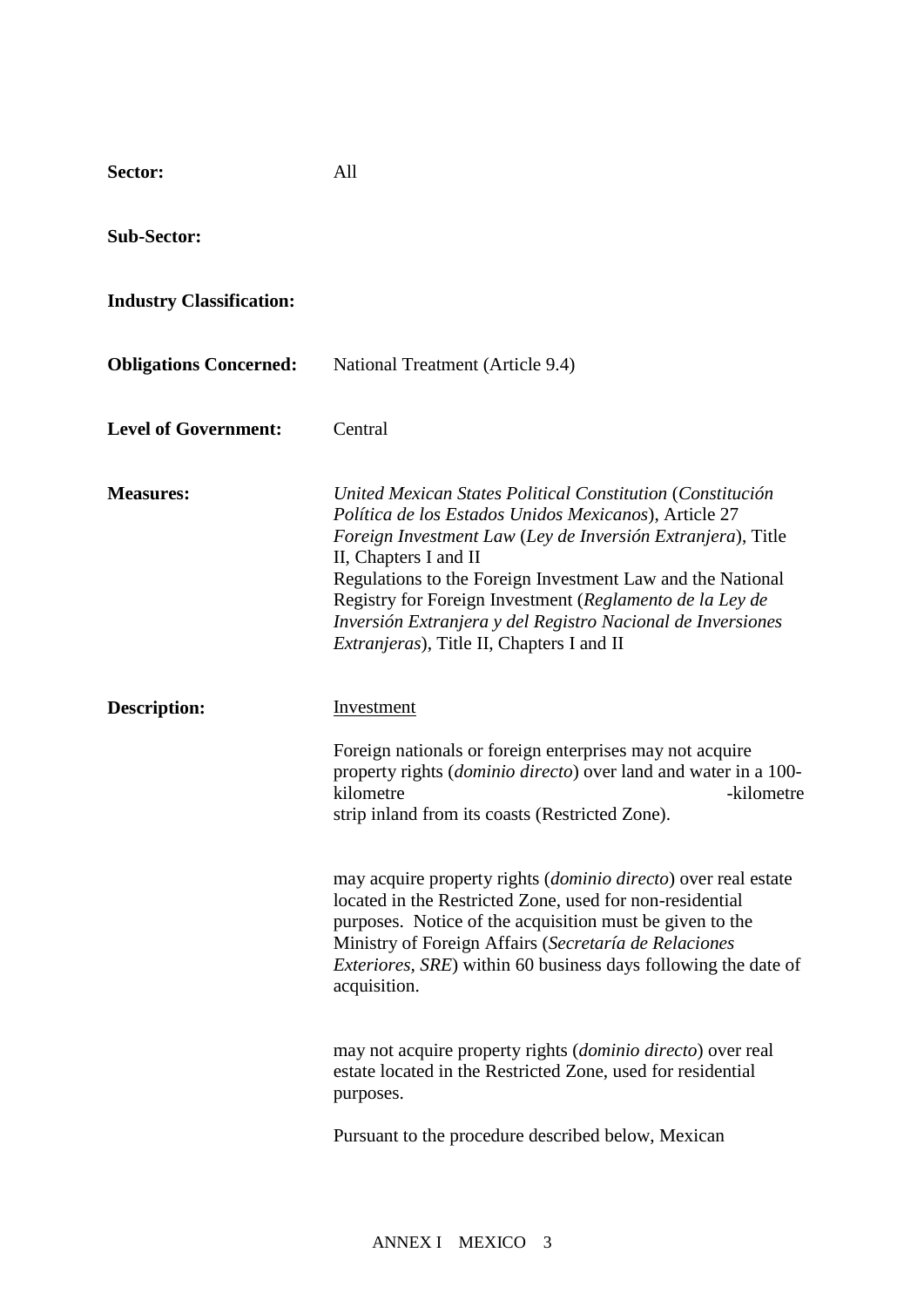acquire

rights for the use and enjoyment over real estate in the Restricted Zone, used for residential purposes. Such a procedure shall also apply when foreign nationals or foreign enterprises seek to acquire rights for the use and enjoyment over real estate in the Restricted Zone regardless of the purpose for which the real estate is used.

A permit from the *SRE* is required for credit institutions to acquire, as trustees, rights to real estate located in the Restricted Zone, when the purpose of the trust is to allow the use and enjoyment of such real estate, without granting real property rights thereof, and the trust beneficiaries are the Mexican enterprises without a foreign exclusion clause, or the foreign nationals or foreign enterprises referred to above.

the real estate located in the Restricted Zone mean the rights to use or enjoy such real estate, including, as applicable, obtaining benefits, products and, in general, any yield resulting from lucrative operation and exploitation through third parties or through the credit institutions acting as trustees.

The duration of the trust referred to in this entry shall be for a maximum period of 50 years, which may be renewed on request by the interested party.

The *SRE* can verify at any time the compliance with the conditions under which the permits referred to in this entry are granted, as well as the submission and veracity of the notices mentioned above.

The *SRE* shall decide on the permits, considering the economic and social benefits that these operations could have on the Nation.

Foreign nationals or foreign enterprises seeking to acquire real estate outside the Restricted Zone, shall previously submit to the *SRE* a statement agreeing to consider themselves Mexican nationals for the above mentioned purposes, and waiving the right to invoke the protection of their governments with respect to such real estate.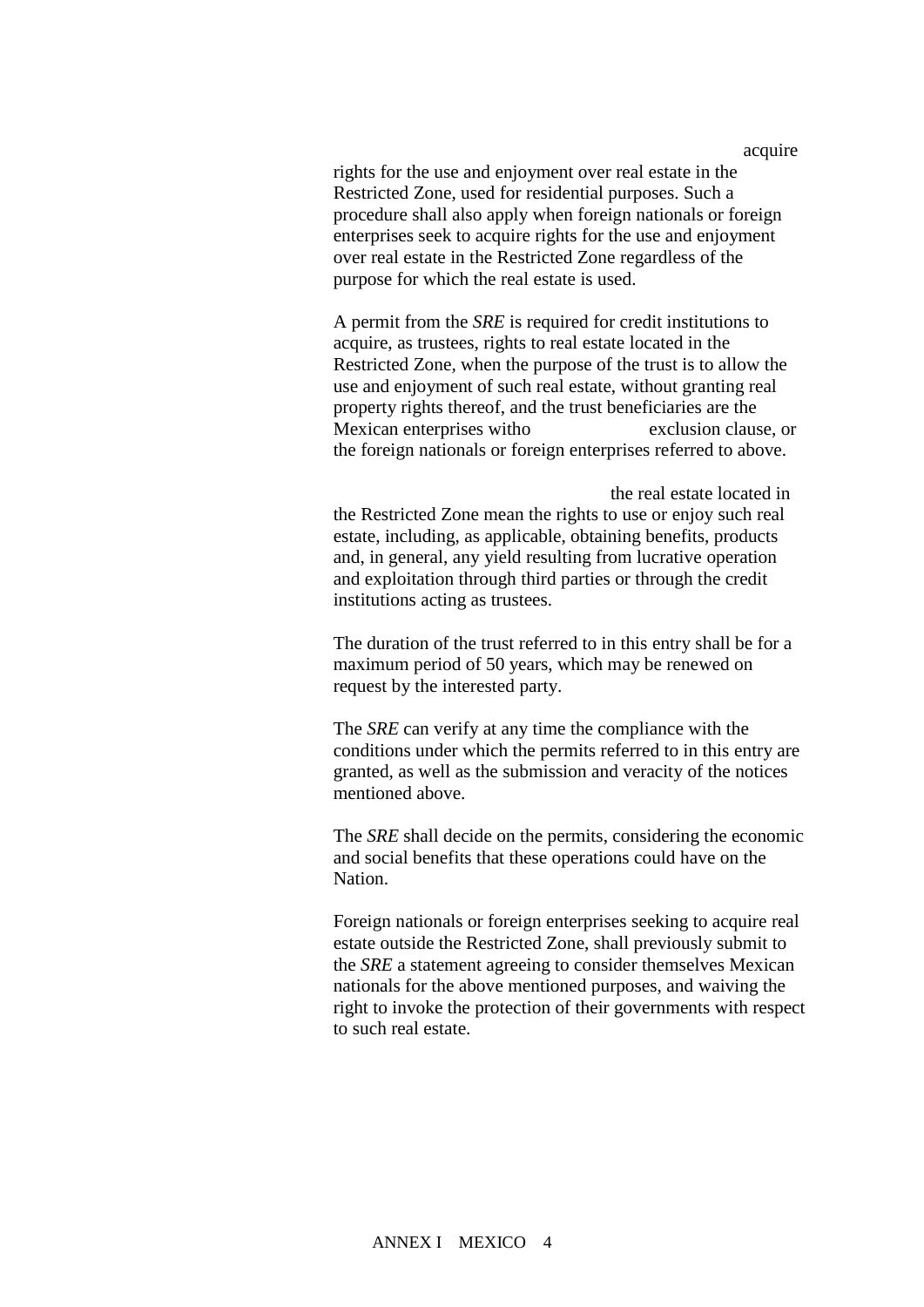| Sector:                         | All                            |                                                                                                                                                                                                                                                                                                                                                                                                                     |
|---------------------------------|--------------------------------|---------------------------------------------------------------------------------------------------------------------------------------------------------------------------------------------------------------------------------------------------------------------------------------------------------------------------------------------------------------------------------------------------------------------|
| <b>Sub-Sector:</b>              |                                |                                                                                                                                                                                                                                                                                                                                                                                                                     |
| <b>Industry Classification:</b> |                                |                                                                                                                                                                                                                                                                                                                                                                                                                     |
| <b>Obligations Concerned:</b>   |                                | National Treatment (Article 9.4)<br>Market Access (Article 10.5)                                                                                                                                                                                                                                                                                                                                                    |
| <b>Level of Government:</b>     | Central                        |                                                                                                                                                                                                                                                                                                                                                                                                                     |
| <b>Measures:</b>                | VI, Chapter III                | Foreign Investment Law (Ley de Inversión Extranjera), Title                                                                                                                                                                                                                                                                                                                                                         |
| <b>Description:</b>             | the following criteria:<br>(a) | <b>Investment and Cross-Border Trade in Services</b><br>The National Commission on Foreign Investment (Comisión<br>Nacional de Inversiones Extranjeras, CNIE), in order to<br>evaluate applications submitted for its consideration<br>(acquisitions or establishment of investments in restricted<br>activities as set out in this Schedule), shall take into account<br>the effects on employment and training of |
|                                 | (b)<br>(c)<br>(d)              | workers;<br>the technological contribution;<br>the compliance with the environmental<br>provisions contained in the environmental<br>legislation; and<br>in general, the contribution to increase the<br>competitiveness of the Mexican productive<br>system.                                                                                                                                                       |
|                                 |                                | When deciding on an application, the CNIE may only impose<br>requirements that do not distort international trade and that are<br>not prohibited by Article 9.10 (Performance Requirements).                                                                                                                                                                                                                        |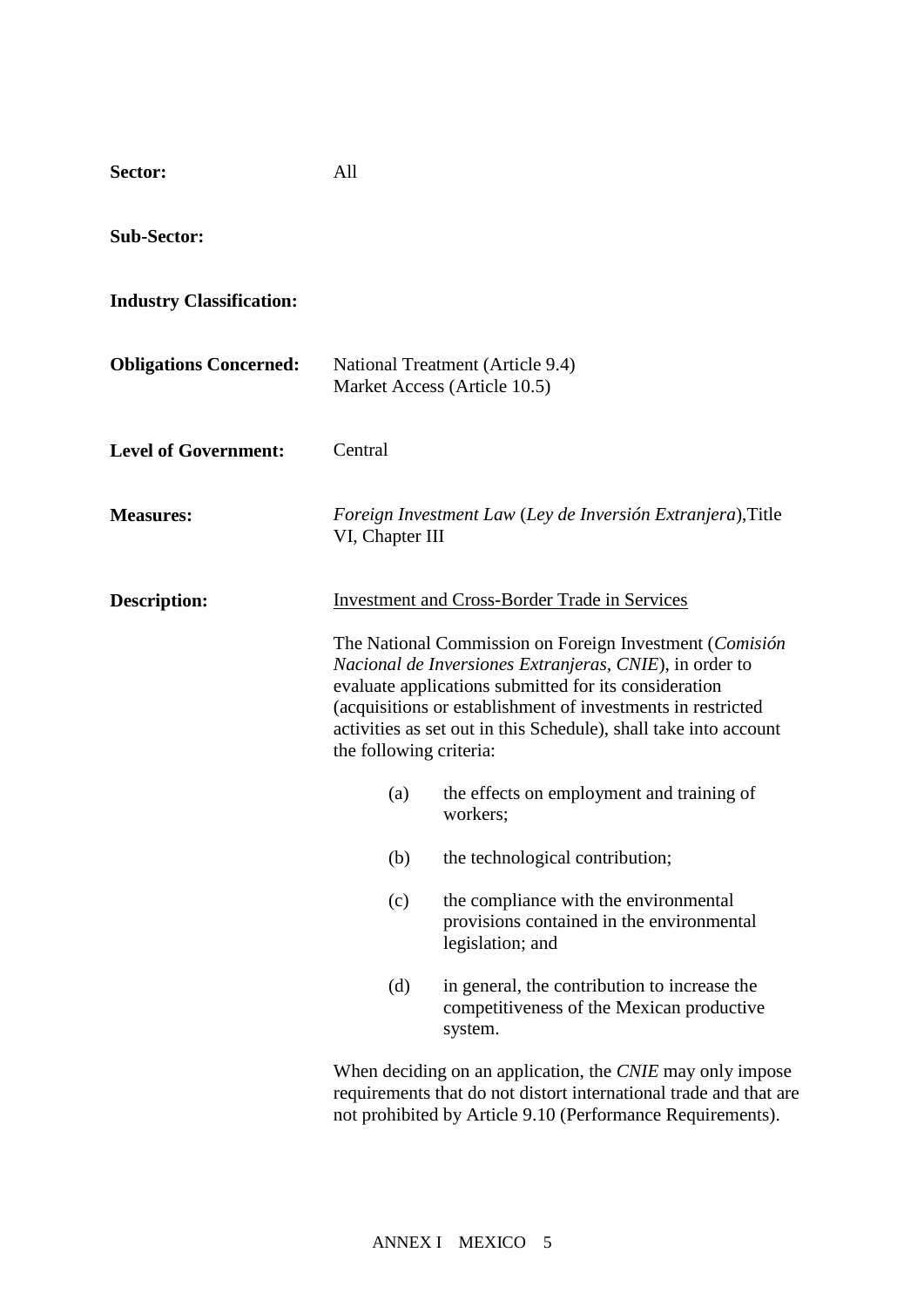| All                                                                                                                                                                                                                                                                                                                                                                                                                                                                                                                                                                                                                                                                                                                                                                                                                                                                                                                                                                                                                                                                                                                                                                                    |
|----------------------------------------------------------------------------------------------------------------------------------------------------------------------------------------------------------------------------------------------------------------------------------------------------------------------------------------------------------------------------------------------------------------------------------------------------------------------------------------------------------------------------------------------------------------------------------------------------------------------------------------------------------------------------------------------------------------------------------------------------------------------------------------------------------------------------------------------------------------------------------------------------------------------------------------------------------------------------------------------------------------------------------------------------------------------------------------------------------------------------------------------------------------------------------------|
|                                                                                                                                                                                                                                                                                                                                                                                                                                                                                                                                                                                                                                                                                                                                                                                                                                                                                                                                                                                                                                                                                                                                                                                        |
|                                                                                                                                                                                                                                                                                                                                                                                                                                                                                                                                                                                                                                                                                                                                                                                                                                                                                                                                                                                                                                                                                                                                                                                        |
| National Treatment (Article 9.4)                                                                                                                                                                                                                                                                                                                                                                                                                                                                                                                                                                                                                                                                                                                                                                                                                                                                                                                                                                                                                                                                                                                                                       |
| Central                                                                                                                                                                                                                                                                                                                                                                                                                                                                                                                                                                                                                                                                                                                                                                                                                                                                                                                                                                                                                                                                                                                                                                                |
| Foreign Investment Law (Ley de Inversión Extranjera), Title I,<br>Chapter III<br>As qualified by the <b>Description</b> element                                                                                                                                                                                                                                                                                                                                                                                                                                                                                                                                                                                                                                                                                                                                                                                                                                                                                                                                                                                                                                                        |
| <b>Investment</b><br>Favourable resolution from the National Commission on<br>Foreign Investment (Comisión Nacional de Inversiones<br><i>Extranjeras, CNIE</i> ) is required for investors of another Party<br>or their investments to participate, directly or indirectly, in<br>more than 49 per cent of the ownership interest of a Mexican<br>enterprise in an unrestricted sector, only when the total value<br>of the assets of the Mexican enterprise exceeds the applicable<br>threshold at the time the application for acquisition is<br>submitted.<br>The applicable threshold for the review of an acquisition of a<br>Mexican enterprise shall be the amount determined by the<br>CNIE. The threshold at the date of entry into force of this<br>Agreement for Mexico will be the equivalent in Mexican<br>pesos to one billion US dollars, using the official exchange<br>rate on October $5th$ , 2015.<br>Each year, the threshold will be adjusted according to the<br>nominal growth rate of the Mexican Gross Domestic Product,<br>as published by the National Institute for Statistics and<br>Geography (Instituto Nacional de Estadística y Geografía,<br>INEGI). |
|                                                                                                                                                                                                                                                                                                                                                                                                                                                                                                                                                                                                                                                                                                                                                                                                                                                                                                                                                                                                                                                                                                                                                                                        |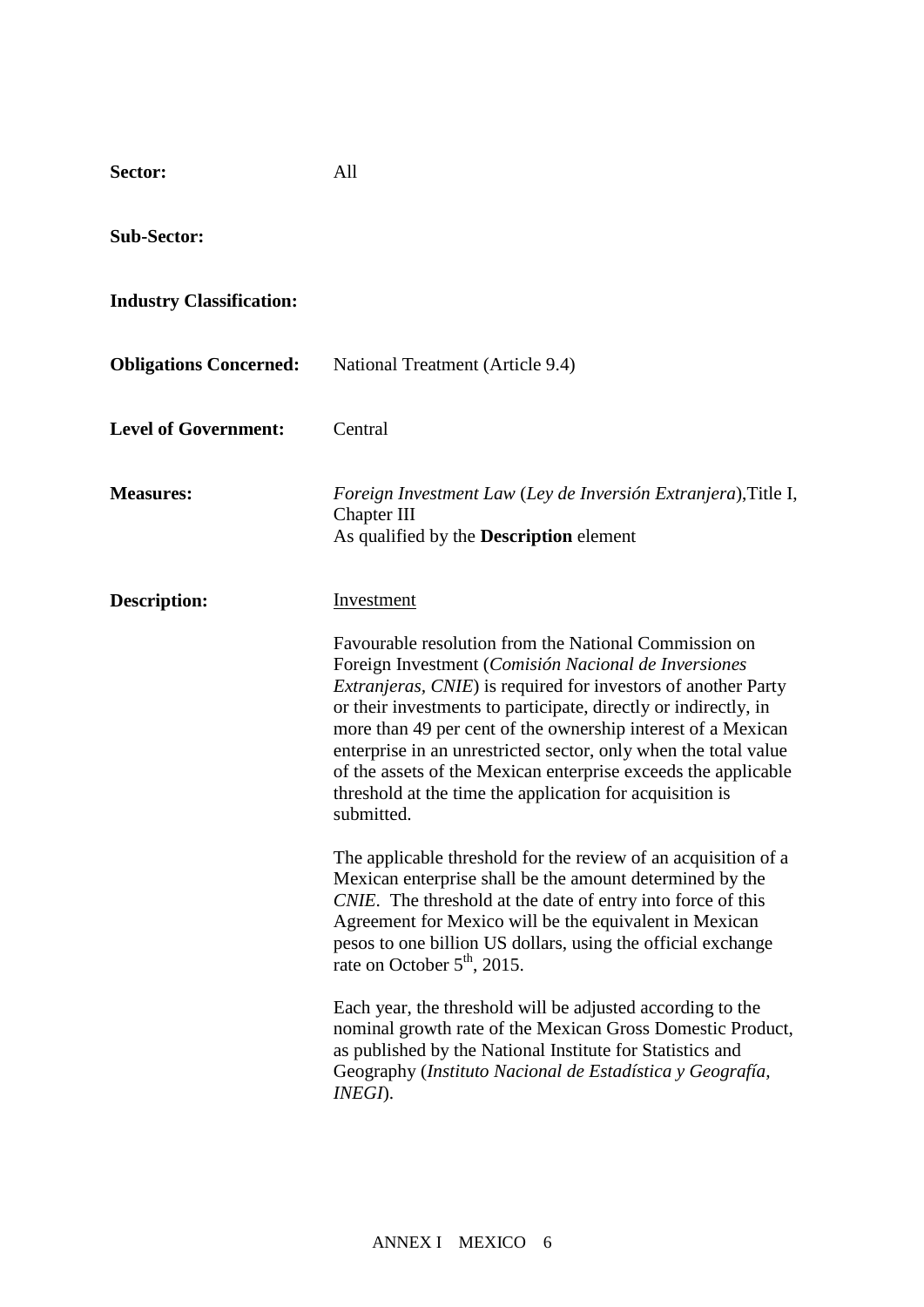| Sector:                         | All                                                                                                                                                                                                                                                                                                                                                                                                                                                                                                                                                                                                                                                                   |
|---------------------------------|-----------------------------------------------------------------------------------------------------------------------------------------------------------------------------------------------------------------------------------------------------------------------------------------------------------------------------------------------------------------------------------------------------------------------------------------------------------------------------------------------------------------------------------------------------------------------------------------------------------------------------------------------------------------------|
| <b>Sub-Sector:</b>              |                                                                                                                                                                                                                                                                                                                                                                                                                                                                                                                                                                                                                                                                       |
| <b>Industry Classification:</b> |                                                                                                                                                                                                                                                                                                                                                                                                                                                                                                                                                                                                                                                                       |
| <b>Obligations Concerned:</b>   | National Treatment (Article 9.4)<br>Senior Management and Boards of Directors (Article 9.11)                                                                                                                                                                                                                                                                                                                                                                                                                                                                                                                                                                          |
| <b>Level of Government:</b>     | Central                                                                                                                                                                                                                                                                                                                                                                                                                                                                                                                                                                                                                                                               |
| <b>Measures:</b>                | United Mexican States Political Constitution (Constitución<br>Política de los Estados Unidos Mexicanos), Article 25<br>General Law of Cooperative Companies (Ley General de<br>Sociedades Cooperativas), Title I, and Title II, Chapter II<br>Federal Labor Law (Ley Federal del Trabajo), Title I<br>Foreign Investment Law (Ley de Inversión Extranjera), Title I,<br>Chapter III                                                                                                                                                                                                                                                                                   |
| <b>Description:</b>             | Investment<br>No more than 10 per cent of the persons participating in a<br>Mexican cooperative production enterprise may be foreign<br>nationals.<br>Investors of another Party or their investments may only own,<br>directly or indirectly, up to 10 per cent of the ownership interest<br>in a Mexican cooperative production enterprise.<br>No foreign nationals may engage in general administrative<br>functions or perform managerial activities in that enterprise.<br>A cooperative production enterprise is an enterprise whose<br>members join their personal work, whether physical or<br>intellectual, with the purpose of producing goods or services. |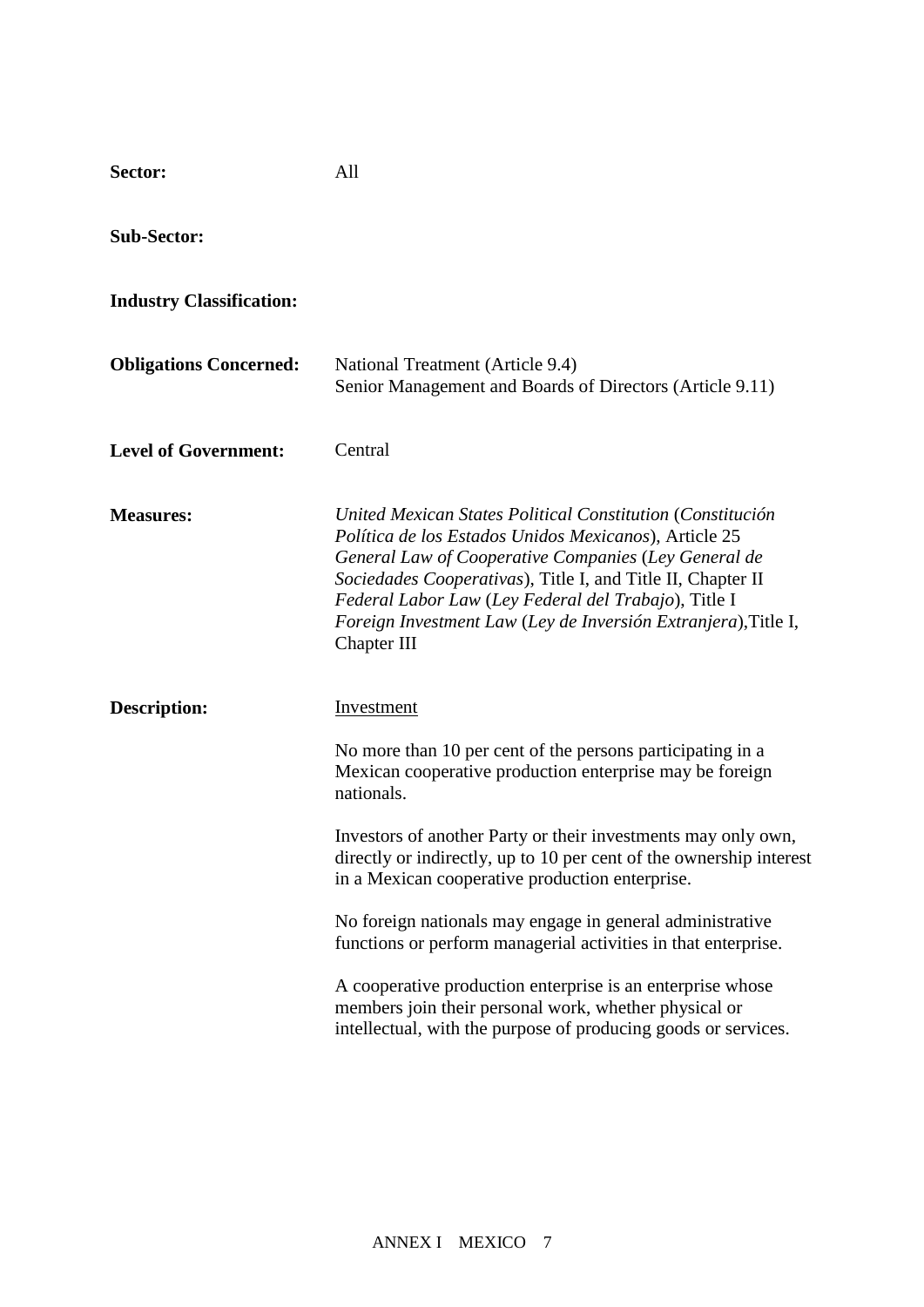| Sector:                         | All                                                                                                                                                                           |
|---------------------------------|-------------------------------------------------------------------------------------------------------------------------------------------------------------------------------|
| <b>Sub-Sector:</b>              |                                                                                                                                                                               |
| <b>Industry Classification:</b> |                                                                                                                                                                               |
| <b>Obligations Concerned:</b>   | National Treatment (Article 9.4)                                                                                                                                              |
| <b>Level of Government:</b>     | Central                                                                                                                                                                       |
| <b>Measures:</b>                | Federal Law to Foster the Microindustry and Handicraft<br>Activity (Ley Federal para el Fomento de la Microindustria y<br>la Actividad Artesanal), Chapters I, II, III and IV |
| <b>Description:</b>             | Investment                                                                                                                                                                    |
|                                 | Only Mexican nationals may apply for a licence ( <i>cédula</i> ) to<br>qualify as a microindustry enterprise.                                                                 |
|                                 | Mexican microindustry enterprises may not have foreign<br>persons as partners.                                                                                                |
|                                 | The Federal Law to Foster the Microindustry and Handicraft<br>Activity (                                                                                                      |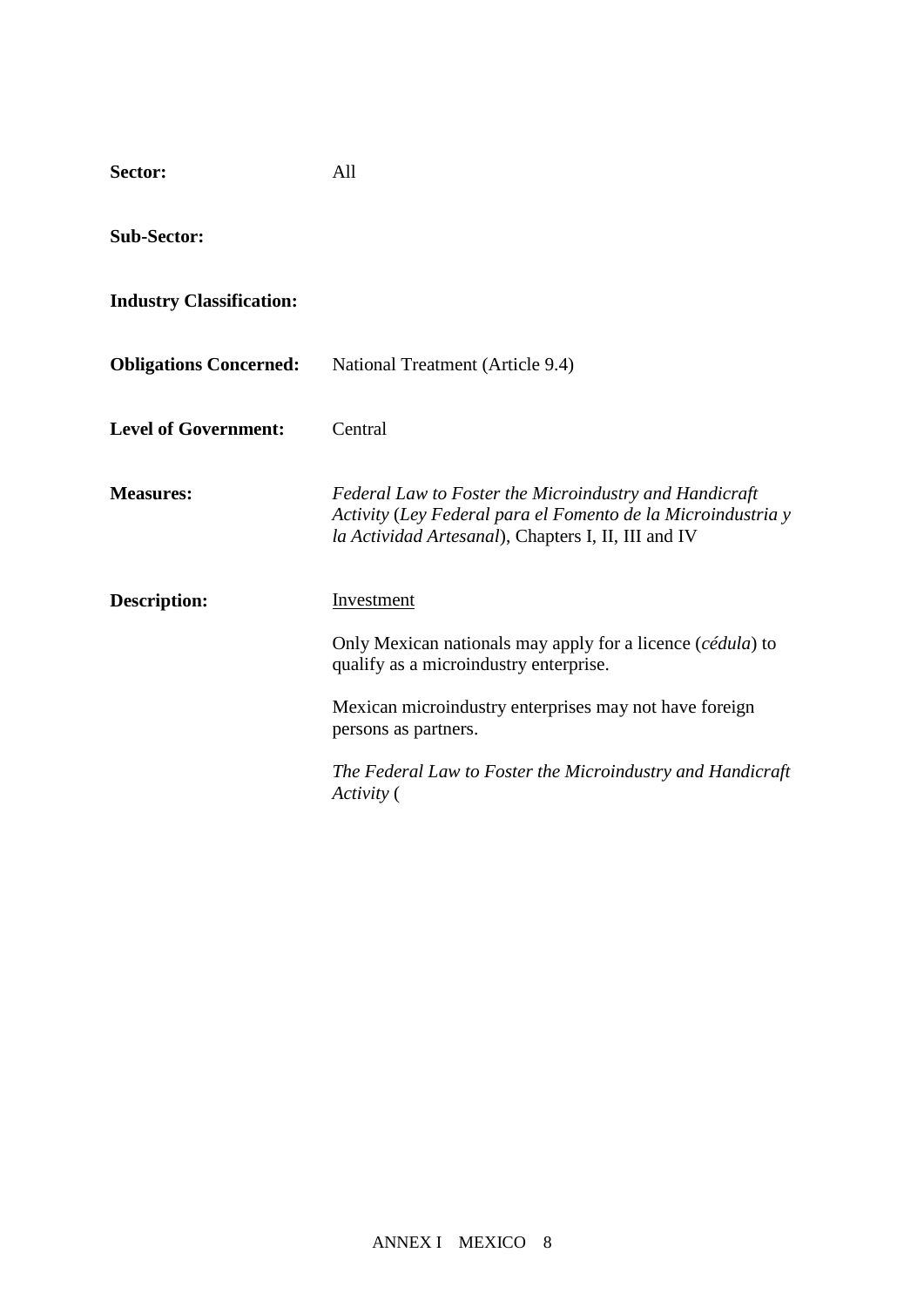| Sector:                         | Agriculture, Livestock, Forestry, and Lumber Activities                                                                                                                                                                                      |
|---------------------------------|----------------------------------------------------------------------------------------------------------------------------------------------------------------------------------------------------------------------------------------------|
| <b>Sub-Sector:</b>              | Agriculture, livestock or forestry                                                                                                                                                                                                           |
| <b>Industry Classification:</b> | CMAP 1111 Agriculture<br>CMAP 1112 Livestock and hunting (limited to livestock)<br>CMAP 1200 Forestry and felling Trees                                                                                                                      |
| <b>Obligations Concerned:</b>   | National Treatment (Article 9.4)                                                                                                                                                                                                             |
| <b>Level of Government:</b>     | Central                                                                                                                                                                                                                                      |
| <b>Measures:</b>                | United Mexican States Political Constitution (Constitución<br>Política de los Estados Unidos Mexicanos), Article 27<br>Agrarian Law (Ley Agraria), Title VI<br>Foreign Investment Law (Ley de Inversión Extranjera), Title I,<br>Chapter III |
| <b>Description:</b>             | Investment                                                                                                                                                                                                                                   |
|                                 | Only Mexican nationals or Mexican enterprises may own land<br>for agriculture, livestock or forestry purposes. Such enterprises                                                                                                              |
|                                 | value of that land at the time of its acquisition.                                                                                                                                                                                           |
|                                 | Investors of another Party or their investments may only own,<br>directly or indirectly, up to 49 per<br>ares.                                                                                                                               |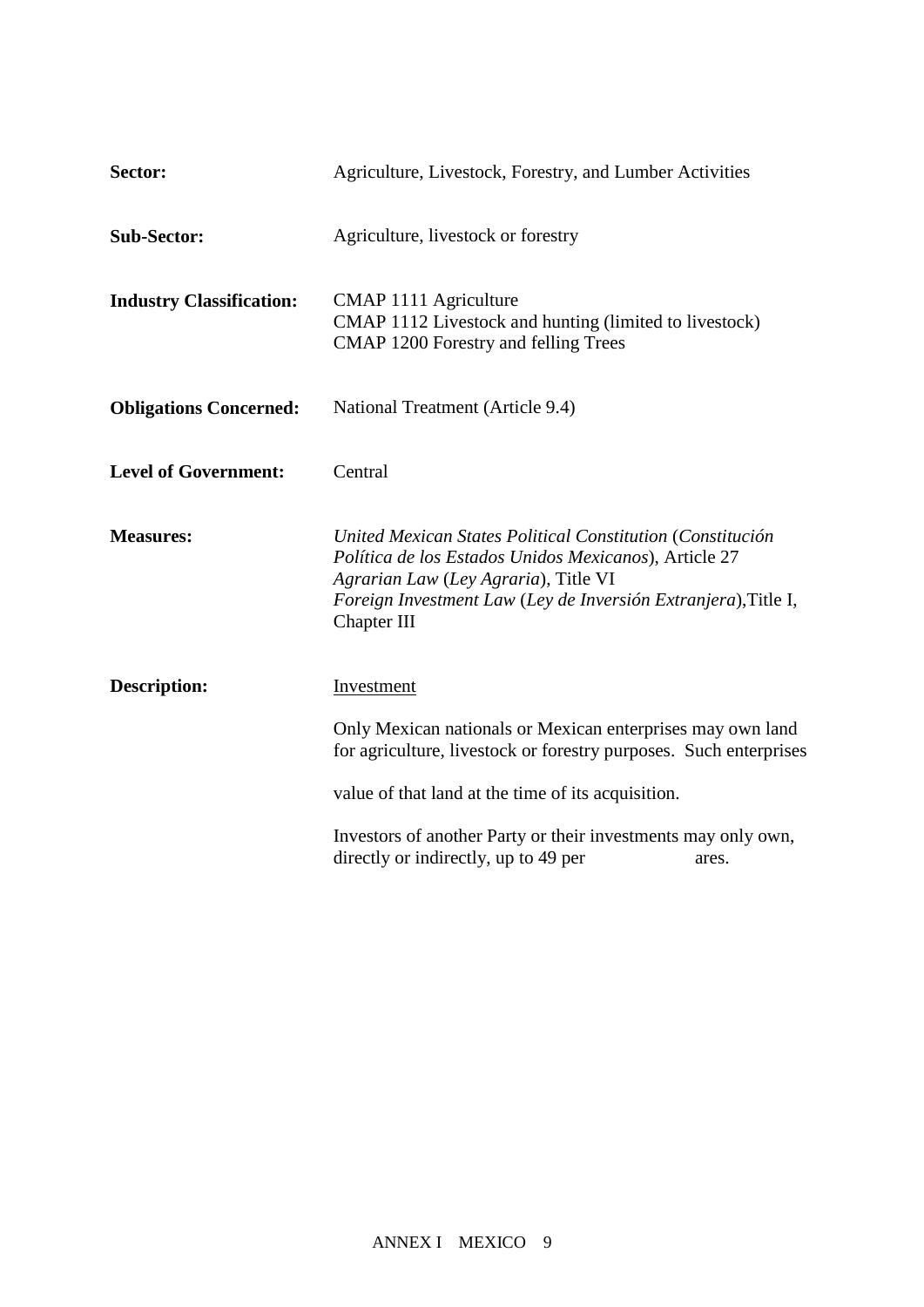| Sector:                         | <b>Retail Trade</b>                                                                                                                                                                                                                                                                                                                                                                                                                                                                  |
|---------------------------------|--------------------------------------------------------------------------------------------------------------------------------------------------------------------------------------------------------------------------------------------------------------------------------------------------------------------------------------------------------------------------------------------------------------------------------------------------------------------------------------|
| <b>Sub-Sector:</b>              | Sale of non-food products in specialised establishments                                                                                                                                                                                                                                                                                                                                                                                                                              |
| <b>Industry Classification:</b> | CMAP 623087 Retail Trade of Firearms, Cartridges and<br><b>Munitions</b><br>CMAP 612024 Wholesale Trade Not Elsewhere Classified<br>(limited to firearms, cartridges and munitions)                                                                                                                                                                                                                                                                                                  |
| <b>Obligations Concerned:</b>   | National Treatment (Article 9.4)                                                                                                                                                                                                                                                                                                                                                                                                                                                     |
| <b>Level of Government:</b>     | Central                                                                                                                                                                                                                                                                                                                                                                                                                                                                              |
| <b>Measures:</b>                | Foreign Investment Law (Ley de Inversión Extranjera), Title I,<br>Chapter III                                                                                                                                                                                                                                                                                                                                                                                                        |
| <b>Description:</b>             | Investment                                                                                                                                                                                                                                                                                                                                                                                                                                                                           |
|                                 | Investors of another Party or their investments may only own,<br>directly or indirectly, up to 49 per cent of the ownership interest<br>in an enterprise established or to be established in the territory<br>of Mexico that is engaged in the sale of explosives, firearms,<br>cartridges, ammunition and fireworks, excluding the acquisition<br>and use of explosives for industrial and extractive activities,<br>and the preparation of explosive mixtures for such activities. |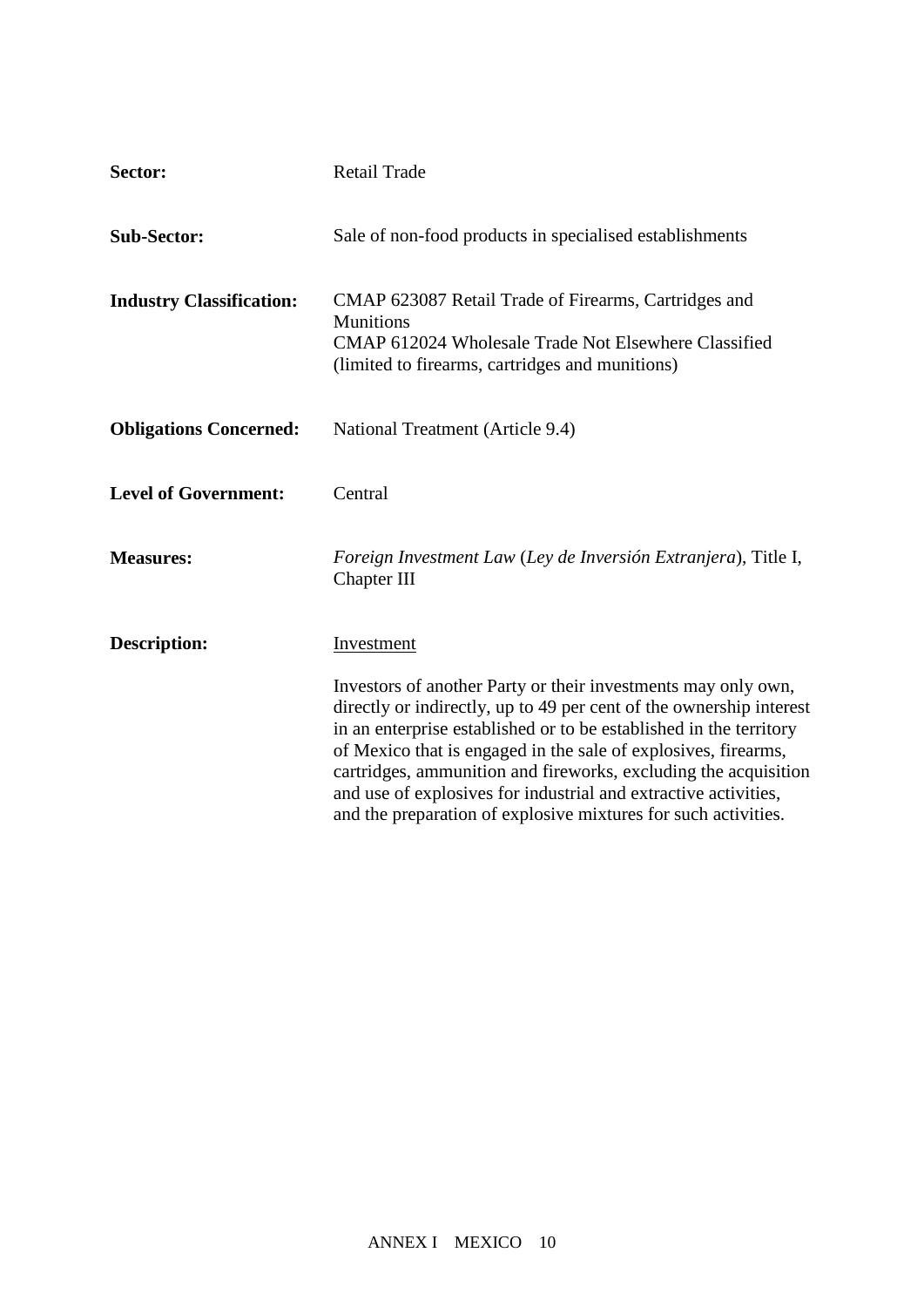| Sector:                         | Communications                                                                                                                                                                                                                                                                                                                                                                                                                                                                                                                                                                                                                                                                                                                                                                                                                                                                                                                                                                                                                                                                                                              |
|---------------------------------|-----------------------------------------------------------------------------------------------------------------------------------------------------------------------------------------------------------------------------------------------------------------------------------------------------------------------------------------------------------------------------------------------------------------------------------------------------------------------------------------------------------------------------------------------------------------------------------------------------------------------------------------------------------------------------------------------------------------------------------------------------------------------------------------------------------------------------------------------------------------------------------------------------------------------------------------------------------------------------------------------------------------------------------------------------------------------------------------------------------------------------|
| <b>Sub-Sector:</b>              | Broadcasting (radio and free to air television)                                                                                                                                                                                                                                                                                                                                                                                                                                                                                                                                                                                                                                                                                                                                                                                                                                                                                                                                                                                                                                                                             |
| <b>Industry Classification:</b> | CMAP 941104 Private Production and Transmission of Radio<br>Programs (limited to production and transmission of sound<br>broadcasting (radio) programs)<br>CMAP 941105 Private Services of production, Transmission<br>and Retransmission of Television Programming (limited to<br>transmission and retransmission of free-to-air television<br>programming)                                                                                                                                                                                                                                                                                                                                                                                                                                                                                                                                                                                                                                                                                                                                                                |
| <b>Obligations Concerned:</b>   | National Treatment (Article 9.4 and Article 10.3)<br>Local Presence (Article 10.6)                                                                                                                                                                                                                                                                                                                                                                                                                                                                                                                                                                                                                                                                                                                                                                                                                                                                                                                                                                                                                                          |
| <b>Level of Government:</b>     | Central                                                                                                                                                                                                                                                                                                                                                                                                                                                                                                                                                                                                                                                                                                                                                                                                                                                                                                                                                                                                                                                                                                                     |
| <b>Measures:</b>                | United Mexican States Political Constitution (Constitución<br>Política de los Estados Unidos Mexicanos), Articles 28 and 32<br>Federal Telecommunications and Broadcasting Law (Ley<br>Federal de Telecomunicaciones y Radiodifusión), Title IV,<br>Chapters I, III and IV, Title XI, Chapter II<br>General Means of Communication Law (Ley de Vías Generales<br>de Comunicación), Book I, Chapter III (when it does not oppose<br>to the Federal Telecommunication and Broadcasting Law)<br>Regulations to the Radio and Television Federal Law, in the<br>Matter of Concessions, Permits and Content of Radio and<br>Television Transmissions (Reglamento de la Ley Federal de<br>Radio y Televisión, en Materia de Concesiones, Permisos y<br>Contenido de las Transmisiones del Radio y Televisión)<br>Foreign Investment Law (Ley de Inversión Extranjera), Title I,<br>Chapters II and III<br>Regulations to the Foreign Investment Law and the National<br>Registry for Foreign Investment (Reglamento de la Ley de<br>Inversión Extranjera y del Registro Nacional de Inversiones<br><i>Extranjeras</i> ), Title VI |
| <b>Description:</b>             | <b>Investment and Cross-Border Trade in Services</b>                                                                                                                                                                                                                                                                                                                                                                                                                                                                                                                                                                                                                                                                                                                                                                                                                                                                                                                                                                                                                                                                        |
|                                 | According to their purposes, sole concessions and frequency                                                                                                                                                                                                                                                                                                                                                                                                                                                                                                                                                                                                                                                                                                                                                                                                                                                                                                                                                                                                                                                                 |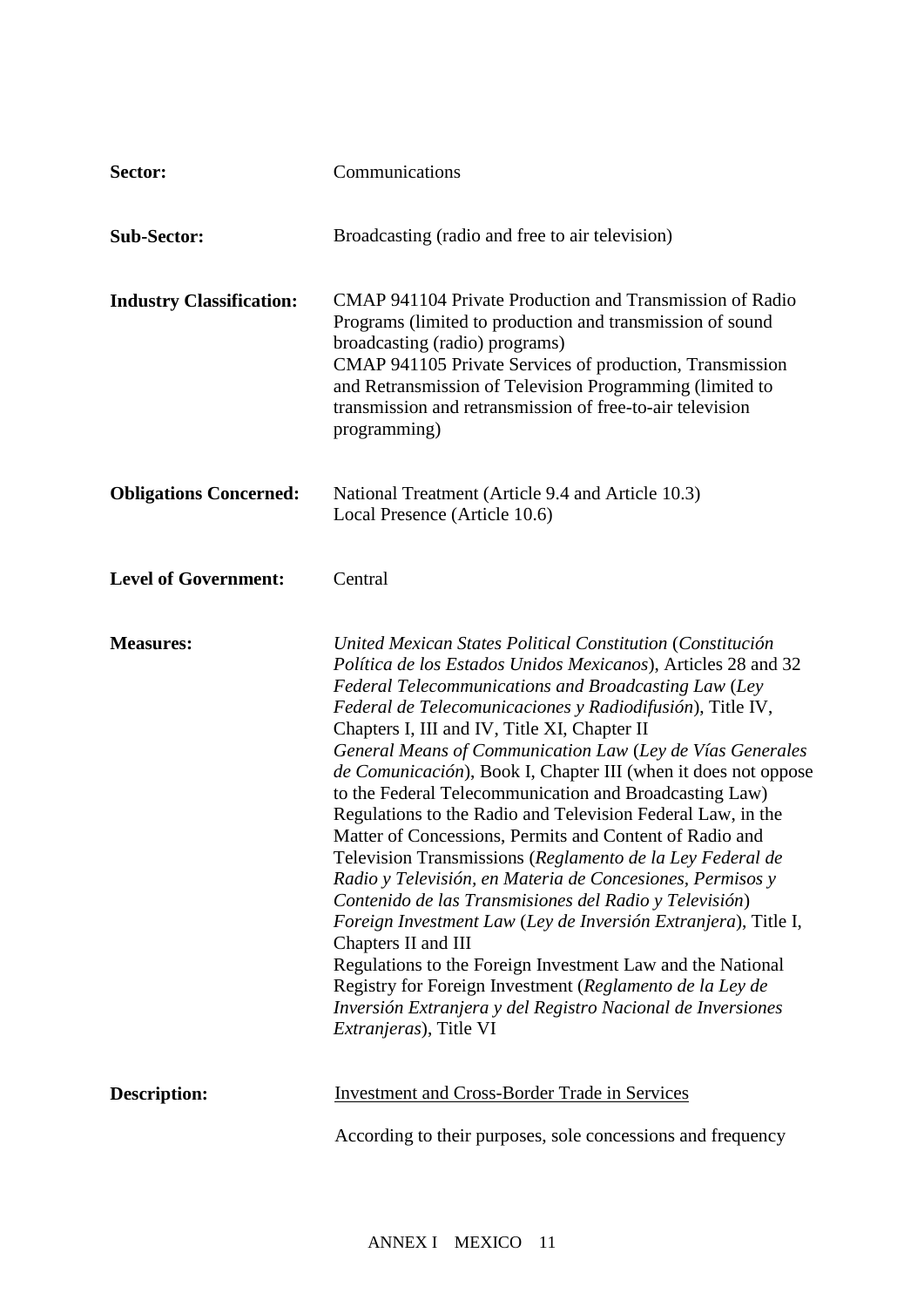band concessions will be granted only to Mexican nationals or enterprises constituted under Mexican laws and regulations.

Investors of a Party or their investments may participate up to 49 per cent in concessionaire enterprises providing broadcasting services. This maximum foreign investment, will be applied according to the reciprocity existent with the country in which the investor or trader who ultimately controls it, directly or indirectly, is constituted.

For the purposes of the above paragraph, a favourable opinion of the Mexican Foreign Investment Commission is required before granting the sole concession for providing broadcasting services in which foreign investment participate.

Among concessions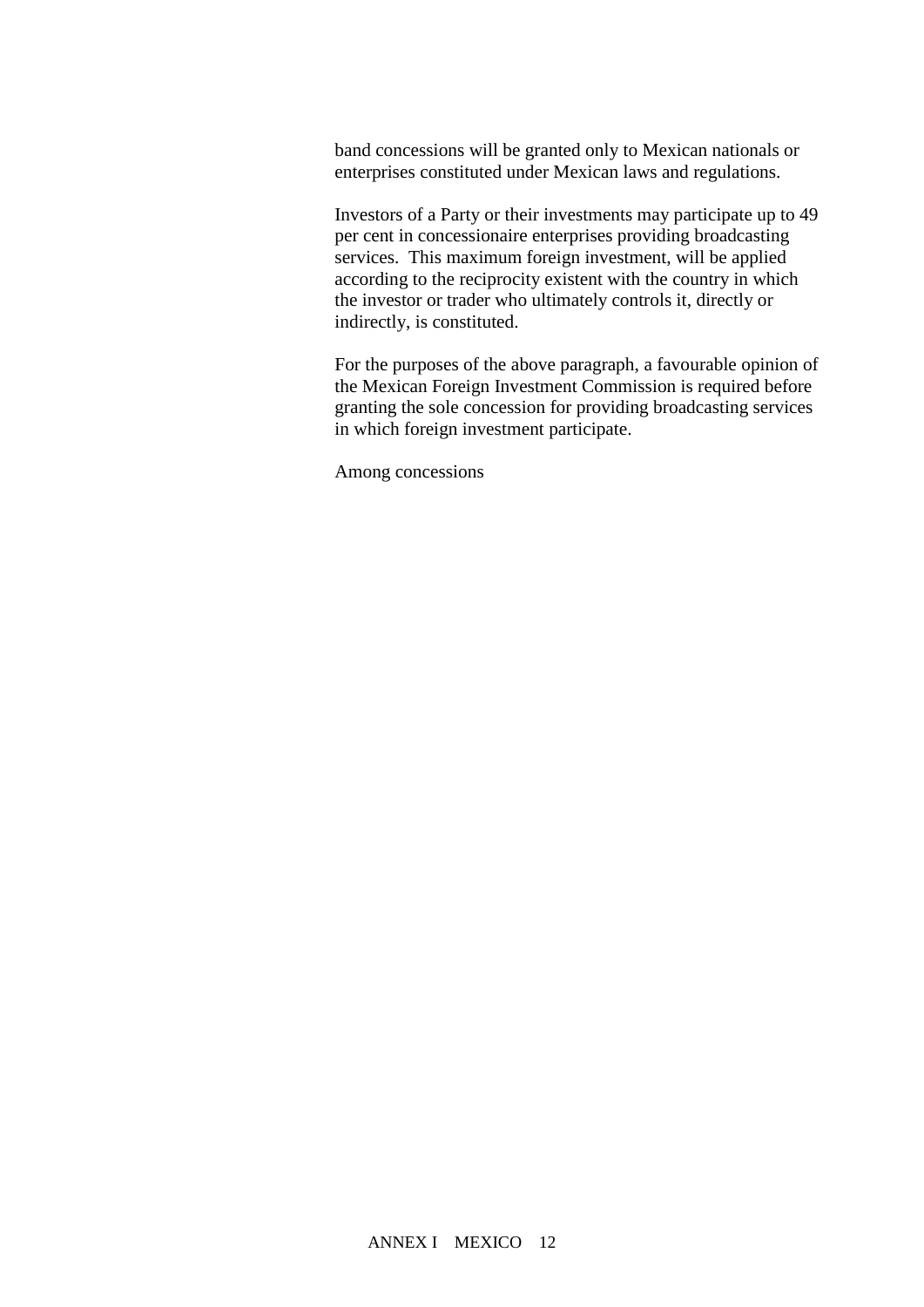| Sector:                         | Communications                                                                                                                                                                                                                                                                                                                                                                                                                                                                                                                                                                                                                                                                                                                                                                                                    |
|---------------------------------|-------------------------------------------------------------------------------------------------------------------------------------------------------------------------------------------------------------------------------------------------------------------------------------------------------------------------------------------------------------------------------------------------------------------------------------------------------------------------------------------------------------------------------------------------------------------------------------------------------------------------------------------------------------------------------------------------------------------------------------------------------------------------------------------------------------------|
| <b>Sub-Sector:</b>              | Telecommunications (Including resellers and restricted television<br>and audio service)                                                                                                                                                                                                                                                                                                                                                                                                                                                                                                                                                                                                                                                                                                                           |
| <b>Industry Classification:</b> | CMAP 720006 Other Telecommunications Services (limited to<br>satellite communications)<br>CMAP 720006 Other Telecommunications services (Not<br>including Enhanced or Value Added Services)<br>CMAP 502003 Telecommunications installations<br>CMAP 720006 Other Telecommunications Services (limited to<br>resellers)                                                                                                                                                                                                                                                                                                                                                                                                                                                                                            |
| <b>Obligations Concerned:</b>   | National Treatment (Article 9.4 and Article 10.3)<br>Local Presence (Article 10.6)                                                                                                                                                                                                                                                                                                                                                                                                                                                                                                                                                                                                                                                                                                                                |
| <b>Level of Government:</b>     | Central                                                                                                                                                                                                                                                                                                                                                                                                                                                                                                                                                                                                                                                                                                                                                                                                           |
| <b>Measures:</b>                | United Mexican States Political Constitution (Constitución<br>Política de los Estados Unidos Mexicanos), Article 28<br>Federal Telecommunications and Broadcasting Law (Ley<br>Federal de Telecomunicaciones y Radiodifusión), Title IV,<br>Chapters I, III and IV, Title V, chapter VIII, and Title VI, Unique<br>Chapter<br>General Means of Communication Law (Ley de Vías Generales<br><i>de Comunicación</i> ) (when it does not oppose to the Federal<br>Telecommunications and Broadcasting Law)<br>Foreign Investment Law (Ley de Inversión Extranjera) Title I,<br>Chapter II<br>Regulations to the Foreign Investment Law and the National<br>Registry for Foreign Investment (Reglamento de la Ley de<br>Inversión Extranjera y del Registro Nacional de Inversiones<br><i>Extranjeras</i> ), Title VI |
|                                 |                                                                                                                                                                                                                                                                                                                                                                                                                                                                                                                                                                                                                                                                                                                                                                                                                   |
| <b>Description:</b>             | <b>Investment and Cross-Border Trade in Services</b><br>According to their purposes, sole concessions and frequency                                                                                                                                                                                                                                                                                                                                                                                                                                                                                                                                                                                                                                                                                               |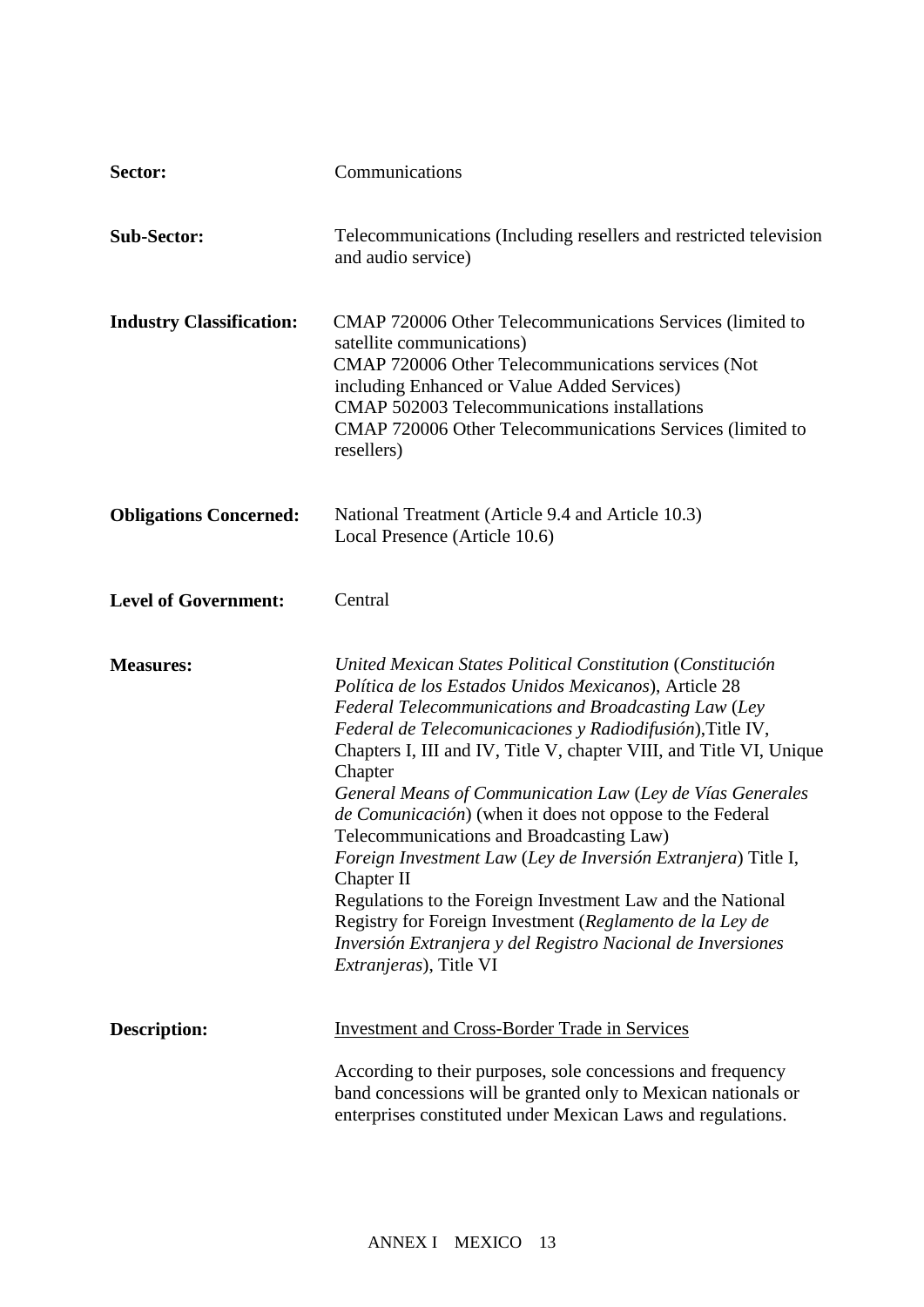Among concessions, concessions for indigenous social use shall be granted to indigenous people and indigenous communities of Mexico, with the objective to promote, develop and preserve languages, culture, knowledge, traditions, identity and their internal rules that, under principles of gender equality, enable the integration of indigenous women in the accomplishment of the purposes for which the concession is granted.

Concessions for indigenous social use shall only be granted to indigenous people and indigenous communities in Mexico without any kind of foreign investment.

Under no circumstances may a concession, the rights conferred therein, facilities, auxiliary services, offices or accessories and properties affected thereto, be assigned encumbered, pledged or given in trust, mortgaged, or transferred totally or partially to any foreign government or state.

Only Mexican nationals and enterprises established under Mexican laws may obtain authorisation to provide telecommunication services as a reseller without being a concessionaire.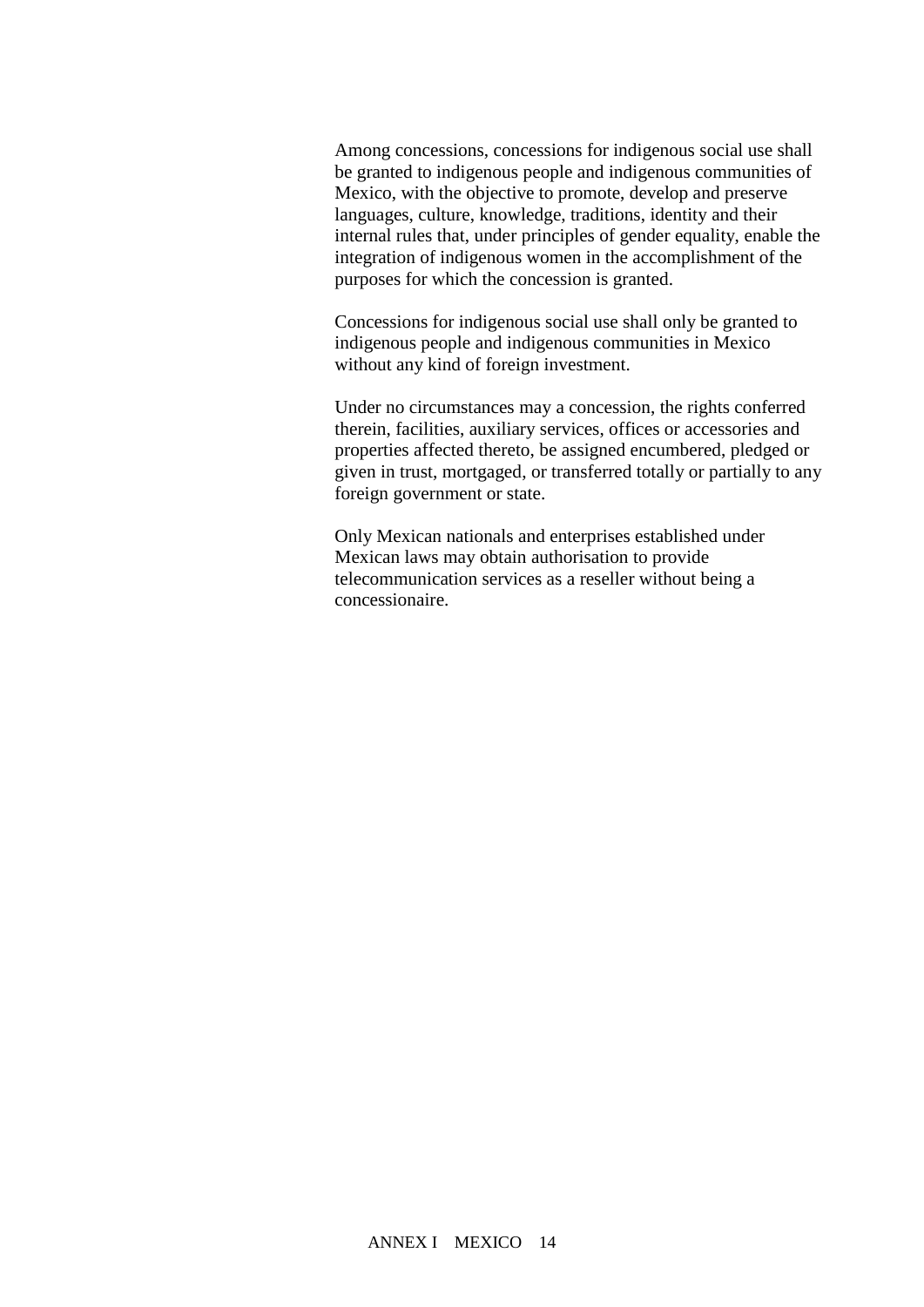| Sector:                         | Communications                                                                                                                                                                                                                                                                                                                                                                                                                                                                                                                                                                                                                                                                         |
|---------------------------------|----------------------------------------------------------------------------------------------------------------------------------------------------------------------------------------------------------------------------------------------------------------------------------------------------------------------------------------------------------------------------------------------------------------------------------------------------------------------------------------------------------------------------------------------------------------------------------------------------------------------------------------------------------------------------------------|
| <b>Sub-Sector:</b>              | Transportation and telecommunications                                                                                                                                                                                                                                                                                                                                                                                                                                                                                                                                                                                                                                                  |
| <b>Industry Classification:</b> | CMAP 7200 Communications (including telecommunications<br>and postal services)<br>CMAP 7100 Transport                                                                                                                                                                                                                                                                                                                                                                                                                                                                                                                                                                                  |
| <b>Obligations Concerned:</b>   | National Treatment (Article 9.4)                                                                                                                                                                                                                                                                                                                                                                                                                                                                                                                                                                                                                                                       |
| <b>Level of Government:</b>     | Central                                                                                                                                                                                                                                                                                                                                                                                                                                                                                                                                                                                                                                                                                |
| <b>Measures</b>                 | <i>Ports Law (Ley de Puertos)</i> , Chapter IV<br>Regulatory Law of the Railway Service (Ley Reglamentaria del<br>Servicio Ferroviario), Chapter II, Section III<br>Civil Aviation Law (Ley de Aviación Civil), Chapter III, Section<br>Ш<br>Airports Law (Ley de Aeropuertos), Chapter IV<br>Roads, Bridges and Federal Road Transport Law (Ley de<br>Caminos, Puentes y Autotransporte Federal),<br>Title I, Chapter III<br>Federal Telecommunications and Broadcasting Law (Ley<br>Federal de Telecomunicaciones y Radiodifusión), Title IV,<br>Chapters I, III and IV<br>General Means of Communication Law (Ley de Vías Generales<br>de Comunicación), Book I, Chapters III and V |
| <b>Description:</b>             | Investment<br>Foreign governments and foreign States may not invest,<br>directly or indirectly, in Mexican enterprises engaged in<br>communications, transportation and other general means of<br>communications.                                                                                                                                                                                                                                                                                                                                                                                                                                                                      |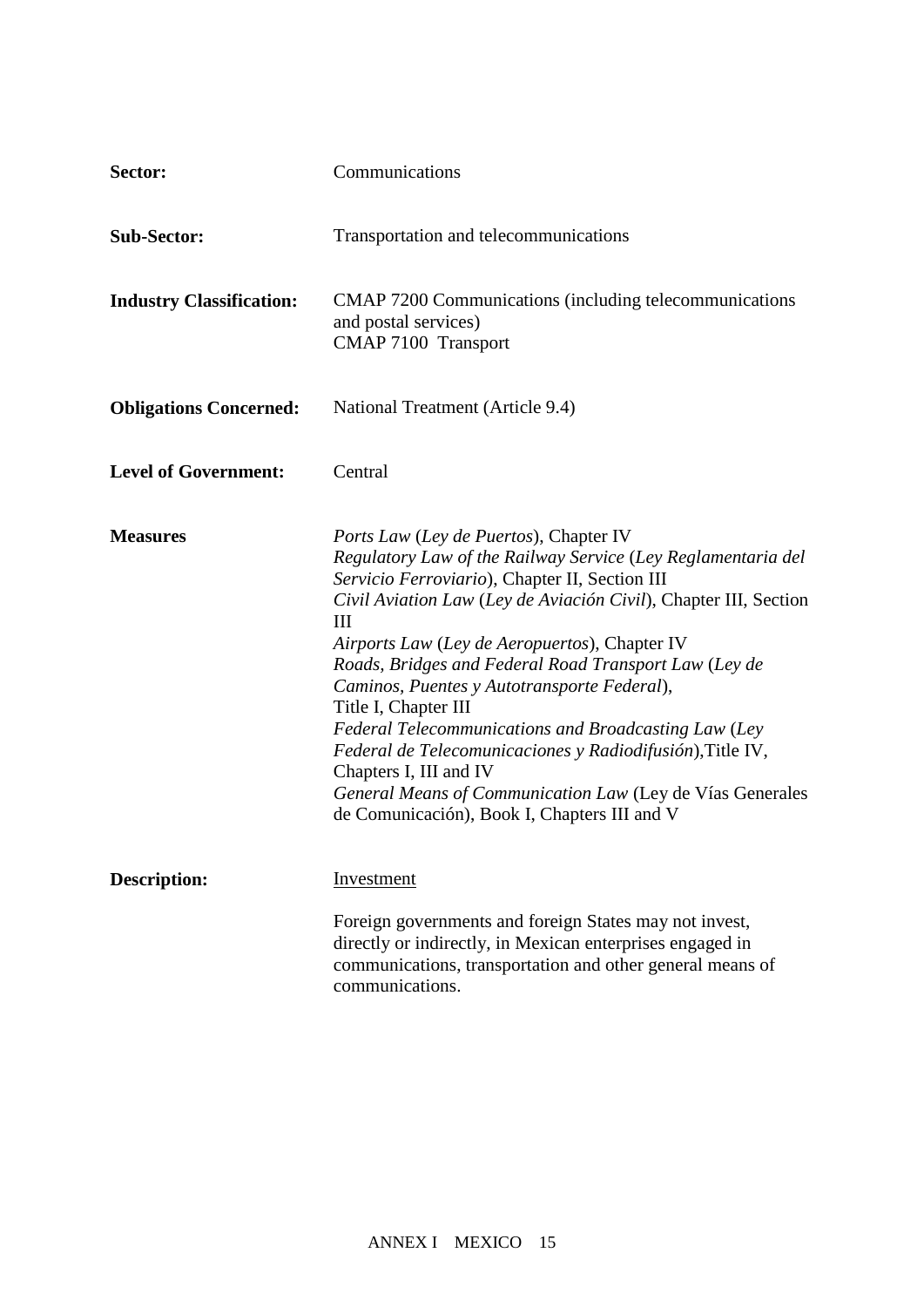| Sector:                         | Transportation                                                                                                                                                                                                                                                                                                                                                                                                                                                                |
|---------------------------------|-------------------------------------------------------------------------------------------------------------------------------------------------------------------------------------------------------------------------------------------------------------------------------------------------------------------------------------------------------------------------------------------------------------------------------------------------------------------------------|
| <b>Sub-Sector:</b>              | Land transportation and water transportation                                                                                                                                                                                                                                                                                                                                                                                                                                  |
| <b>Industry Classification:</b> | <b>CMAP 501421 Construction of Maritime and River Works</b><br>CMAP 501422 Construction of Roadworks and Works for Land<br>Transport                                                                                                                                                                                                                                                                                                                                          |
| <b>Obligations Concerned:</b>   | National Treatment (Article 9.4 and Article 10.3)<br>Local Presence (Article 10.6)                                                                                                                                                                                                                                                                                                                                                                                            |
| <b>Level of Government:</b>     | Central                                                                                                                                                                                                                                                                                                                                                                                                                                                                       |
| <b>Measures:</b>                | United Mexican States Political Constitution (Constitución<br>Política de los Estados Unidos Mexicanos), Article 32<br>Roads, Bridges and Federal Road Transport Law (Ley de<br>Caminos, Puentes y Autotransporte Federal), Title I, Chapter III<br>Ports Law (Ley de Puertos), Chapter IV<br>Commercial and Navigation Maritimes Law (Ley de Navegación<br>y Comercio Marítimos), Title I, Chapter II                                                                        |
| <b>Description:</b>             | <b>Investment and Cross-Border Trade in Services</b><br>A concession granted by the Ministry of Communications and<br>Transportation (Secretaría de Comunicaciones y Transportes,<br>SCT) is required to construct and operate, or only operate,<br>marine or river works.<br>A concession is also required to build, operate, exploit, conserve<br>or maintain federal roads and bridges.<br>Only Mexican nationals and Mexican enterprises may obtain<br>such a concession. |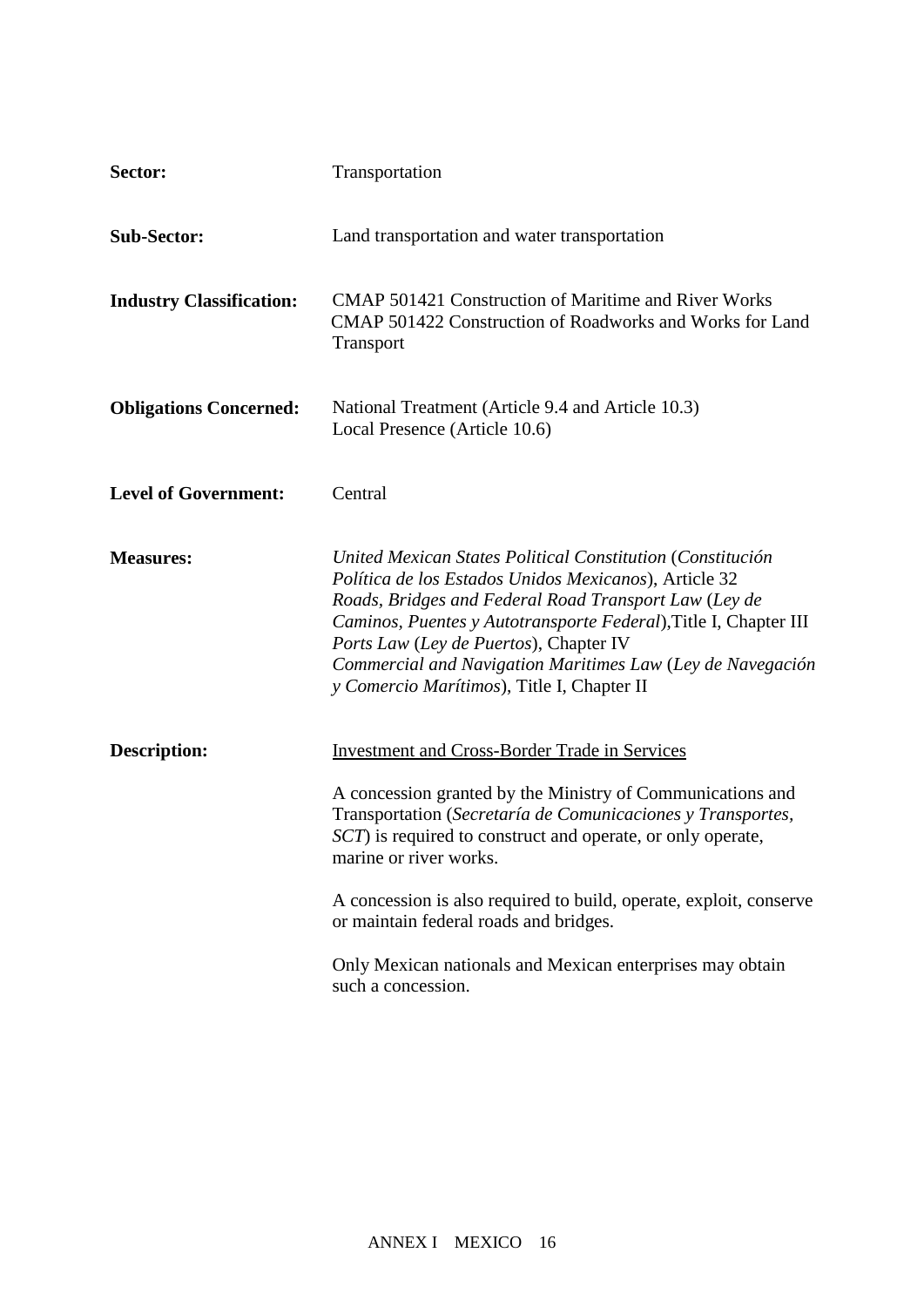| Sector:            | Energy                                                                                                                                                                                |
|--------------------|---------------------------------------------------------------------------------------------------------------------------------------------------------------------------------------|
| <b>Sub-Sector:</b> | Oil and other hydrocarbons exploration and production                                                                                                                                 |
|                    | Transportation, treatment, refining, processing, storage,<br>distribution, compression, liquefaction, decompression,<br>regasificansportati.91 165.62 reW*nBT1 0 0 1 287.47 685.9 Tm( |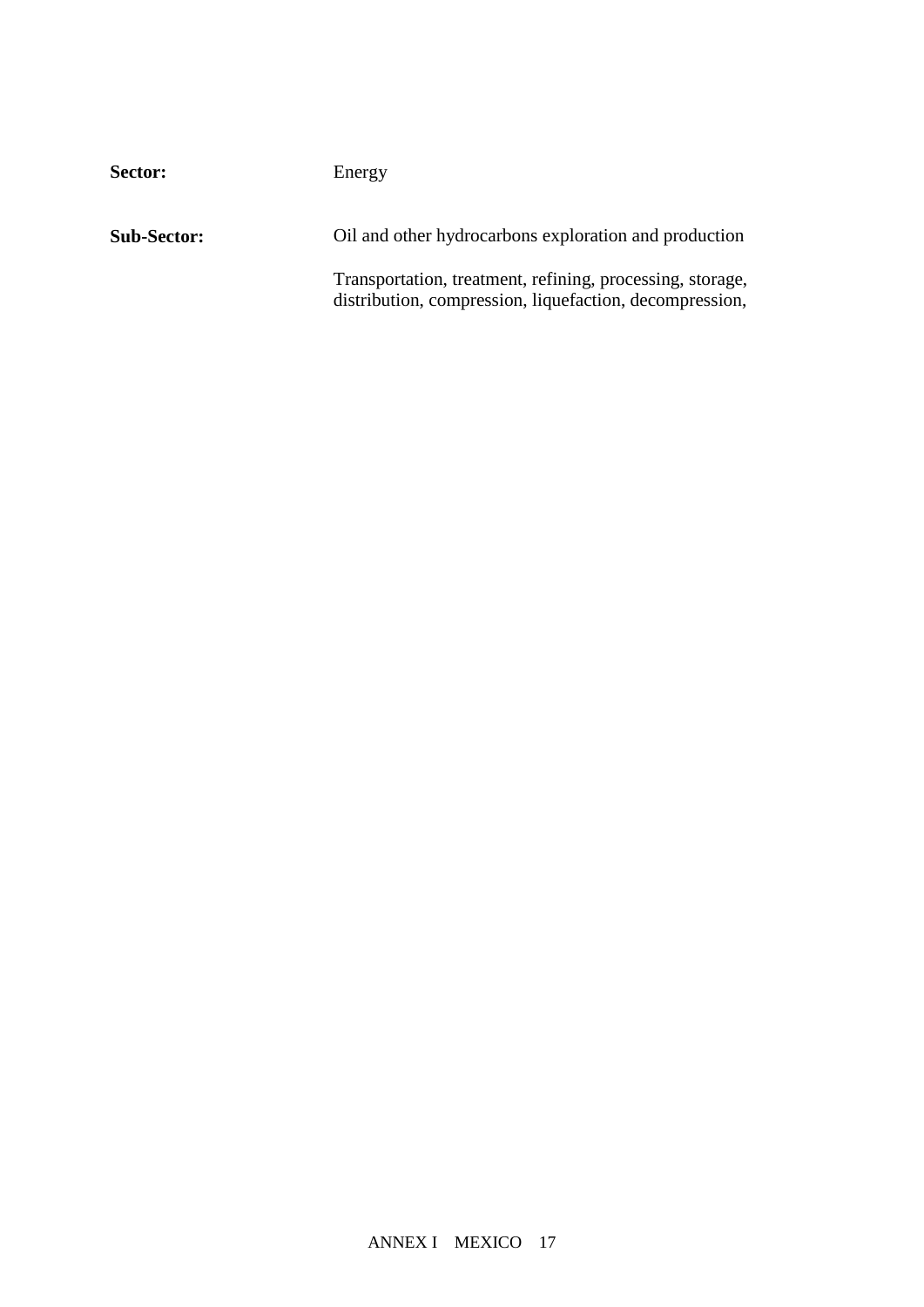*para los permisos en la Industria de Hidrocarburos, emitida por la Secretaría de Economía*)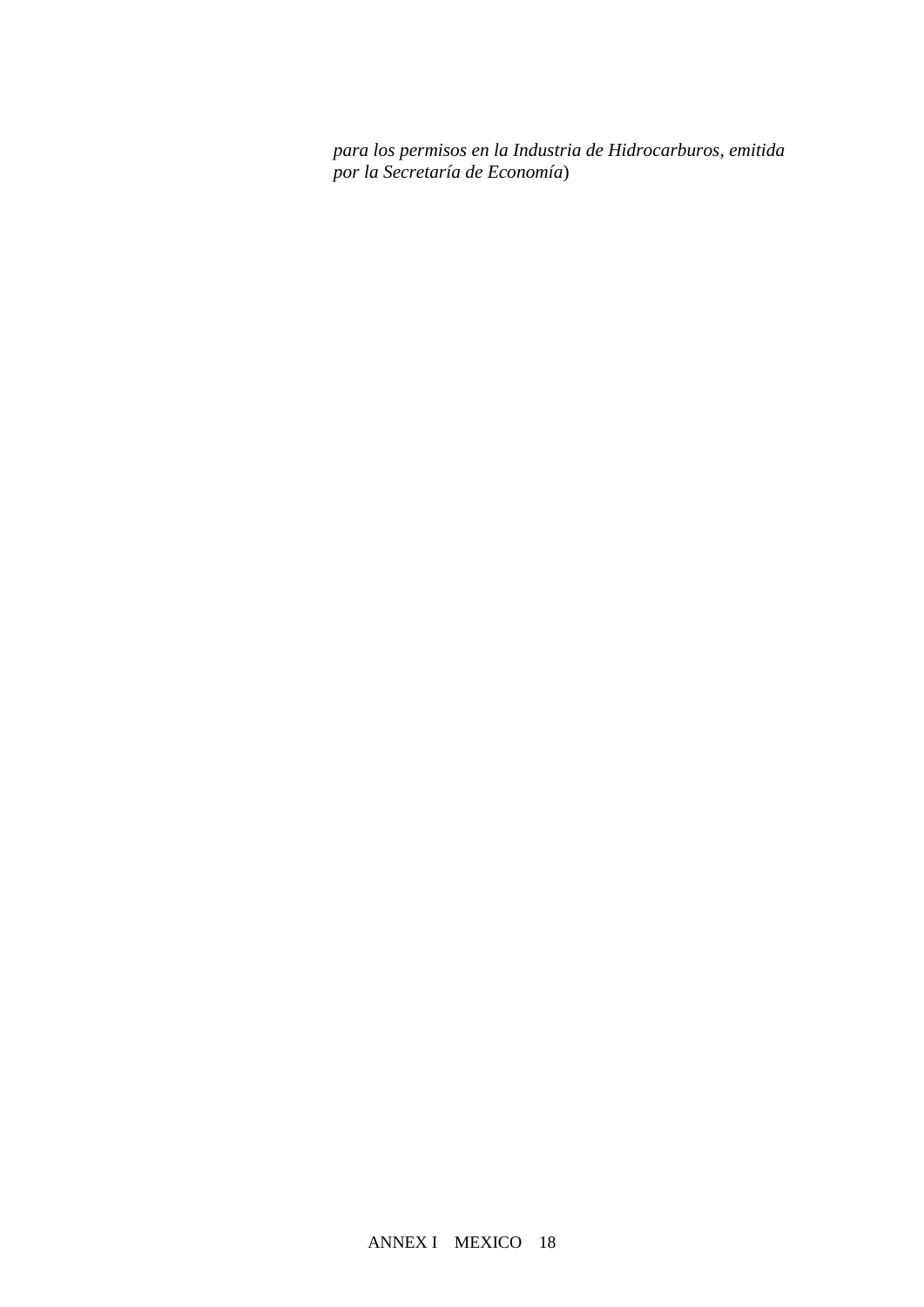for the entitlements and exploration and production contracts, as well as in the permits, that under the same circumstances of prices, quality and timely delivery, preference should be given to the purchase of national goods and the contracting of domestic services, including the training and hiring, at a technical and management level, of Mexican nationals.

The Ministry of Energy and the Energy Regulatory Commission (*Comisión Reguladora de Energía, CRE*) will establish the permit models for the transportation, treatment, refining, processing, storage, distribution, compression, liquefaction, decompression, regasification, sale to the public and commercialisation of hydrocarbons, petroleum products and petrochemicals, taking into account that permit-holders must have an address in Mexico. The permits for the exporting and importing of hydrocarbons and petroleum products will be issued according to the Foreign Trade Law, which requires permit-holders to have a domicile in Mexico.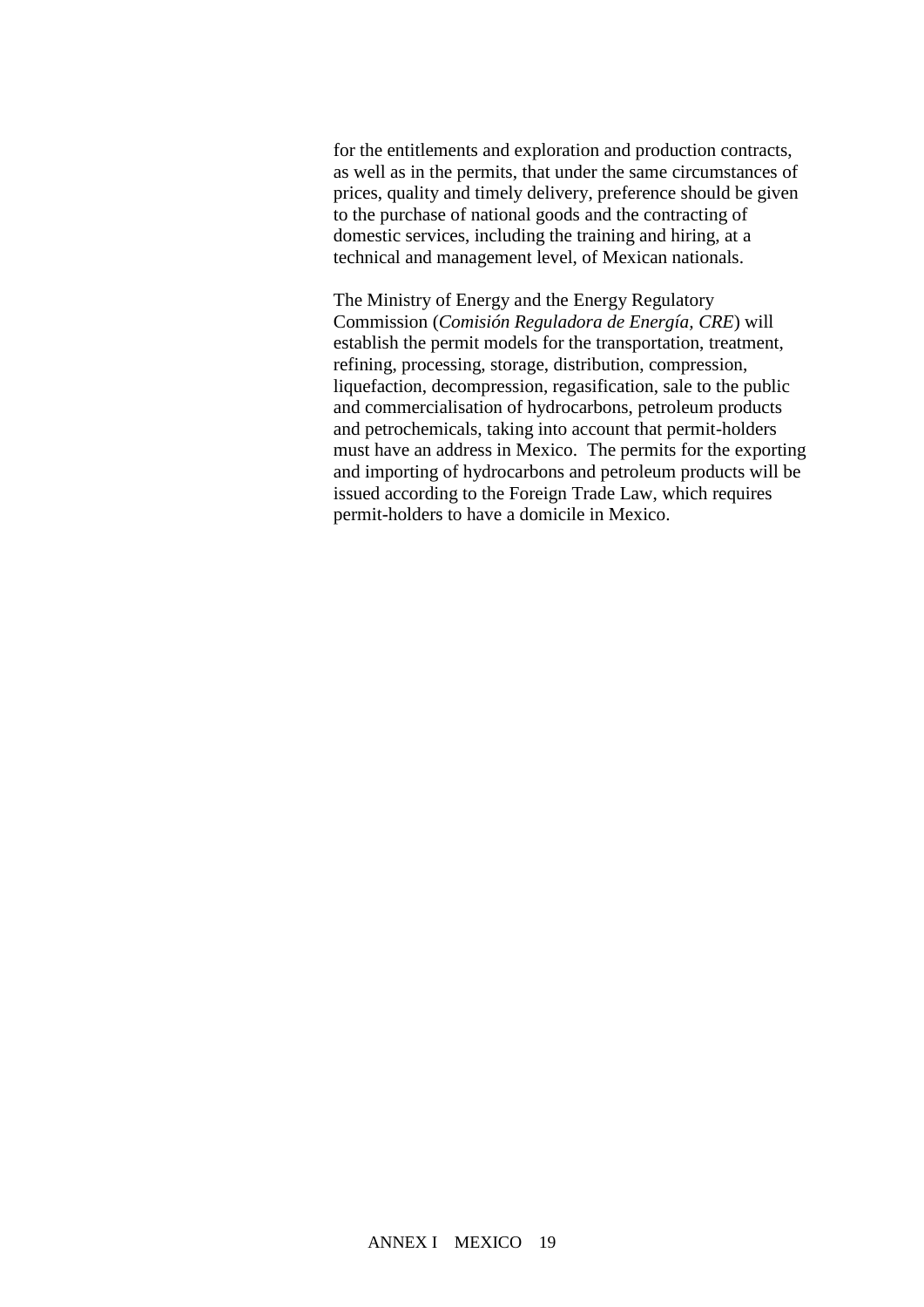| Sector:                         | Energy                                                                                                                                                                                                                                                                                                                                                                                                                                                                                                                                                                                                                                                                                                                        |
|---------------------------------|-------------------------------------------------------------------------------------------------------------------------------------------------------------------------------------------------------------------------------------------------------------------------------------------------------------------------------------------------------------------------------------------------------------------------------------------------------------------------------------------------------------------------------------------------------------------------------------------------------------------------------------------------------------------------------------------------------------------------------|
| <b>Sub-Sector:</b>              | Oil and other hydrocarbons exploration and production                                                                                                                                                                                                                                                                                                                                                                                                                                                                                                                                                                                                                                                                         |
|                                 | Transportation, treatment, refining, processing, storage,<br>distribution, compression, liquefaction, decompression,<br>regasification, sale to the public and commercialisation of<br>hydrocarbons, petroleum products and petrochemicals, as well as<br>the users of such products and services                                                                                                                                                                                                                                                                                                                                                                                                                             |
| <b>Industry Classification:</b> |                                                                                                                                                                                                                                                                                                                                                                                                                                                                                                                                                                                                                                                                                                                               |
| <b>Obligations Concerned:</b>   | National Treatment (Article 9.4 and Article 10.3)<br>Performance Requirements (Article 9.10)<br>Market Access (Article 10.5)<br>Local Presence (Article 10.6)                                                                                                                                                                                                                                                                                                                                                                                                                                                                                                                                                                 |
| <b>Level of Government:</b>     | Central                                                                                                                                                                                                                                                                                                                                                                                                                                                                                                                                                                                                                                                                                                                       |
| <b>Measures:</b>                | United Mexican States Political Constitution (Constitución<br>Política de los Estados Unidos Mexicanos), Articles, 25, 27 and<br>28.<br>Decree amending and supplementing various provisions of the<br>Articles 25, 27 and 28 of the United Mexican States Political<br>Constitution (Constitución Política de los Estados Unidos<br>Mexicanos)<br>Hydrocarbons Law (Ley de Hidrocarburos), Articles 1, 3, 5, 6, 8,<br>11, 12, 16, 17, 18, 19, 29, 41, 46 83, 122, 128 and transitory<br>provisions $8, 24,$ and $28$<br>Petróleos Mexicanos Law (Ley de Petróleos Mexicanos), Articles<br>2, 4, 5, 7, 59, 63, 76, 77, and 78.<br>Hydrocarbons Law Regulations (Reglamento de la Ley de<br>Hidrocarburos), Articles 14 and 36 |
| <b>Description:</b>             | <b>Investment and Cross-Border Trade in Services</b><br>The Nation has the direct, inalienable and imprescriptible<br>ownership of all hydrocarbons in the subsoil of the national<br>territory, including the continental shelf and the exclusive<br>economic zone located outside the territorial sea and adjacent                                                                                                                                                                                                                                                                                                                                                                                                          |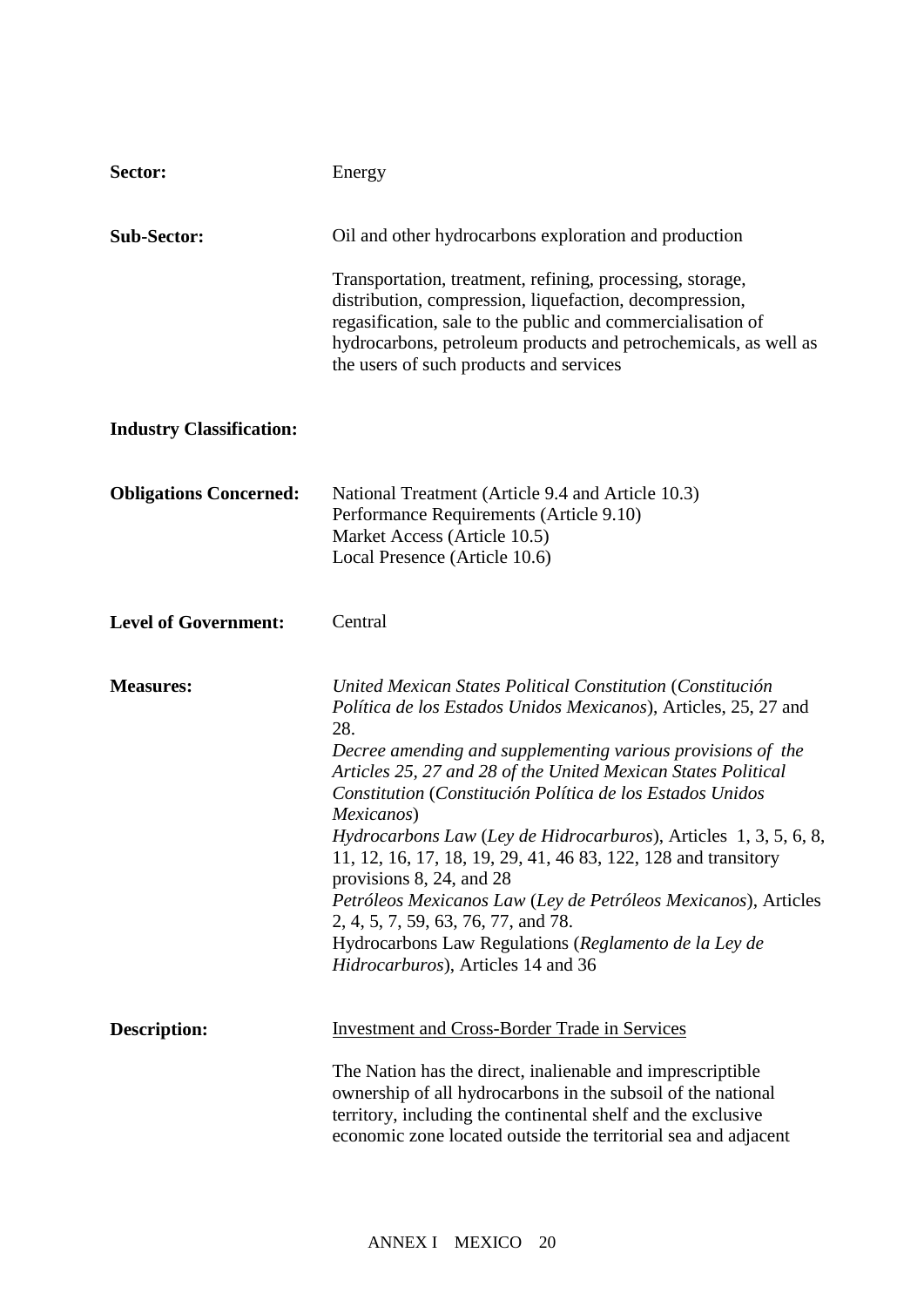thereto, in strata or deposits, regardless of their physical conditions. Only the Nation shall conduct the exploration and production of hydrocarbons, through entitlements or contracts, which must invariably stipulate that the hydrocarbons in the subsoil are property of the Nation.

The Ministry of Energy (*Secretaría de Energía*), with technical assistance from the National Hydrocarbons Commission (*Comisión Nacional de Hidrocarburos*), might award entitlements to *Petróleos Mexicanos* (*PEMEX*), as a state productive enterprise, for the exploration and production of hydrocarbons. In that regard, *PEMEX* may only transfer an entitlement to another state productive enterprise.

In order to perform the activities related to the entitlements, *PEMEX* shall only execute service contracts with private parties.

The State may mandate *PEMEX* through its entitlements, exploration and production contracts, and permits, to include preferences for the purchase of national goods, contracting domestic services, as well as a preference for nationals, including technicians and senior management.

The above mentioned mandate must comply with the methodology established by the Ministry of Economy *(Secretaría de Economía, SE)*, and consider that it does not affect the competitive position of the state productive enterprise and other economic agents developing exploration and production of hydrocarbons.

The Ministry of Energy (*Secretaría de Energía*) might establish a direct participation for *PEMEX*, or another state productive enterprise, in the contracts for exploration and production of hydrocarbons, when the contractual area coexists with an entitlement, when there are opportunities to transfer knowledge and technology, and when there is the possibility of finding a transboundary reservoir.

Until December 31, 2017 *PEMEX* may be the sole entity in charge of the commercialisation of hydrocarbons. Until December 31, 2016 *PEMEX* will be the only permit-holder for the importing and exporting of gasolines and diesel.

The Ministry of Energy (*Secretaría de Energía*) and the Energy Regulatory Commission (*Comisión Reguladora de Energía*) will establish the permit models for the transportation, treatment, refining, processing, storage, distribution, compression,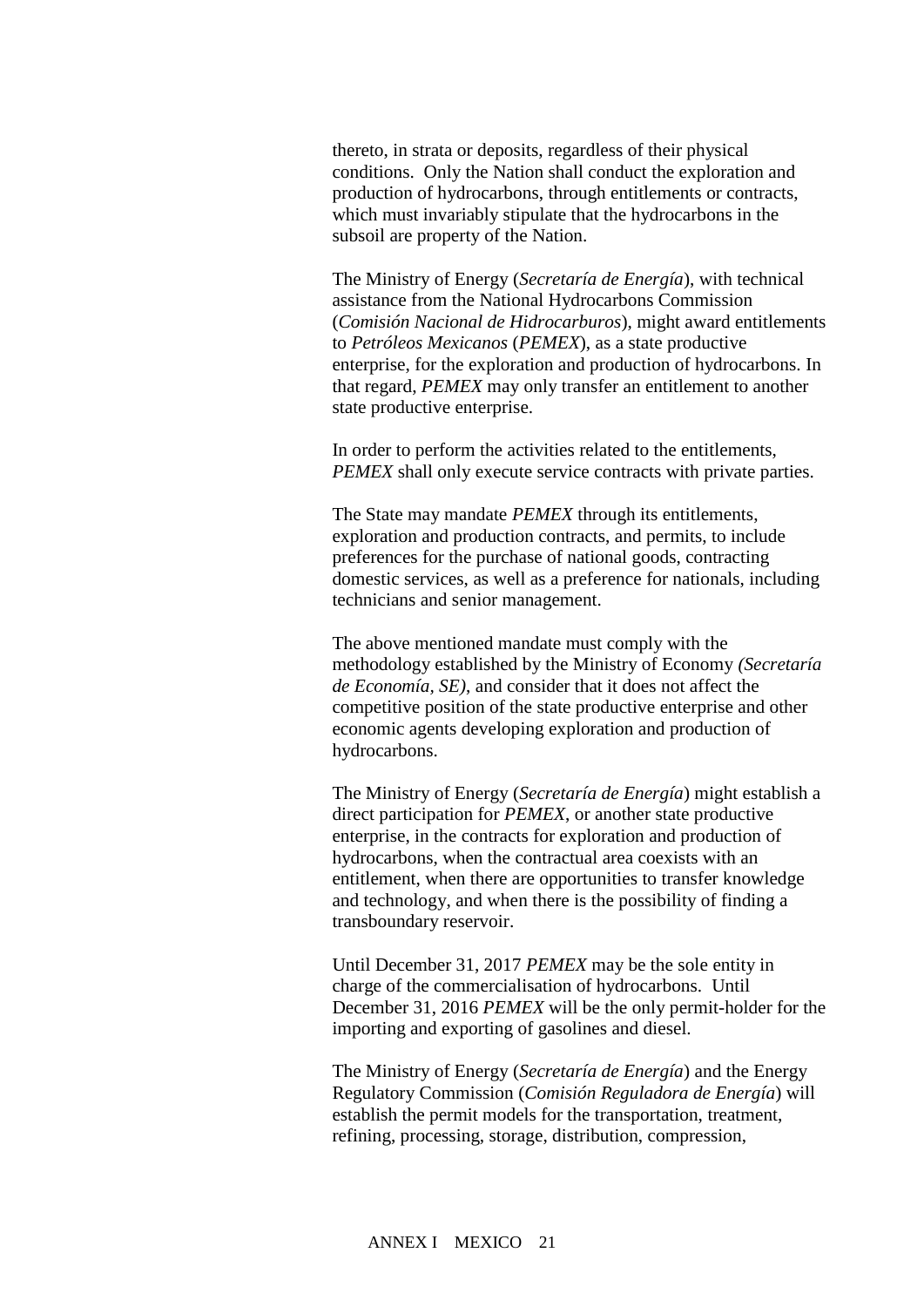liquefaction, decompression, regasification, sale to the public and commercialisation of hydrocarbons, petroleum products and petrochemicals, taking into account that permit-holders must have an address in Mexico. The permits for the exporting and importing of hydrocarbons and petroleum products will be issued according to the Foreign Trade Law, which requires permitholders to have a domicile in Mexico.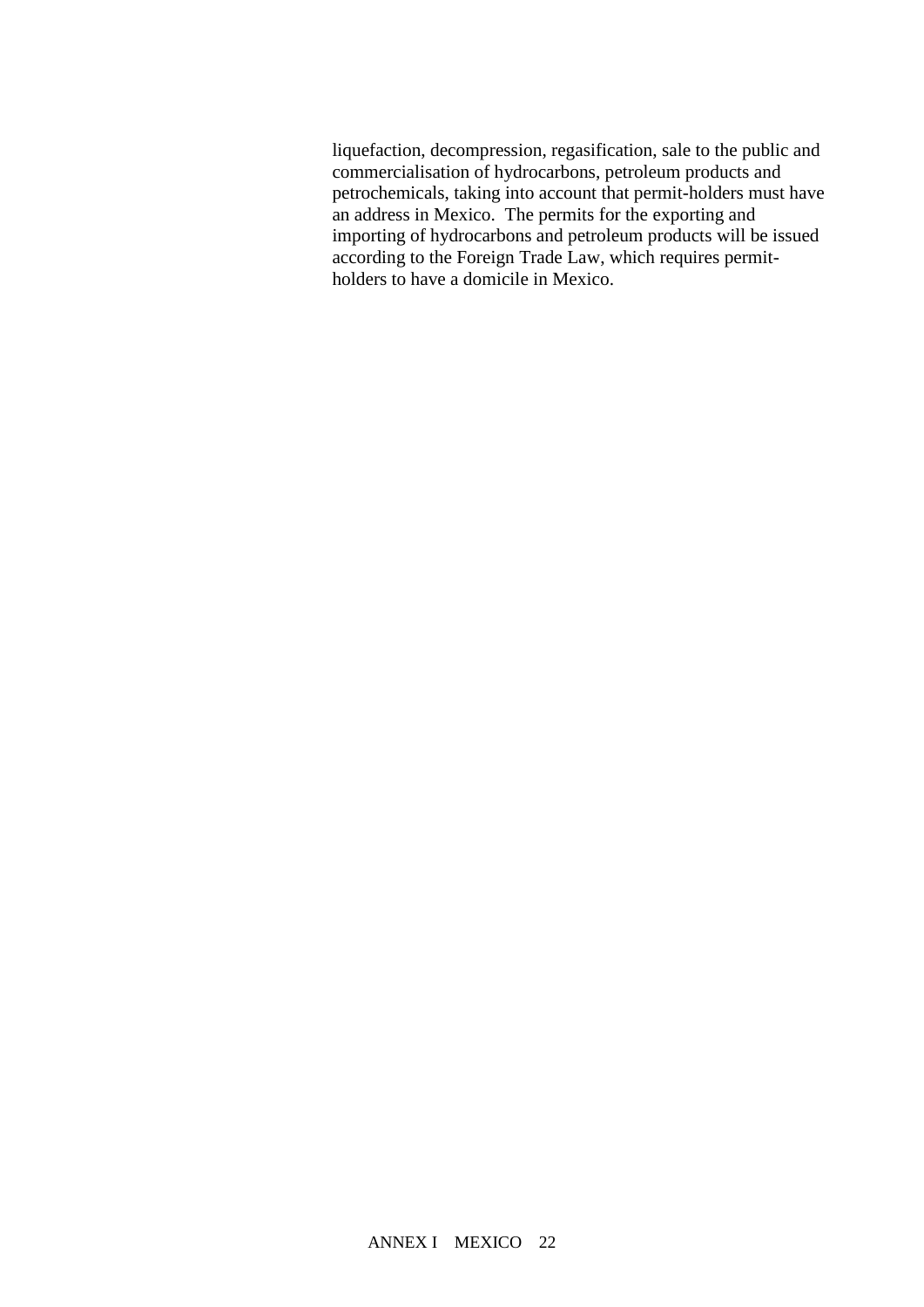| Sector:                         | Energy                                                                                                                                                                                                                                                                                                                                                                                                                                                                                                                                                                                                                                                                                                                                                                                                      |
|---------------------------------|-------------------------------------------------------------------------------------------------------------------------------------------------------------------------------------------------------------------------------------------------------------------------------------------------------------------------------------------------------------------------------------------------------------------------------------------------------------------------------------------------------------------------------------------------------------------------------------------------------------------------------------------------------------------------------------------------------------------------------------------------------------------------------------------------------------|
| <b>Sub-Sector:</b>              | Electricity                                                                                                                                                                                                                                                                                                                                                                                                                                                                                                                                                                                                                                                                                                                                                                                                 |
| <b>Industry Classification:</b> |                                                                                                                                                                                                                                                                                                                                                                                                                                                                                                                                                                                                                                                                                                                                                                                                             |
| <b>Obligations Concerned:</b>   | National Treatment (Article 9.4 and Article 10.3)<br>Performance Requirements (Article 9.10)<br>Market Access (Article 10.5)<br>Local Presence (Article 10.6)                                                                                                                                                                                                                                                                                                                                                                                                                                                                                                                                                                                                                                               |
| <b>Level of Government:</b>     | Central                                                                                                                                                                                                                                                                                                                                                                                                                                                                                                                                                                                                                                                                                                                                                                                                     |
| <b>Measures:</b>                | Decree amending and supplementing various provisions of<br>Articles 25, 27 and 28 of the United Mexican States Political<br>Constitution (Constitución Política de los Estados Unidos<br>Mexicanos)<br>Electric Industry Law (Ley de la Industria Eléctrica), Articles<br>30, 91, 93, and 130<br>Federal Electricity Commission Law (Ley de la Comisión<br>Federal de Electricidad), Articles 5 and 78<br>Hydrocarbons Law (Ley de Hidrocarburos), Article 128<br>Geothermal Energy Law (Ley de Energía Geotérmica), Article<br>30                                                                                                                                                                                                                                                                          |
| <b>Description:</b>             | <b>Investment and Cross-Border Trade in Services</b><br>Through contracts, private persons, on behalf of the Nation,<br>may perform, among other activities, the financing, installation,<br>maintenance, management, operation and expansion of the<br>infrastructure needed to provide the public service of<br>transmission and distribution of electricity.<br>The modalities of contracts to perform the above mentioned<br>activities must be subject to a minimum percentage of national<br>content, which will be determined by the Ministry of Energy<br>(Secretaría de Energía) and the Energy Regulatory<br>Commission (Comisión Reguladora de Energía) with the<br>opinion of the Ministry of Economy (Secretaría de Economía),<br>except when there are not national suppliers to fulfill that |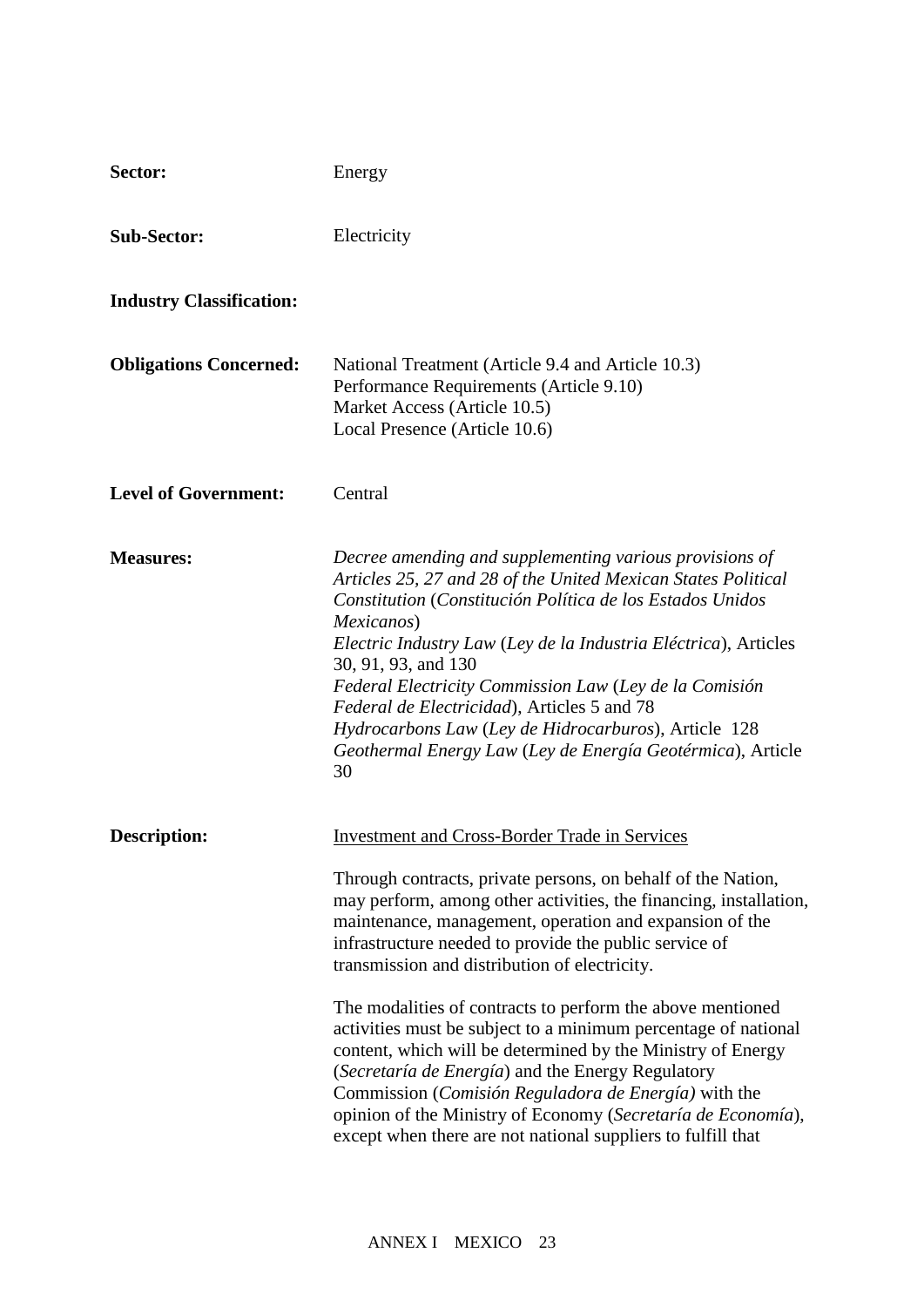#### requirement.

Regarding all other corporate activities of the Federal Electricity Commission (*Comisión Federal de Electricidad, CFE*), and its subsidiary productive enterprises, according to  $CFE$ <sup>s Law</sup> the Board of Directors will issue regulations for the Board of Directors will include the Board of the Board of the Board of the Board of the Board of the Board of the Board of the Board of the Board of the Boa

acquisition, leasing, contracting of services and execution of works. Among others, the Board may require minimum national content percentages according to the nature of the contracting, the tariff regulation and in accordance with the international treaties in which Mexico is a signatory.

The Ministry of Energy and the Energy Regulatory Commission, with the opinion of the Ministry of the Economy, should include within the conditions for the assignation and Exploration and Production contracts, as well as for the permits, that under the same circumstances of prices, quality, and timely delivery, preference should be given to the purchase of national goods and the hiring of domestic services, including training and hiring, at a technical and management level, persons with Mexican nationality.

The Ministry of Energy will grant permits for the exploration and concessions for the exploitation of areas with geothermal resources to natural persons or to enterprises incorporated under the Mexican legislation, in order to generate electricity or for other purposes. All permits granted under the Electric Industry Law will be granted by the Energy Regulatory Commission (*Comisión Reguladora de Energía* (*CRE*)). Permit holders must be natural persons or enterprises incorporated under the Mexican legislation.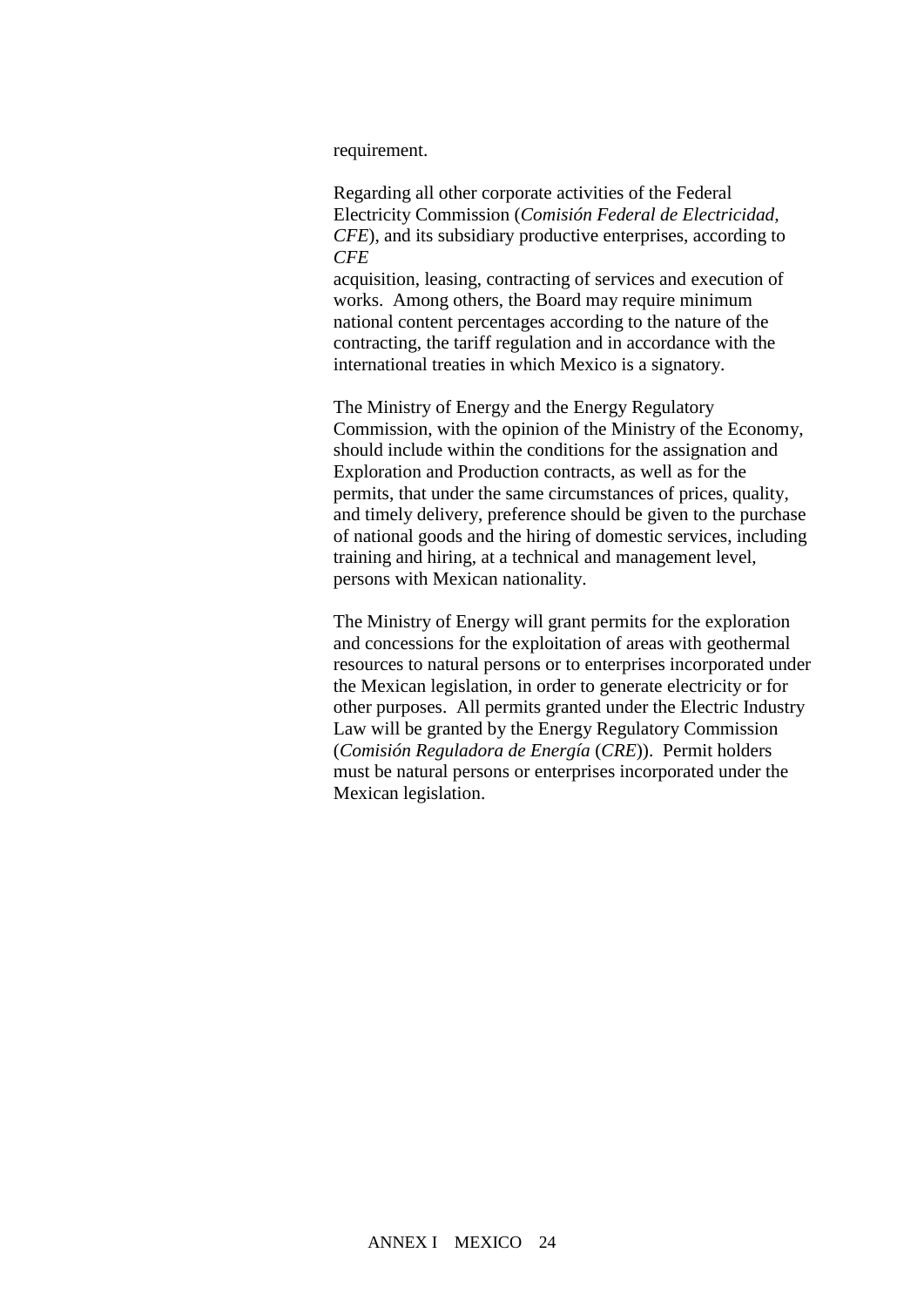| Sector:                         | Energy                                                                                                                                                                                                                                                                                          |
|---------------------------------|-------------------------------------------------------------------------------------------------------------------------------------------------------------------------------------------------------------------------------------------------------------------------------------------------|
| <b>Sub-Sector:</b>              | Hydrocarbons and petroleum products                                                                                                                                                                                                                                                             |
| <b>Industry Classification:</b> | CMAP 626000 Retail Trade of Gasoline and Diesel (including<br>lubricants, oils and additives sold at service stations)                                                                                                                                                                          |
| <b>Obligations Concerned:</b>   | Local Presence (Article 10.6)                                                                                                                                                                                                                                                                   |
| <b>Level of Government:</b>     | Central                                                                                                                                                                                                                                                                                         |
| <b>Measures:</b>                | <i>Hydrocarbons Law (Ley de Hidrocarburos)</i> Transitory<br>Provision 14<br>Regulation of the activities referred to by the Third Title of<br>the Hydrocarbons Law (Reglamento de las actividades a que se<br>refiere el Título Tercero de la Ley de Hidrocarburos), Article 51                |
| <b>Description:</b>             | <b>Cross-Border Trade in Services</b><br>Permits for the sale to the public of gasoline and diesel fuel will<br>be granted by the Energy Regulatory Commission (Comisión<br>Reguladora de Energía, CRE) starting on January 1, 2016 to<br>economic agents established in the Mexican territory. |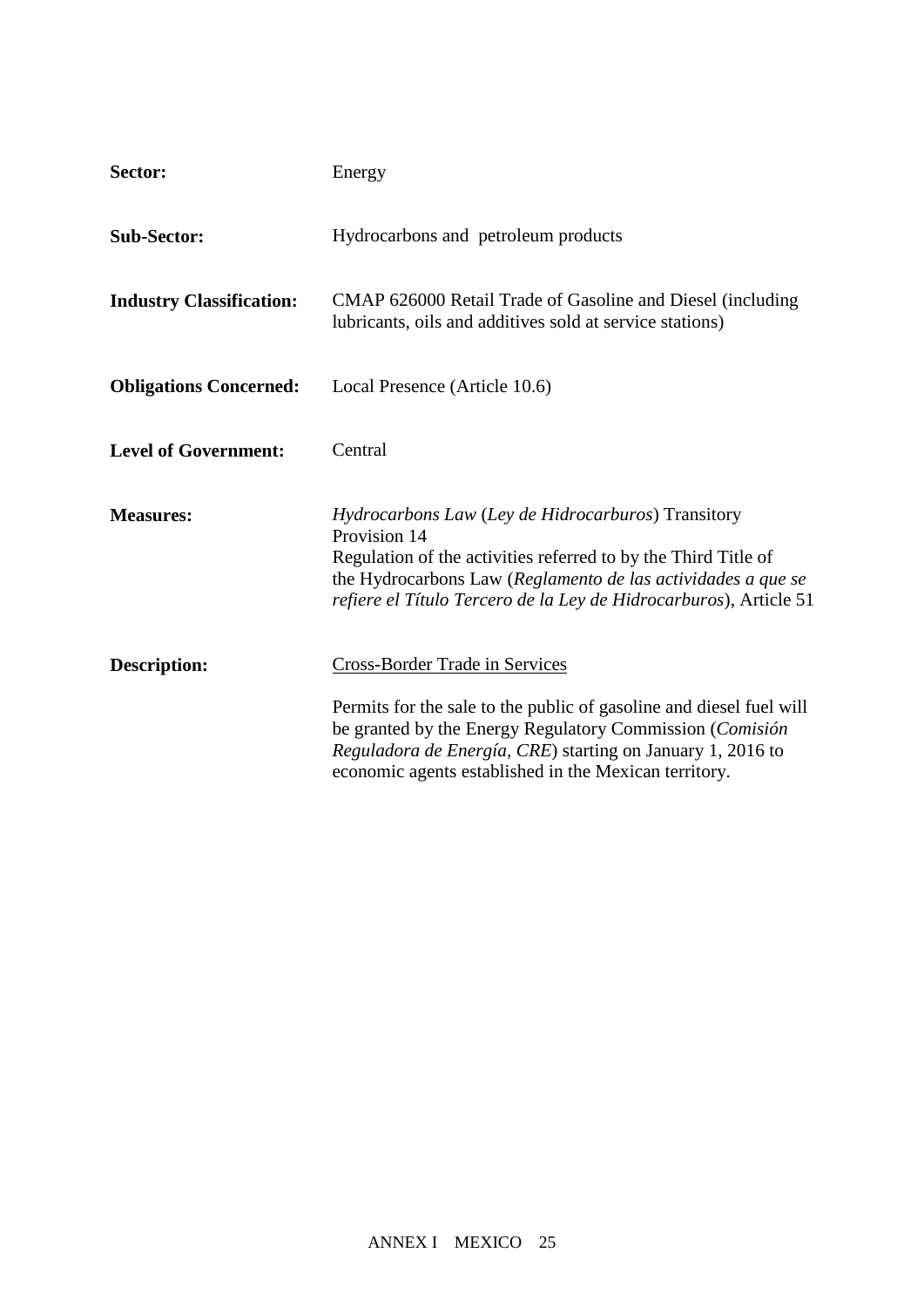| Sector:                         | Energy                                                                                                                          |
|---------------------------------|---------------------------------------------------------------------------------------------------------------------------------|
| <b>Sub-Sector:</b>              | Hydrocarbons and petroleum products (supply of fuel and<br>lubricants for aircraft, ships and railway equipment)                |
| <b>Industry Classification:</b> |                                                                                                                                 |
| <b>Obligations Concerned:</b>   | National Treatment (Article 9.4)                                                                                                |
| <b>Level of Government:</b>     | Central                                                                                                                         |
| <b>Measures:</b>                | Foreign Investment Law (Ley de Inversión Extranjera), Title I,<br>Chapter III                                                   |
| <b>Description:</b>             | <b>Investment</b>                                                                                                               |
|                                 | Investors of another Party or their investments may own,<br>directly or indirectly, up to 49 per cent of the ownership interest |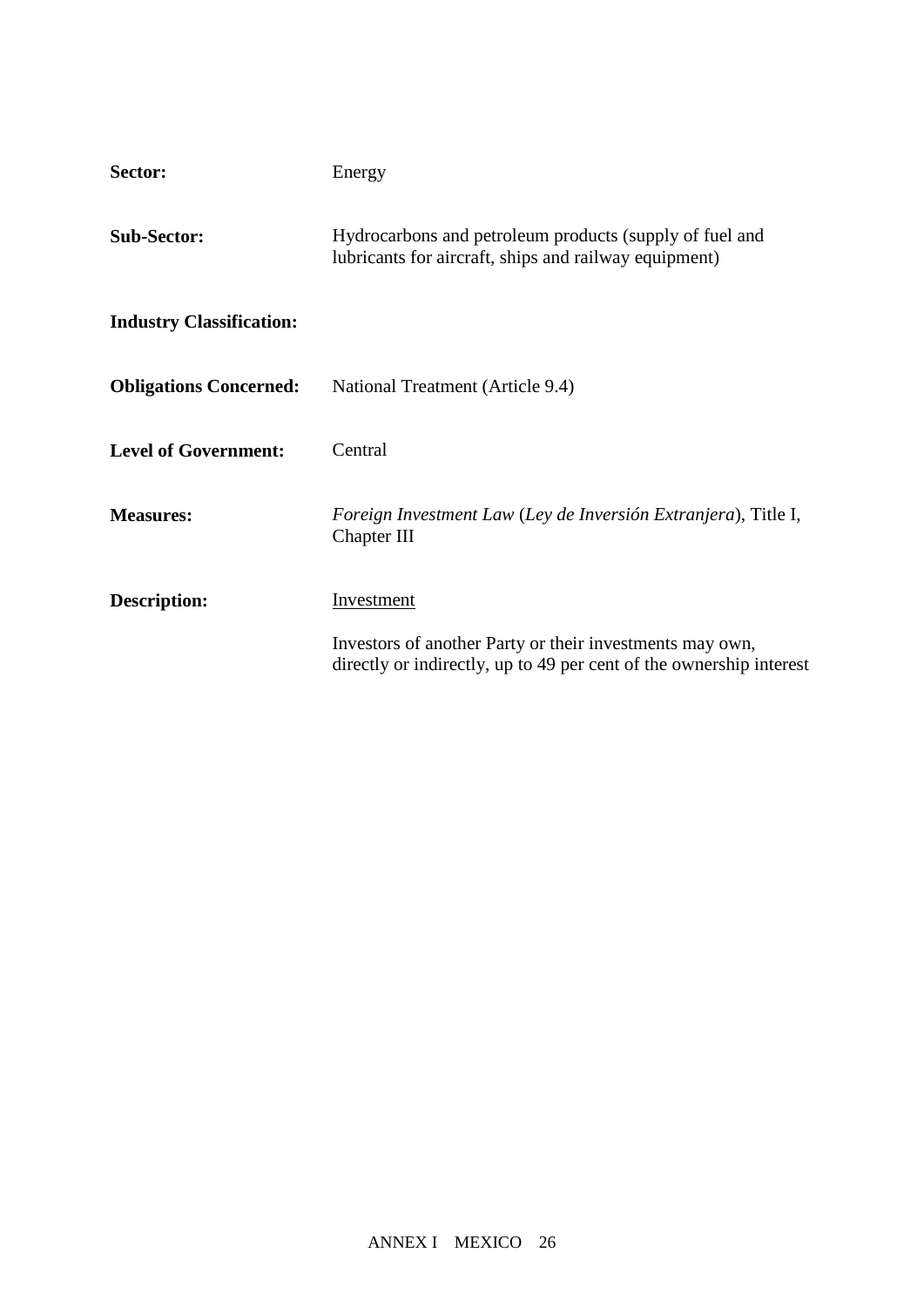| Sector:                         | Energy                                                                                                                                                                                                                                                                                                                                                                                                                                                              |
|---------------------------------|---------------------------------------------------------------------------------------------------------------------------------------------------------------------------------------------------------------------------------------------------------------------------------------------------------------------------------------------------------------------------------------------------------------------------------------------------------------------|
| <b>Sub-Sector:</b>              |                                                                                                                                                                                                                                                                                                                                                                                                                                                                     |
| <b>Industry Classification:</b> | CMAP 623090 Retail Trade of other Articles and Goods Not<br>Elsewhere Classified (limited to distribution, transportation and<br>storage of natural gas)                                                                                                                                                                                                                                                                                                            |
| <b>Obligations Concerned:</b>   | Local Presence (Article 10.6)                                                                                                                                                                                                                                                                                                                                                                                                                                       |
| <b>Level of Government:</b>     | Central                                                                                                                                                                                                                                                                                                                                                                                                                                                             |
| <b>Measures:</b>                | Hydrocarbons Law (Ley de Hidrocarburos), Article 48<br>Regulation of the activities referred to by the Third Title of<br>the Hydrocarbons Law (Reglamento de las actividades a que se<br>refiere el Título Tercero de la Ley de Hidrocarburos), Article<br>51                                                                                                                                                                                                       |
| <b>Description:</b>             | Cross-Border Trade in Services                                                                                                                                                                                                                                                                                                                                                                                                                                      |
|                                 | A permit granted by the Energy Regulatory Commission<br>(Comisión Reguladora de Energía, CRE) is required to provide<br>services of commercialisation, distribution, transportation,<br>storage compression, decompression, liquefaction,<br>regasification and sale to the public of natural gas, to economic<br>agents established in the Mexican territory. To obtain such<br>permit the interested party must prove that they have their<br>domicile in Mexico. |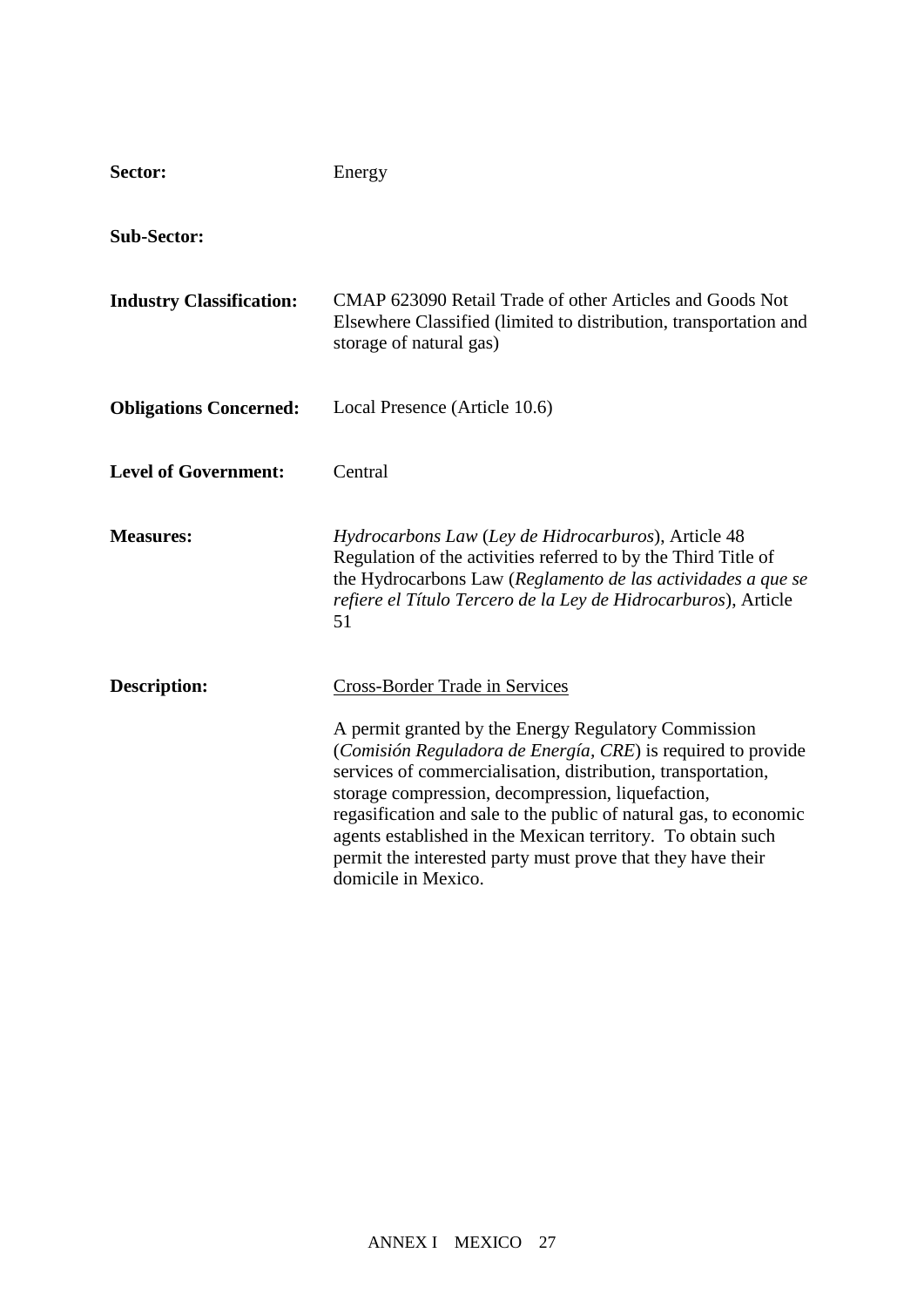| Sector:                         | Printing, Editing and Associated Industries                                                                                                                                                                                                                                                                                                                                   |
|---------------------------------|-------------------------------------------------------------------------------------------------------------------------------------------------------------------------------------------------------------------------------------------------------------------------------------------------------------------------------------------------------------------------------|
| <b>Sub-Sector:</b>              | Newspaper publishing                                                                                                                                                                                                                                                                                                                                                          |
| <b>Industry Classification:</b> | CMAP 342001 Publishing of Newspapers, Magazines and<br>Periodicals (limited to newspapers)                                                                                                                                                                                                                                                                                    |
| <b>Obligations Concerned:</b>   | National Treatment (Article 9.4)                                                                                                                                                                                                                                                                                                                                              |
| <b>Level of Government:</b>     | Central                                                                                                                                                                                                                                                                                                                                                                       |
| <b>Measures:</b>                | Foreign Investment Law (Ley de Inversión Extranjera), Title I,<br>Chapter III<br>As qualified by the <b>Description</b> element                                                                                                                                                                                                                                               |
| <b>Description:</b>             | Investment                                                                                                                                                                                                                                                                                                                                                                    |
|                                 | Investors of another Party or their investments may only own,<br>directly or indirectly, up to 49 per cent of the ownership interest<br>in an enterprise established or to be established in the territory<br>of Mexico engaged in the printing or publication of daily<br>newspapers written primarily for a Mexican audience and<br>distributed in the territory of Mexico. |
|                                 | For the purposes of this entry, daily newspapers are those<br>published at least five days a week.                                                                                                                                                                                                                                                                            |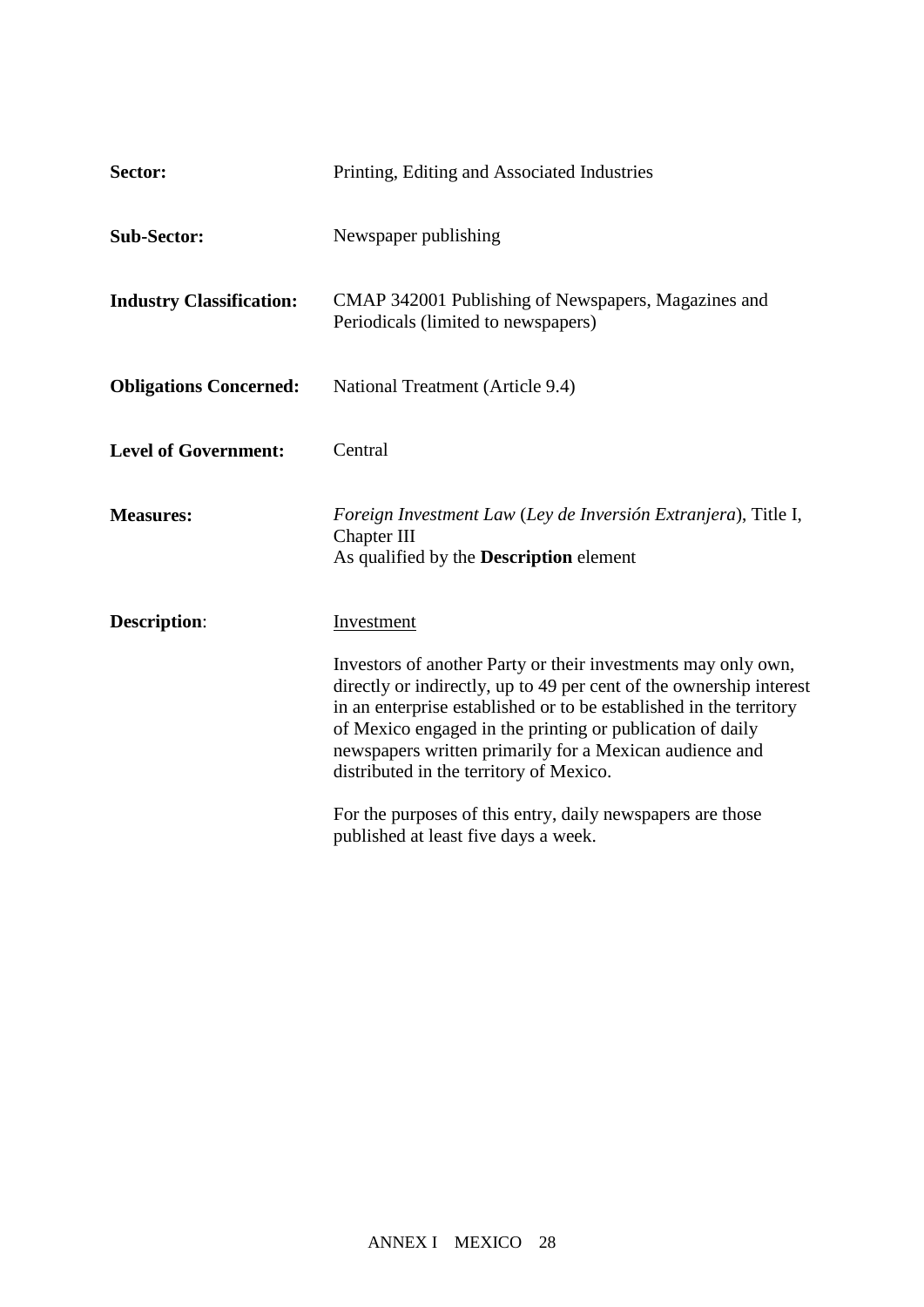| Sector:                         | <b>Manufacture of Goods</b>                                                                                                                                                                                                                                                                                                                                                                           |
|---------------------------------|-------------------------------------------------------------------------------------------------------------------------------------------------------------------------------------------------------------------------------------------------------------------------------------------------------------------------------------------------------------------------------------------------------|
| <b>Sub-Sector:</b>              | Explosives, fireworks, firearms and cartridges                                                                                                                                                                                                                                                                                                                                                        |
| <b>Industry Classification:</b> | <b>CMAP 352236 Manufacture of Explosives and Fireworks</b><br>CMAP 382208 Manufacture of Firearms and Cartridges                                                                                                                                                                                                                                                                                      |
| <b>Obligations Concerned:</b>   | National Treatment (Article 9.4)                                                                                                                                                                                                                                                                                                                                                                      |
| <b>Level of Government:</b>     | Central                                                                                                                                                                                                                                                                                                                                                                                               |
| <b>Measures:</b>                | Foreign Investment Law (Ley de Inversión Extranjera), Title I,<br>Chapter III                                                                                                                                                                                                                                                                                                                         |
| <b>Description:</b>             | Investment                                                                                                                                                                                                                                                                                                                                                                                            |
|                                 | Investors of another Party or their investments may only own,<br>directly or indirectly, up to 49 per cent of the ownership interest<br>in an enterprise established or to be established in the territory<br>of Mexico that manufactures explosives, fireworks, firearms,<br>cartridges and ammunition, excluding the preparation of<br>explosive mixtures for industrial and extractive activities. |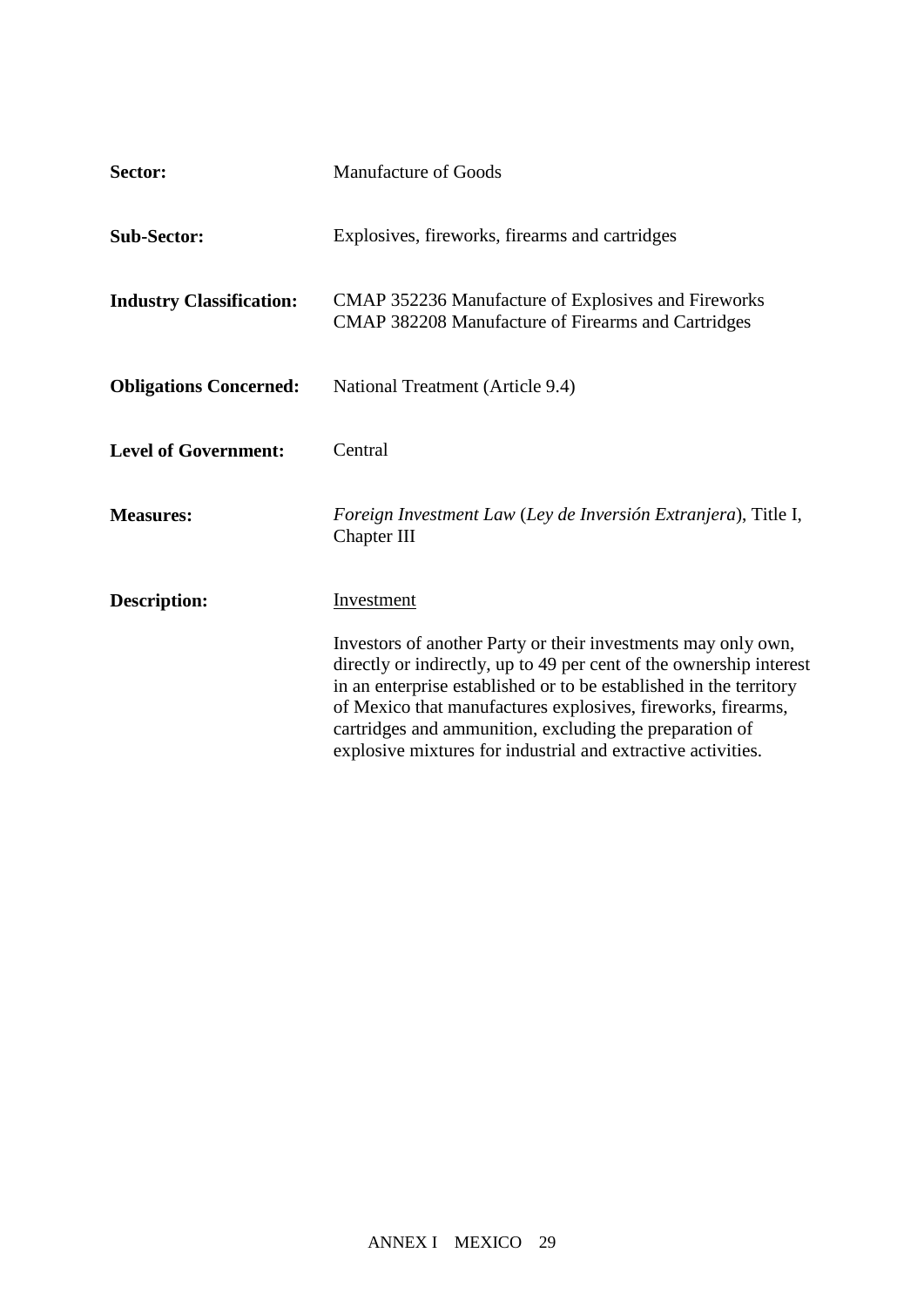| Sector:                         | Fishing                                                                                                                                                                                                                                                                                                                                                                                                                                                                                                                                                                                                                                                                                                                                                                                                                                                                                                           |
|---------------------------------|-------------------------------------------------------------------------------------------------------------------------------------------------------------------------------------------------------------------------------------------------------------------------------------------------------------------------------------------------------------------------------------------------------------------------------------------------------------------------------------------------------------------------------------------------------------------------------------------------------------------------------------------------------------------------------------------------------------------------------------------------------------------------------------------------------------------------------------------------------------------------------------------------------------------|
| <b>Sub-Sector:</b>              | Fishing-related services                                                                                                                                                                                                                                                                                                                                                                                                                                                                                                                                                                                                                                                                                                                                                                                                                                                                                          |
| <b>Industry Classification:</b> | CMAP 1300 Fishing                                                                                                                                                                                                                                                                                                                                                                                                                                                                                                                                                                                                                                                                                                                                                                                                                                                                                                 |
| <b>Obligations Concerned:</b>   | National Treatment (Article 10.3)<br>Most-Favoured-Nation Treatment (Article 10.4)                                                                                                                                                                                                                                                                                                                                                                                                                                                                                                                                                                                                                                                                                                                                                                                                                                |
| <b>Level of Government:</b>     | Central                                                                                                                                                                                                                                                                                                                                                                                                                                                                                                                                                                                                                                                                                                                                                                                                                                                                                                           |
| <b>Measures:</b>                | United Mexican States Political Constitution (Constitución<br>Política de los Estados Unidos Mexicanos), Article 32<br>General Law on Sustainable Fishing and Aquaculture (Ley<br>General de Pesca y Acuacultura Sustentables), Title Six,<br>Chapter IV; Title Seven, Chapter II<br>Law of Navigation and Maritime Commerce (Ley de<br>Navegación y Comercio Marítimos), Title I, Chapter I; Title II,<br>Chapter IV, Title Three, Chapter II<br>Ports Law (Ley de Puertos), Chapters I, IV and VI<br>Regulations to the Fishing Law (Reglamento de la Ley de<br>Pesca), Title Two Chapter I; Chapter II, Sixth Section                                                                                                                                                                                                                                                                                          |
| <b>Description:</b>             | <b>Cross-Border Trade in Services</b><br>A permit issued by the Secretariat of Agriculture, Livestock,<br>Rural Development, Fisheries and Food (Secretaría de<br>Agricultura, Ganadería, Desarrollo Rural, Pesca, y<br>Alimentación, SAGARPA) through the National Commission of<br>Aquaculture and Fishing (Comisión Nacional de Acuacultura y<br><i>Pesca, CONAPESCA</i> ); or by the Ministry of Communications<br>and Transportation (Secretaría de Comunicaciones y<br><i>Transportes, SCT</i> ), in the scope of their competence, is<br>required to engage in fishing activities.<br>A permit issued by SAGARPA is required to carry out<br>activities, such as fishing jobs needed to justify applications for<br>a concession, and the installation of fixed fishing gear in<br>federal waters. Such permit shall be given preferentially to<br>residents of local communities. In equal circumstances, |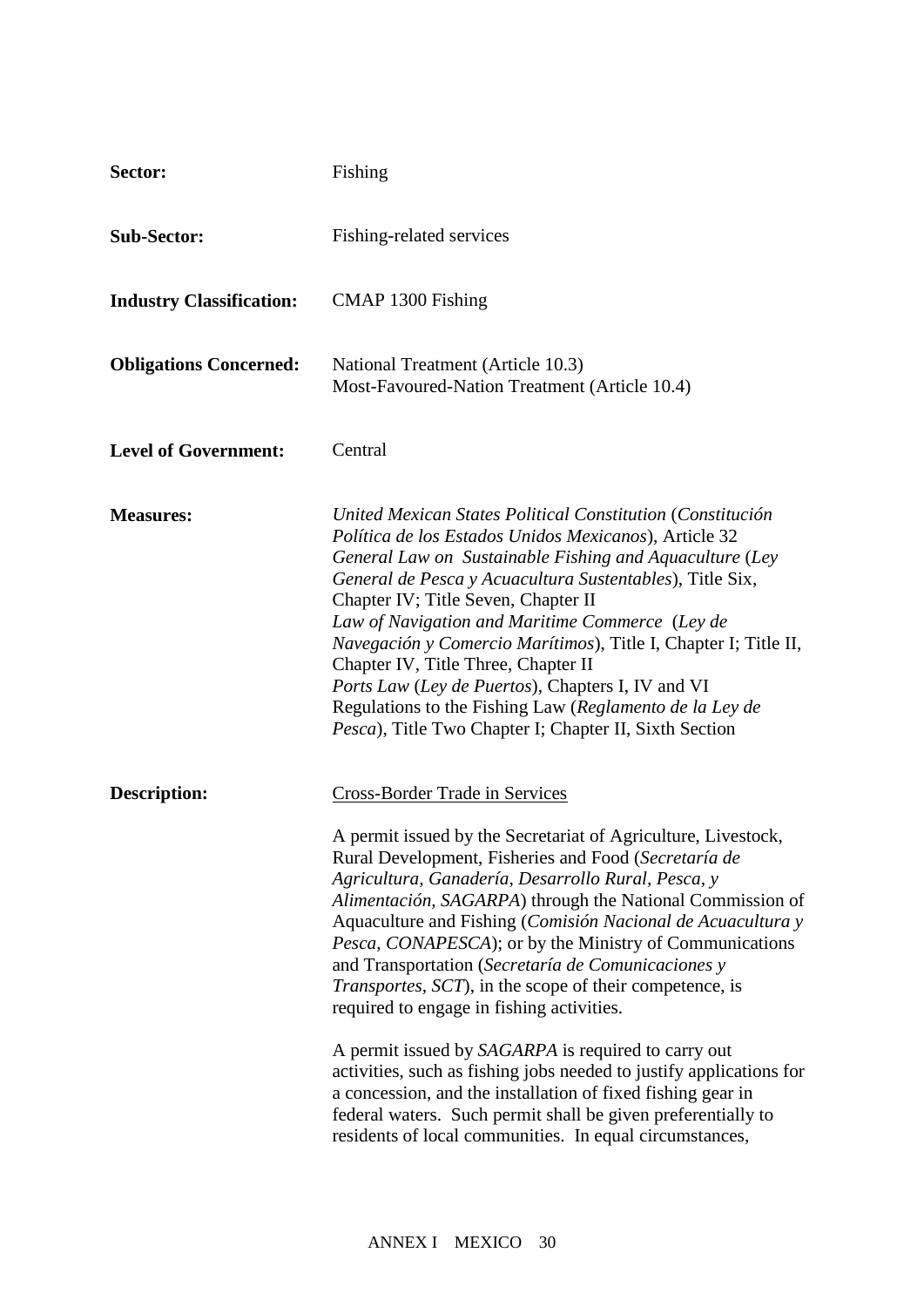applications of indigenous communities will be preferred.

An authorisation issued by *SCT* is required for foreign-flagged vessels to provide dredging services.

A permit issued by *SCT* is required to provide port services related to fishing, like loading operations and supply vessels, maintenance of communication equipment, electricity works, garbage or waste collection and sewage disposal. Only Mexican nationals and Mexican enterprises may obtain such permit.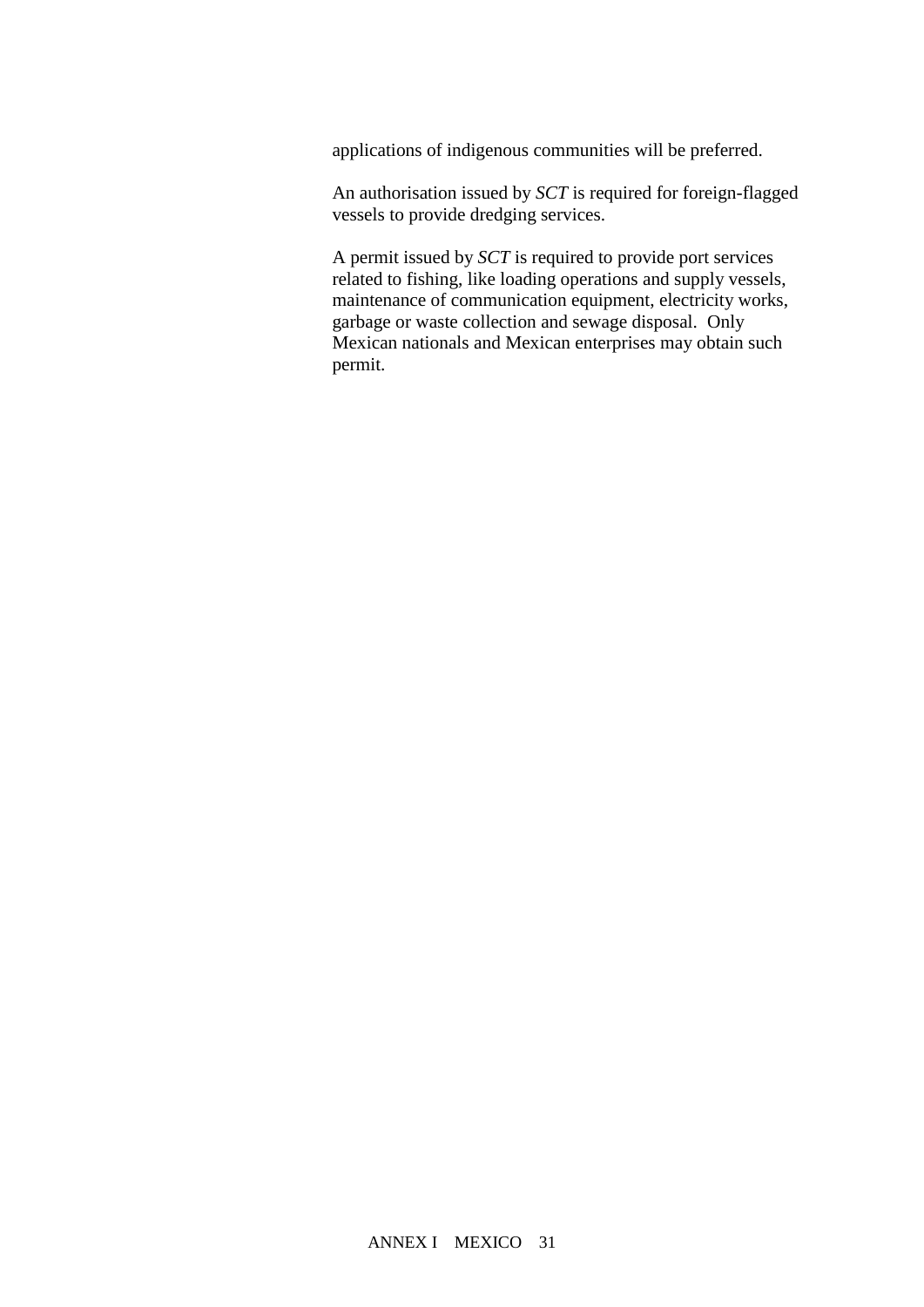| Sector:                         | Fishing                                                                                                                                                                                                                                                                                                                                                                                                                                                                                                                                                                                                                                                                                                                                                                   |
|---------------------------------|---------------------------------------------------------------------------------------------------------------------------------------------------------------------------------------------------------------------------------------------------------------------------------------------------------------------------------------------------------------------------------------------------------------------------------------------------------------------------------------------------------------------------------------------------------------------------------------------------------------------------------------------------------------------------------------------------------------------------------------------------------------------------|
| <b>Sub-Sector:</b>              | Fishing                                                                                                                                                                                                                                                                                                                                                                                                                                                                                                                                                                                                                                                                                                                                                                   |
| <b>Industry Classification:</b> | CMAP 130011 Fishing on the High Seas<br>CMAP 130012 Coastal Fishing<br>CMAP 130013 Fresh Water Fishing                                                                                                                                                                                                                                                                                                                                                                                                                                                                                                                                                                                                                                                                    |
| <b>Obligations Concerned:</b>   | National Treatment (Article 9.4)                                                                                                                                                                                                                                                                                                                                                                                                                                                                                                                                                                                                                                                                                                                                          |
| <b>Level of Government:</b>     | Central                                                                                                                                                                                                                                                                                                                                                                                                                                                                                                                                                                                                                                                                                                                                                                   |
| <b>Measures:</b>                | General Law on Sustainable Fishing and Aquaculture (Ley<br>General de Pesca y Acuacultura Sustentables), Title VI, Chapter<br>IV; Title VII, Chapter I; Title XIII, Unique Chapter; Title XIV,<br>Chapter I, II and III<br>Law on Navigation and Maritime Commerce (Ley de<br>Navegación y Comercio Marítimos), Title II, Chapter I<br>Sea Federal Law (Ley Federal del Mar), Title I, Chapters I and<br>III<br>National Waters Federal Law (Ley de Aguas Nacionales), Title<br>I, and Title IV, Chapter I<br>Foreign Investment Law (Ley de Inversión Extranjera), Title I,<br>Chapter III<br>Regulations to the Fishing Law (Reglamento de la Ley de<br><i>Pesca</i> ), Title I, Chapter I; Title II, Chapters I, III, IV, V, and VI:<br>Title III, Chapters III and IV |
| <b>Description:</b>             | Investment<br>Investors of another Party or their investments may only own,<br>directly or indirectly, up to 49 per cent of the ownership interest<br>in an enterprise established or to be established in the territory of<br>Mexico performing coastal fishing, fresh water fishing and<br>fishing in the Exclusive Economic Zone, excluding aquaculture.<br>Favourable resolution from the National Commission on<br>Foreign Investment (Comisión Nacional de Inversiones<br><i>Extranjeras, CNIE</i> ) is required for investors of another Party or<br>their investments to own, directly or indirectly, more than 49 per                                                                                                                                            |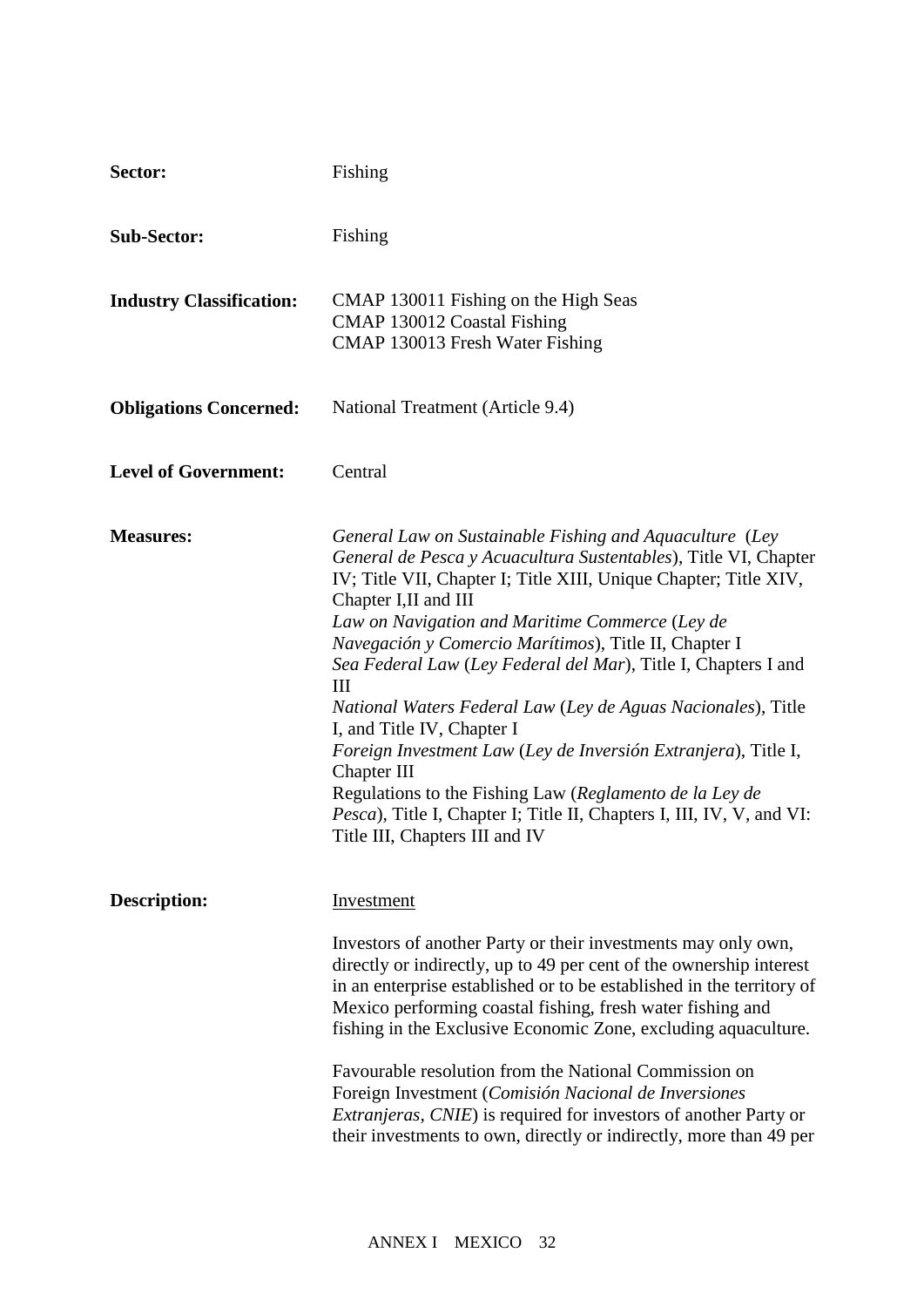cent of the ownership interest in an enterprise established or to be established in the territory of Mexico performing fishing on the high seas.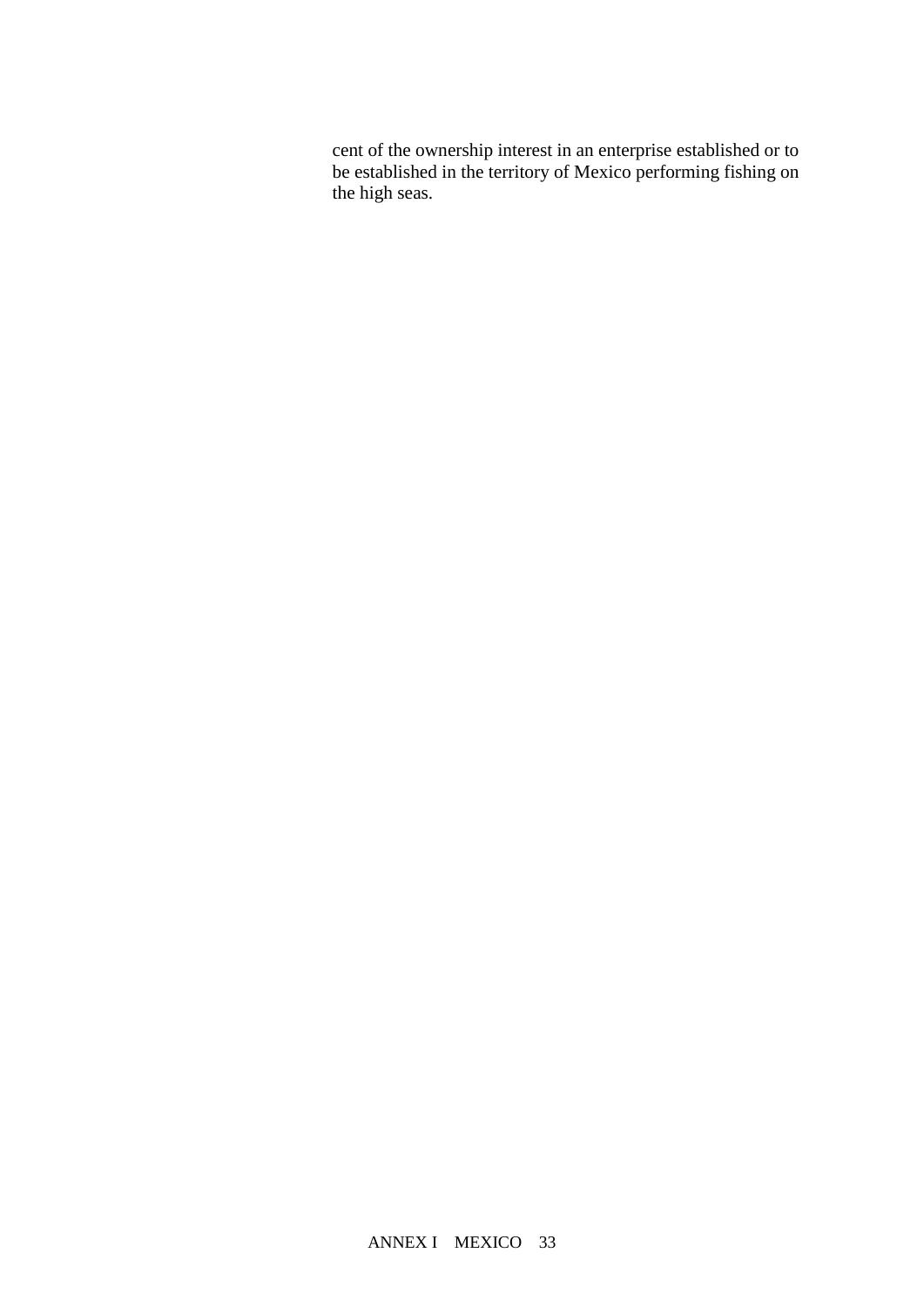| Sector:                         | <b>Educational Services</b>                                                                                                                                                                                                                                                                                                                                                                                                                                                                           |
|---------------------------------|-------------------------------------------------------------------------------------------------------------------------------------------------------------------------------------------------------------------------------------------------------------------------------------------------------------------------------------------------------------------------------------------------------------------------------------------------------------------------------------------------------|
| <b>Sub-Sector:</b>              | Private schools                                                                                                                                                                                                                                                                                                                                                                                                                                                                                       |
| <b>Industry Classification:</b> | <b>CMAP 921101 Private Pre-school Educational Services</b><br><b>CMAP 921102 Private Primary Educational Services</b><br>CMAP 921103 Private Secondary Educational Services<br>CMAP 921104 Private High School Educational Services<br>CMAP 921105 Private Higher Education Services<br>CMAP 921106 Private Education Services that Combine Pre-<br>school, Primary, Secondary, High School and Higher Education<br>Levels                                                                            |
| <b>Obligations Concerned:</b>   | National Treatment (Article 9.4)                                                                                                                                                                                                                                                                                                                                                                                                                                                                      |
| <b>Level of Government:</b>     | Central                                                                                                                                                                                                                                                                                                                                                                                                                                                                                               |
| <b>Measures:</b>                | Foreign Investment Law (Ley de Inversión Extranjera), Title I,<br>Chapter III<br>Law for the Coordination of Higher Education (Ley para la<br>Coordinación de la Educación Superior), Chapter II<br>General Law of Education (Ley General de Educación), Chapter<br>Ш                                                                                                                                                                                                                                 |
| <b>Description:</b>             | Investment                                                                                                                                                                                                                                                                                                                                                                                                                                                                                            |
|                                 | Favourable resolution from the National Commission on<br>Foreign Investment (Comisión Nacional de Inversiones<br><i>Extranjeras, CNIE</i> ) is required for investors of another Party or<br>their investments to own, directly or indirectly, more than 49 per<br>cent of the ownership interest in an enterprise established or to<br>be established in the territory of Mexico that provides pre-<br>school, primary, secondary, high school, higher and combined<br>private educational services. |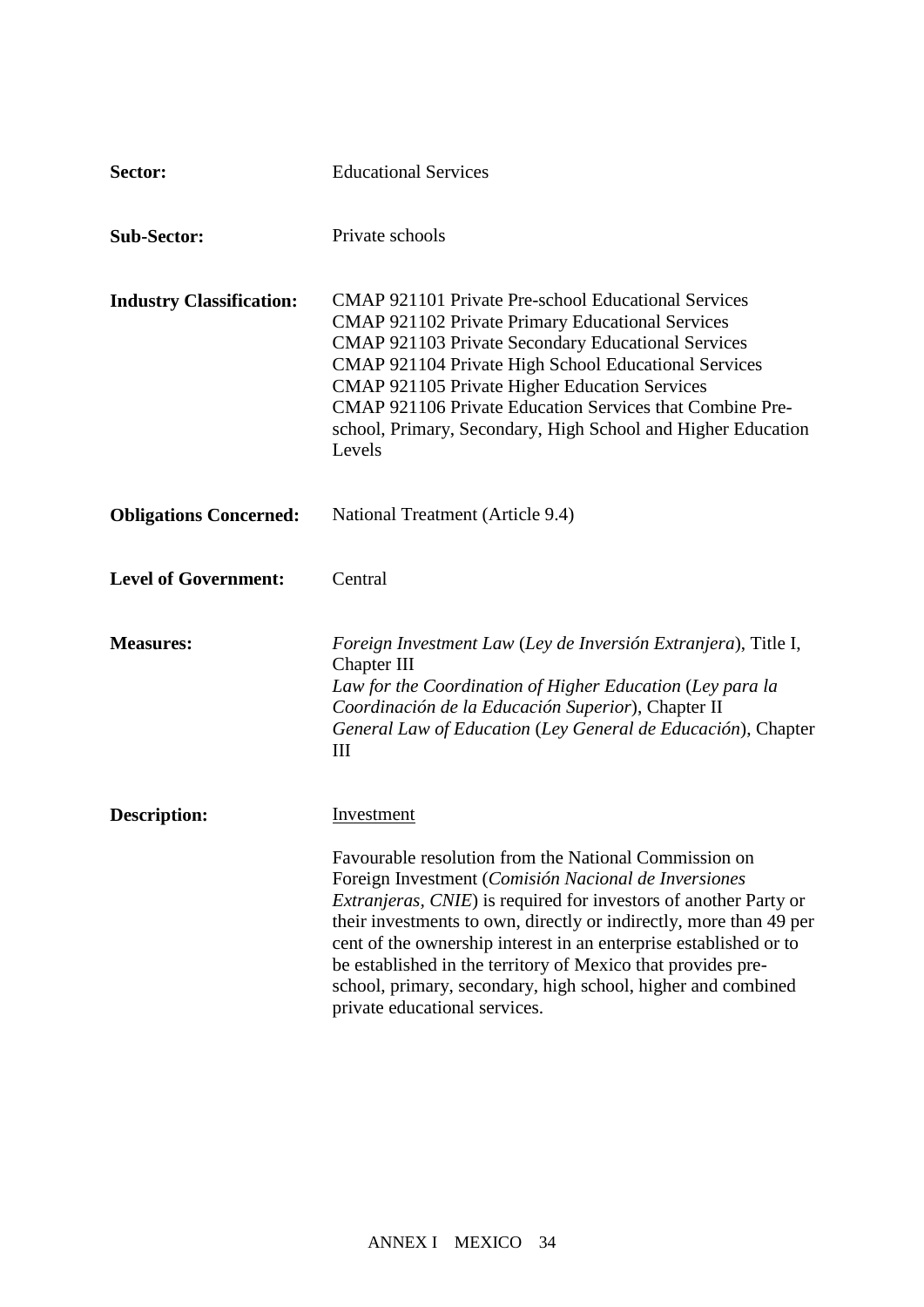| Sector:                         | Professional, Technical and Specialised Services                                                                                         |
|---------------------------------|------------------------------------------------------------------------------------------------------------------------------------------|
| <b>Sub-Sector:</b>              | <b>Medical services</b>                                                                                                                  |
| <b>Industry Classification:</b> | CMAP 9231 Medical, Dental and Veterinary Services provided<br>by the Private Sector (limited to medical services)                        |
| <b>Obligations Concerned:</b>   | National Treatment (Article 10.3)                                                                                                        |
| <b>Level of Government:</b>     | Central                                                                                                                                  |
| <b>Measures:</b>                | Federal Labor Law (Ley Federal del Trabajo), Chapter I                                                                                   |
| <b>Description:</b>             | <b>Cross-Border Trade in Services</b>                                                                                                    |
|                                 | Only Mexican nationals licensed as doctors in the territory of<br>Mexico may supply in-house medical services in Mexican<br>enterprises. |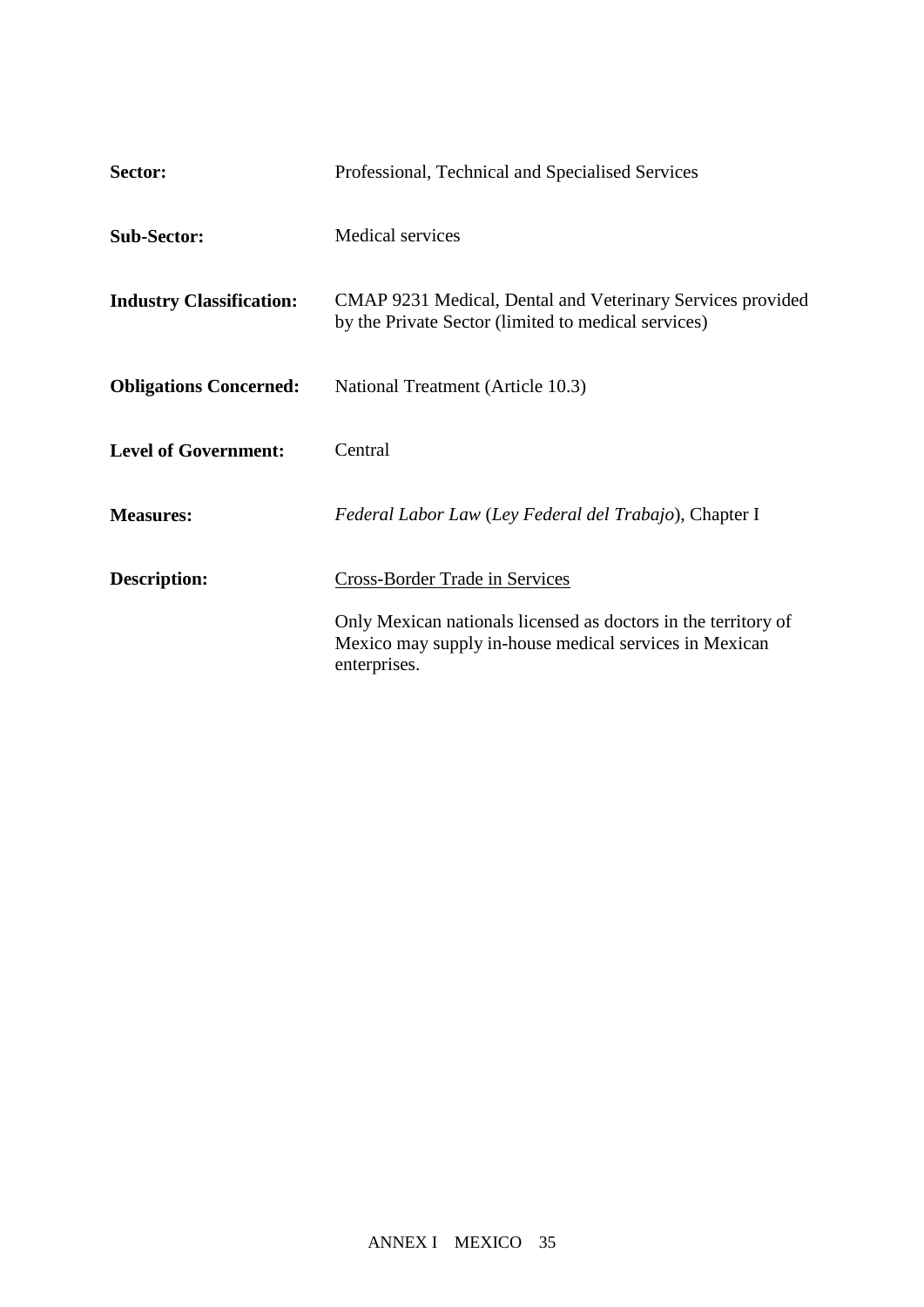| Sector:                         | Professional, Technical and Specialised Services                                                                                                                                                                                                                                                                                                                                                        |
|---------------------------------|---------------------------------------------------------------------------------------------------------------------------------------------------------------------------------------------------------------------------------------------------------------------------------------------------------------------------------------------------------------------------------------------------------|
| <b>Sub-Sector:</b>              | Specialised personnel                                                                                                                                                                                                                                                                                                                                                                                   |
| <b>Industry Classification:</b> | CMAP 951012 Services of Customs and Representative<br>Agencies                                                                                                                                                                                                                                                                                                                                          |
| <b>Obligations Concerned:</b>   | National Treatment (Article 9.4 and Article 10.3)                                                                                                                                                                                                                                                                                                                                                       |
| <b>Level of Government:</b>     | Central                                                                                                                                                                                                                                                                                                                                                                                                 |
| <b>Measures:</b>                | Customs Law (Ley Aduanera), Title II, Chapters I and III, and<br>Title VII, Chapter I<br>Foreign Investment Law (Ley de Inversión Extranjera), Title I,<br>Chapter II                                                                                                                                                                                                                                   |
| <b>Description:</b>             | <b>Investment and Cross-Border Trade in Services</b><br>Only a Mexican national by birth may be a customs broker.<br>Only customs brokers acting as consignees or legal<br>representatives (mandatarios) of an importer or exporter, as well<br>as customs<br>related to the customs clearance of the goods of such importer or<br>exporter.<br>Investors of another Party or their investments may not |
|                                 | participate, directly or indirectly, in a customs<br>agency.                                                                                                                                                                                                                                                                                                                                            |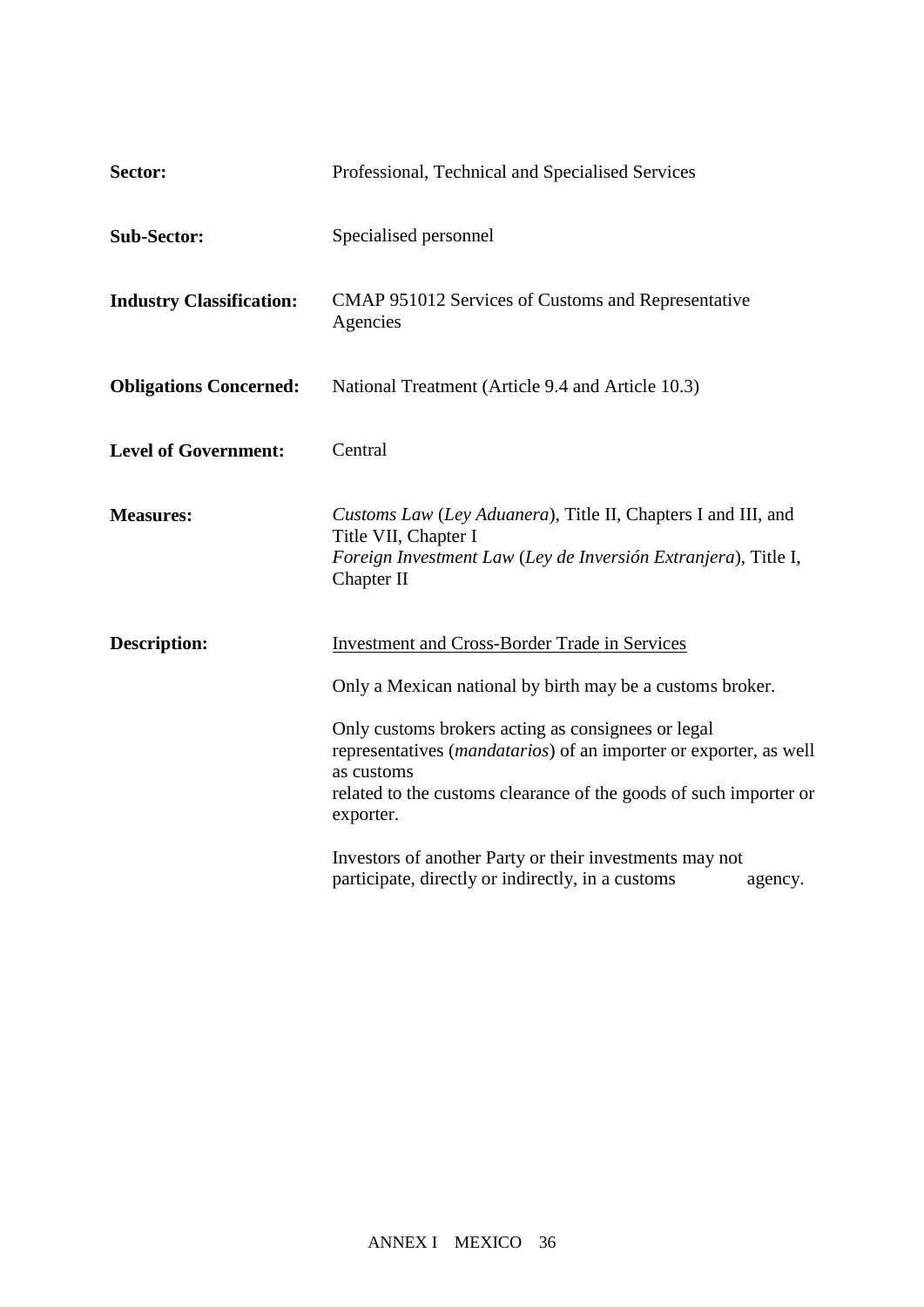| Sector:                         | Professional, Technical and Specialised Services                                                                                                                                                                                                                                                                                                                                |
|---------------------------------|---------------------------------------------------------------------------------------------------------------------------------------------------------------------------------------------------------------------------------------------------------------------------------------------------------------------------------------------------------------------------------|
| <b>Sub-Sector:</b>              | Specialised services (Commercial Notary Public)                                                                                                                                                                                                                                                                                                                                 |
| <b>Industry Classification:</b> |                                                                                                                                                                                                                                                                                                                                                                                 |
| <b>Obligations Concerned:</b>   | National Treatment (Article 9.4 and Article 10.3)<br>Local Presence (Article 10.6)                                                                                                                                                                                                                                                                                              |
| <b>Level of Government:</b>     | Central                                                                                                                                                                                                                                                                                                                                                                         |
| <b>Measures:</b>                | Commercial Notary Public Federal Law (Ley Federal de<br>Correduría Pública), Articles 7, 8, 12 and 15<br>Regulations to the Commercial Notary Public Federal Law<br>(Reglamento de la Ley Federal de Correduría Pública),<br>Chapter I, and Chapter II, Sections I and II<br>Foreign Investment Law (Ley de Inversión Extranjera), Title I,<br>Chapter II                       |
| <b>Description:</b>             | <b>Investment and Cross-Border Trade in Services</b>                                                                                                                                                                                                                                                                                                                            |
|                                 | Only a Mexican national by birth may be licensed to be a<br>commercial notary public (corredor público).                                                                                                                                                                                                                                                                        |
|                                 | A commercial notary public may not have a business affiliation<br>with any person for the supply of commercial notary public<br>services.                                                                                                                                                                                                                                       |
|                                 | A commercial notary public shall establish an office in the<br>place where he has been authorised to practise.                                                                                                                                                                                                                                                                  |
|                                 | Only Mexican nationals and Mexican enterprises with<br>foreigners exclusion clause may obtain such a licence. Foreign<br>investment may not participate in commercial notary public<br>activities and companies, directly or through trusts, agreements,<br>social pacts or statutory, pyramiding schemes, or other<br>mechanism that gives them some control or participation. |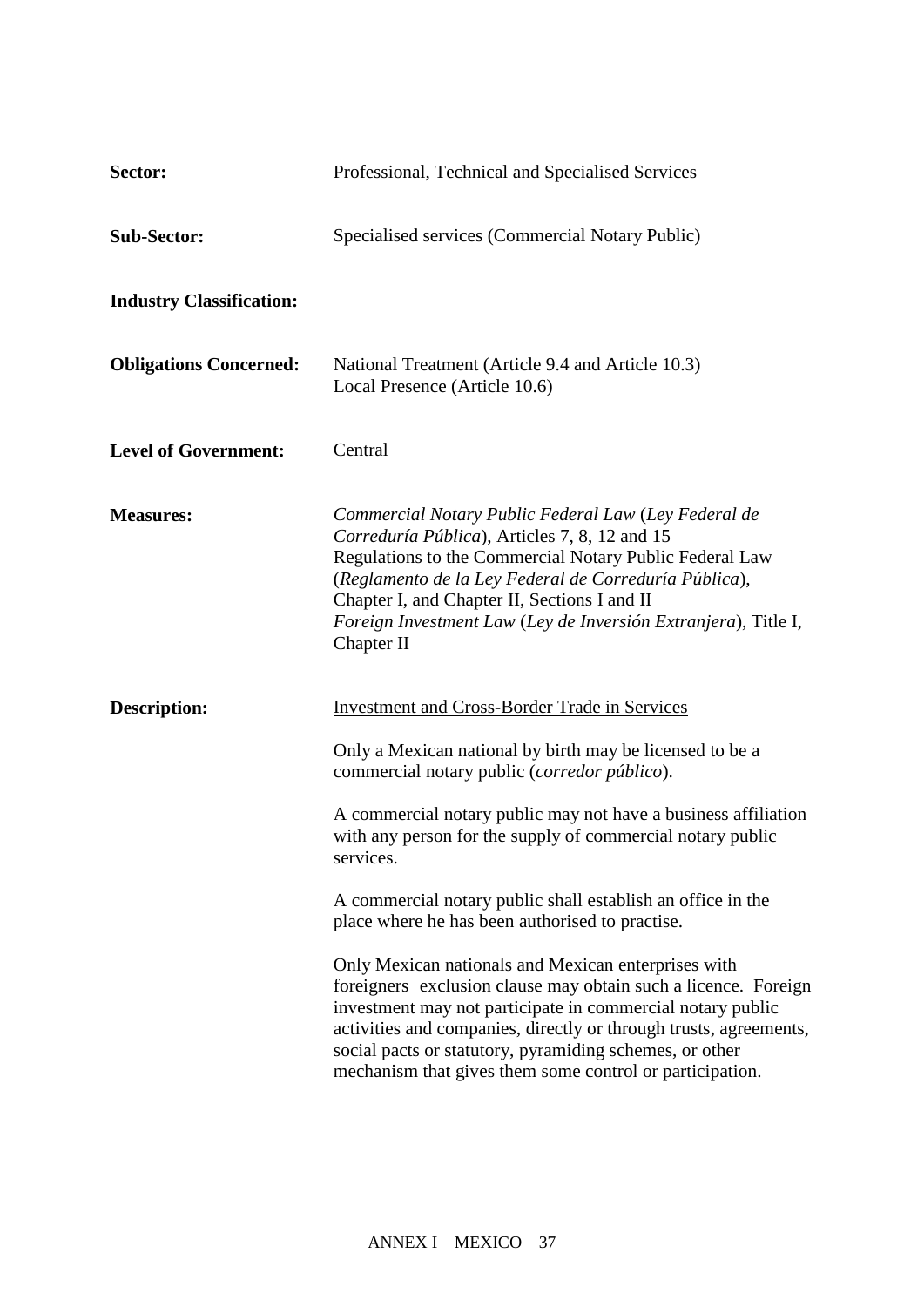| Sector:                         | Professional, Technical and Specialised Services                                                                                                                                                                                                                                                                                                                                                                   |
|---------------------------------|--------------------------------------------------------------------------------------------------------------------------------------------------------------------------------------------------------------------------------------------------------------------------------------------------------------------------------------------------------------------------------------------------------------------|
| <b>Sub-Sector:</b>              | Professional services                                                                                                                                                                                                                                                                                                                                                                                              |
| <b>Industry Classification:</b> | CMAP 951002 Legal Services (including foreign legal<br>consultancy)                                                                                                                                                                                                                                                                                                                                                |
| <b>Obligations Concerned:</b>   | National Treatment (Article 9.4 and Article 10.3)<br>Most-Favoured-Nation Treatment (Article 9.5 and Article 10.4)                                                                                                                                                                                                                                                                                                 |
| <b>Level of Government:</b>     | Central                                                                                                                                                                                                                                                                                                                                                                                                            |
| <b>Measures:</b>                | Regulatory Law of the Constitutional Article $5^{th}$ relating to the<br>Practice of the Professions in the Federal District (Ley<br>Reglamentaria del Artículo 5º Constitucional, relativo al<br>Ejercicio de las Profesiones en el Distrito Federal), Chapter<br>III, Section III, and Chapter V<br>Foreign Investment Law (Ley de Inversión Extranjera), Title I,<br>Chapter III                                |
| <b>Description:</b>             | <b>Investment and Cross-Border Trade in Services</b>                                                                                                                                                                                                                                                                                                                                                               |
|                                 | Favourable resolution from the National Commission on<br>Foreign Investment (Comisión Nacional de Inversiones<br><i>Extranjeras, CNIE</i> ) is required for investors of another Party or<br>their investments to own, directly or indirectly, more than 49<br>per cent of the ownership interest in an enterprise established or<br>to be established in the territory of Mexico that provides legal<br>services. |
|                                 | In the absence of an international treaty on the matter, the<br>professional practice by foreigners will be subject to reciprocity<br>in the place of residence of the applicant and to compliance<br>with the rest of the requirements established in the Mexican<br>laws and regulations.                                                                                                                        |
|                                 | Except as provided for in this entry, only lawyers licensed in<br>Mexico may have an ownership interest in a law firm<br>established in the territory of Mexico.                                                                                                                                                                                                                                                   |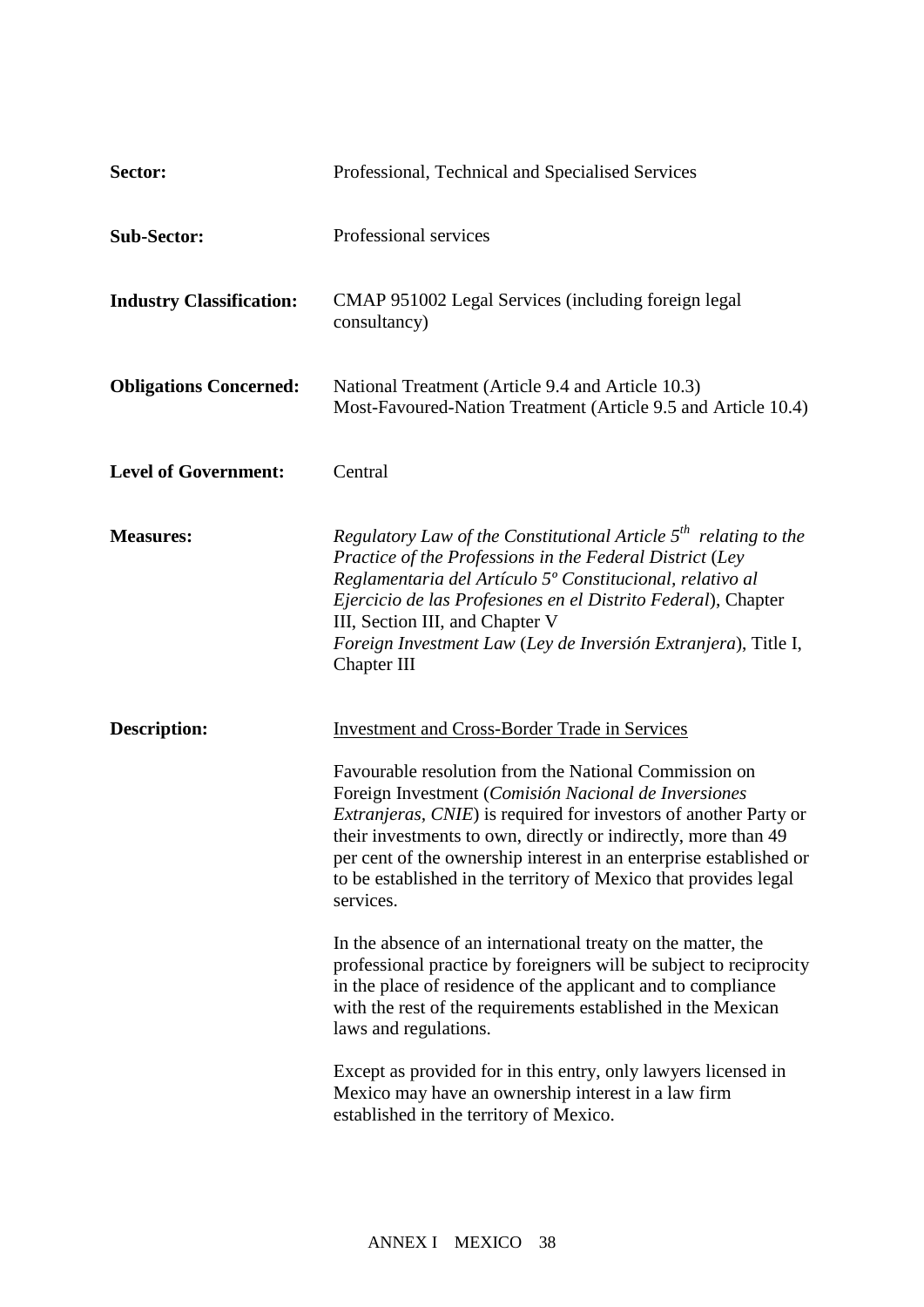Lawyers licensed to practise in another Party will be permitted to form a partnership with lawyers licensed in Mexico.

The number of lawyers licensed to practise in another Party serving as partners in a firm in Mexico may not exceed the number of lawyers licensed in Mexico serving as partners of that firm. Lawyers licensed to practise in another Party may practise and provide legal consultations on Mexican law, whenever they comply with the requirements to practise as a lawyer in Mexico.

A law firm established by a partnership of lawyers licensed to practise in another Party and lawyers licensed to practise in Mexico may hire lawyers licensed in Mexico as employees.

For greater certainty, this entry does not apply to the supply, on a temporary fly-in, fly-out basis or through the use of web based or telecommunications technology, of legal advisory services in foreign law and international law and, in relation to foreign and international law only, legal arbitration and conciliation/mediation services by foreign lawyers.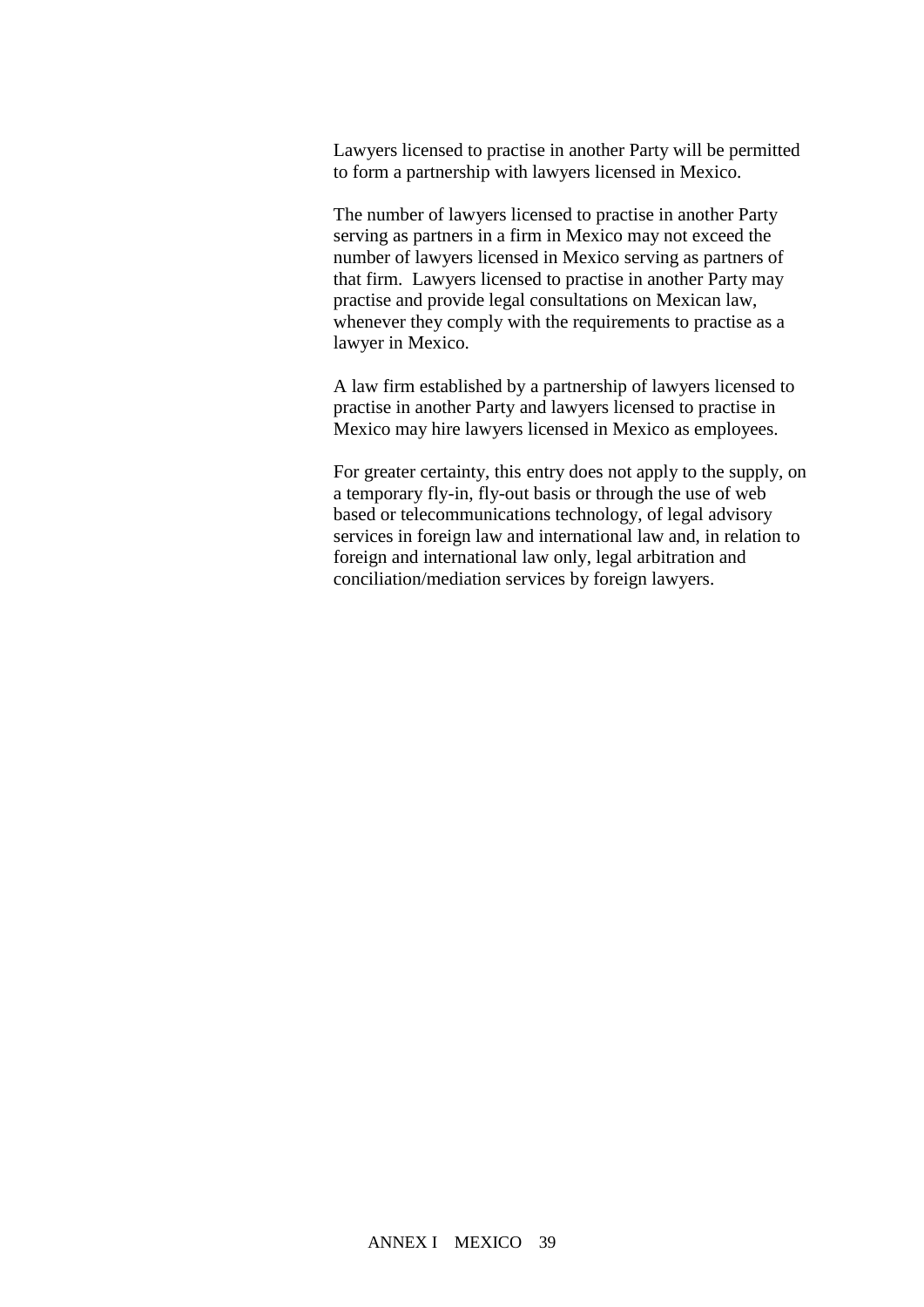| Sector:                         | Professional, Technical and Specialised Services                                                                                                                                                                                                                                                                                                                                                                                                                                                                                                                                                                                                                                                         |
|---------------------------------|----------------------------------------------------------------------------------------------------------------------------------------------------------------------------------------------------------------------------------------------------------------------------------------------------------------------------------------------------------------------------------------------------------------------------------------------------------------------------------------------------------------------------------------------------------------------------------------------------------------------------------------------------------------------------------------------------------|
| <b>Sub-Sector:</b>              | Professional services                                                                                                                                                                                                                                                                                                                                                                                                                                                                                                                                                                                                                                                                                    |
| <b>Industry Classification:</b> | CMAP 9510 Provision of Professional, Technical and<br>Specialised Services (limited to professional services)                                                                                                                                                                                                                                                                                                                                                                                                                                                                                                                                                                                            |
| <b>Obligations Concerned:</b>   | National Treatment (Article 10.3)<br>Most-Favoured-Nation Treatment (Article 10.4)                                                                                                                                                                                                                                                                                                                                                                                                                                                                                                                                                                                                                       |
| <b>Level of Government:</b>     | Central                                                                                                                                                                                                                                                                                                                                                                                                                                                                                                                                                                                                                                                                                                  |
| <b>Measures:</b>                | Regulatory Law of the Constitutional Article $5^{th}$ relating to the<br>Practice of the Professions in the Federal District (Ley<br>reglamentaria del Artículo 5º Constitucional, relativo al<br>Ejercicio de las Profesiones en el Distrito Federal), Chapter<br>III, Section III, and Chapter V<br>Regulations to the Regulatory Law of the Constitutional Article<br>5 <sup>th</sup> relating to the Practice of the Professions in the Federal<br>District (Reglamento de la Ley Reglamentaria del Artículo<br>5 <sup>o</sup> Constitucional, relativo al Ejercicio de las Profesiones en el<br>Distrito Federal), Chapter III<br>Population General Law (Ley General de Población), Chapter<br>III |
| <b>Description:</b>             | <b>Cross-Border Trade in Services</b><br>Pursuant to the relevant international treaties of which<br>Mexico is a party; foreigners may practice in the Federal<br>District the professions set forth in the Regulatory Law of the<br>Constitutional Article 5 related to the Practice of the<br>Professions in the Federal District.<br>In the absence of an international treaty on the matter, the<br>professional practice by foreigners will be subject to reciprocity<br>in the place of residence of the applicant and to compliance<br>with the rest of the requirements established in the Mexican<br>laws and regulations.                                                                      |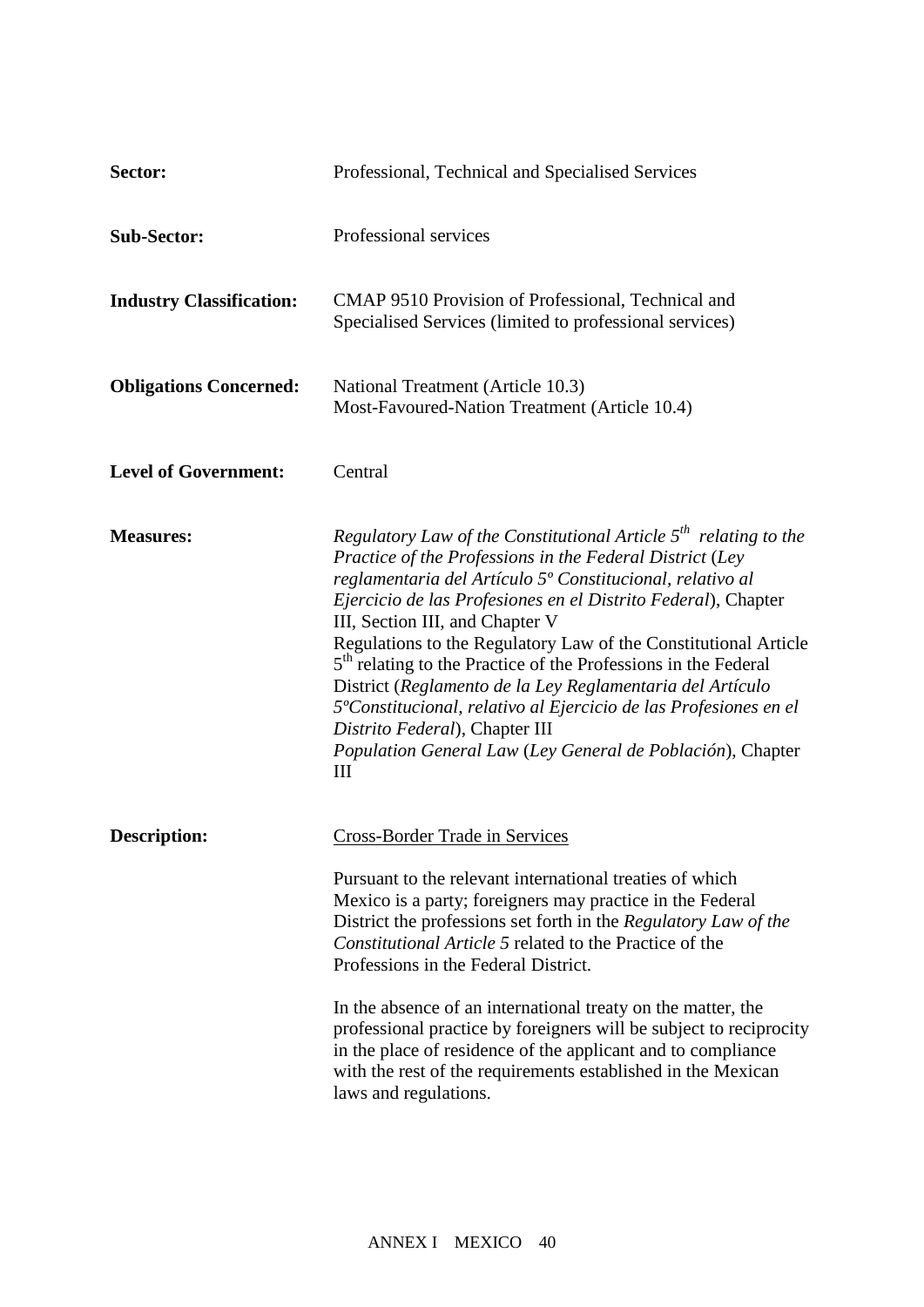Sector: Religious Services

**Sub-Sector:**

**Industry Classification:** CMAP 929001 Services of Religious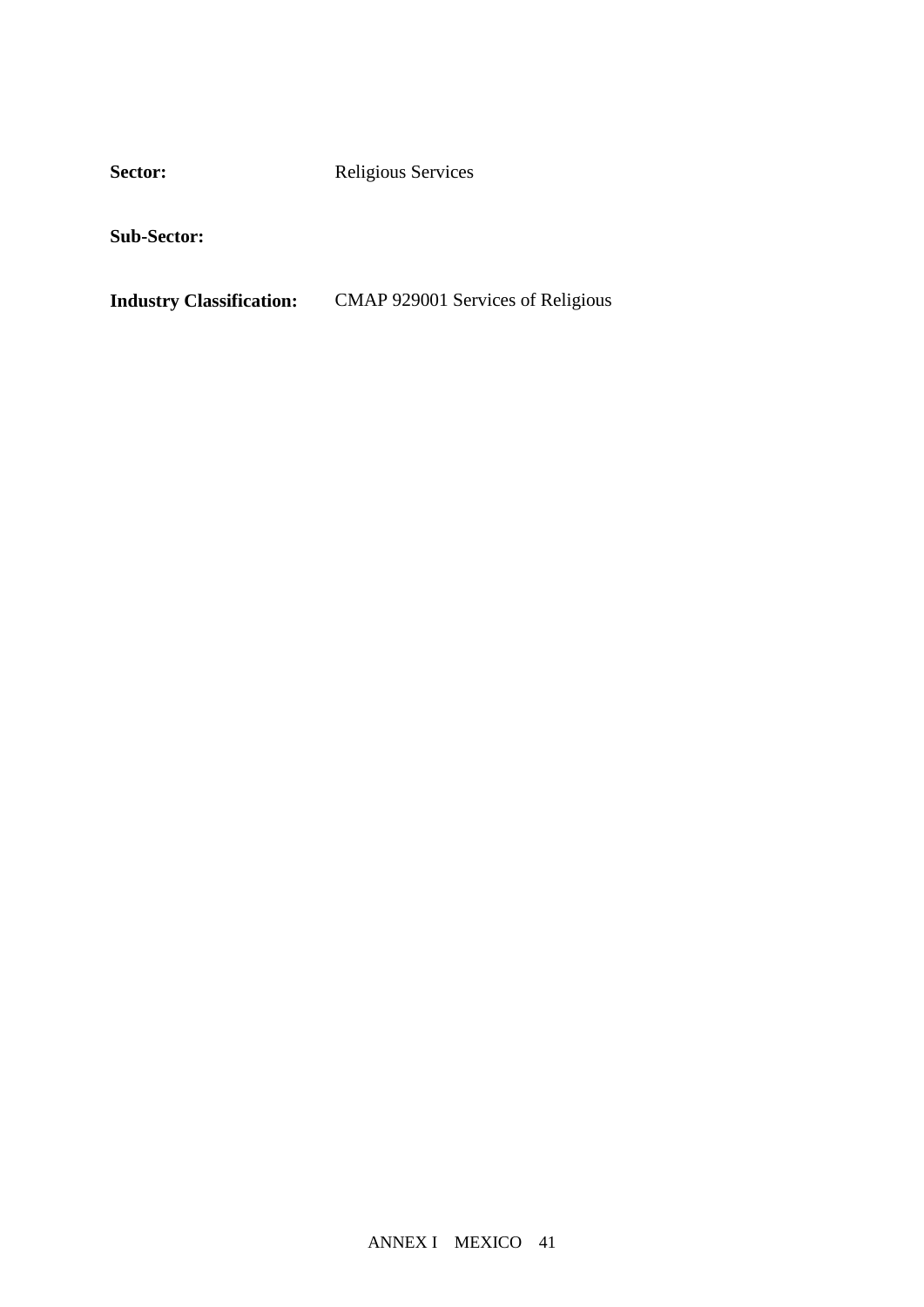| Sector:                         | <b>Agriculture Services</b>                                                                                                                                                                                                                                                                                                                                                      |
|---------------------------------|----------------------------------------------------------------------------------------------------------------------------------------------------------------------------------------------------------------------------------------------------------------------------------------------------------------------------------------------------------------------------------|
| <b>Sub-Sector:</b>              |                                                                                                                                                                                                                                                                                                                                                                                  |
| <b>Industry Classification:</b> | <b>CMAP 971010 Provision of Agricultural Services</b>                                                                                                                                                                                                                                                                                                                            |
| <b>Obligations Concerned:</b>   | National Treatment (Article 10.3)<br>Local Presence (Article 10.6)                                                                                                                                                                                                                                                                                                               |
| <b>Level of Government:</b>     | Central                                                                                                                                                                                                                                                                                                                                                                          |
| <b>Measures:</b>                | United Mexican States Political Constitution (Constitución<br>Política de los Estados Unidos Mexicanos), Article 32<br>Plant Health Federal Law (Ley Federal de Sanidad Vegetal),<br>Title II, Chapter IV<br>Regulations to the Phytosanitary Law of the United Mexican<br>States (Reglamento de la Ley de Sanidad Fitopecuaria de los<br>Estados Unidos Mexicanos), Chapter VII |
| <b>Description:</b>             | Cross-Border Trade in Services<br>A concession granted by the Ministry of Agriculture, Livestock,<br>Rural Development, Fishing and Food (Secretaría de<br>Agricultura, Ganadería, Desarrollo Rural, Pesca y<br>Alimentación, SAGARPA) is required to spray pesticides.<br>Only Mexican nationals or Mexican enterprises may obtain<br>such a concession.                        |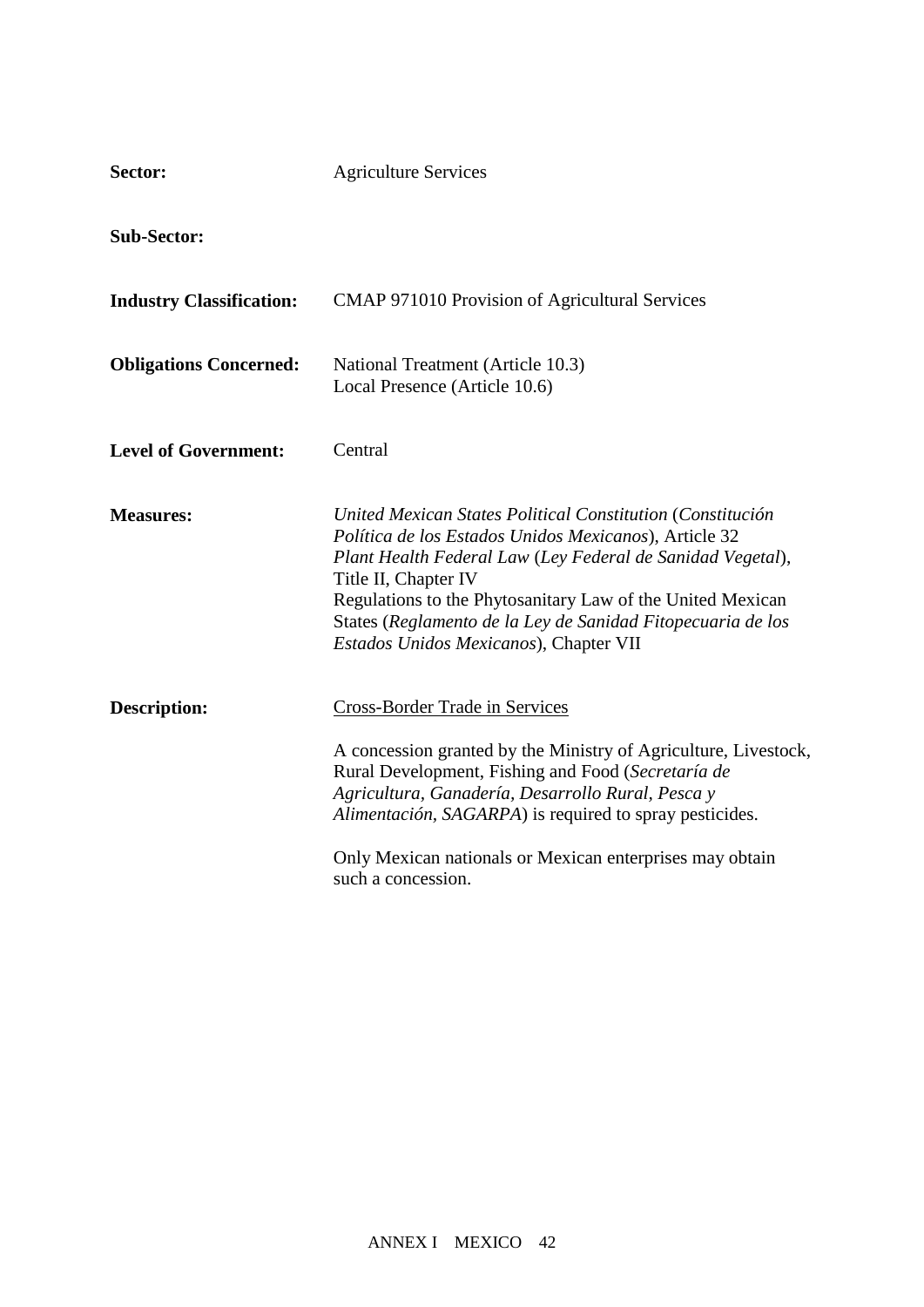| Sector:                         | Transportation                                                                                                                                                                                                                                                                                                                                                                                                                                                                                              |
|---------------------------------|-------------------------------------------------------------------------------------------------------------------------------------------------------------------------------------------------------------------------------------------------------------------------------------------------------------------------------------------------------------------------------------------------------------------------------------------------------------------------------------------------------------|
| <b>Sub-Sector:</b>              | Air transportation                                                                                                                                                                                                                                                                                                                                                                                                                                                                                          |
| <b>Industry Classification:</b> | CMAP 384205 Manufacture, Assembly and Repair of Aircraft<br>(limited to repair of aircrafts)                                                                                                                                                                                                                                                                                                                                                                                                                |
| <b>Obligations Concerned:</b>   | Local Presence (Article 10.6)                                                                                                                                                                                                                                                                                                                                                                                                                                                                               |
| <b>Level of Government:</b>     | Central                                                                                                                                                                                                                                                                                                                                                                                                                                                                                                     |
| <b>Measures:</b>                | Civil Aviation Law (Ley de Aviación Civil), Chapter III, Section<br>$\rm II$<br>Civil Aviation Regulations (Reglamento de la Ley de Aviación<br>Civil), Chapter VII                                                                                                                                                                                                                                                                                                                                         |
| <b>Description:</b>             | Cross-Border Trade in Services<br>A permit issued by the Ministry of Communications and<br>Transportation (Secretaría de Comunicaciones y Transportes,<br>SCT) is required to establish and operate, or operate and<br>exploit, an aircraft repair facility and centres for teaching and<br>training of personnel.<br>To obtain such permission the interested party must prove that<br>the aircraft repair facilities and centres for teaching and training<br>of personnel have their domicile in Mexico. |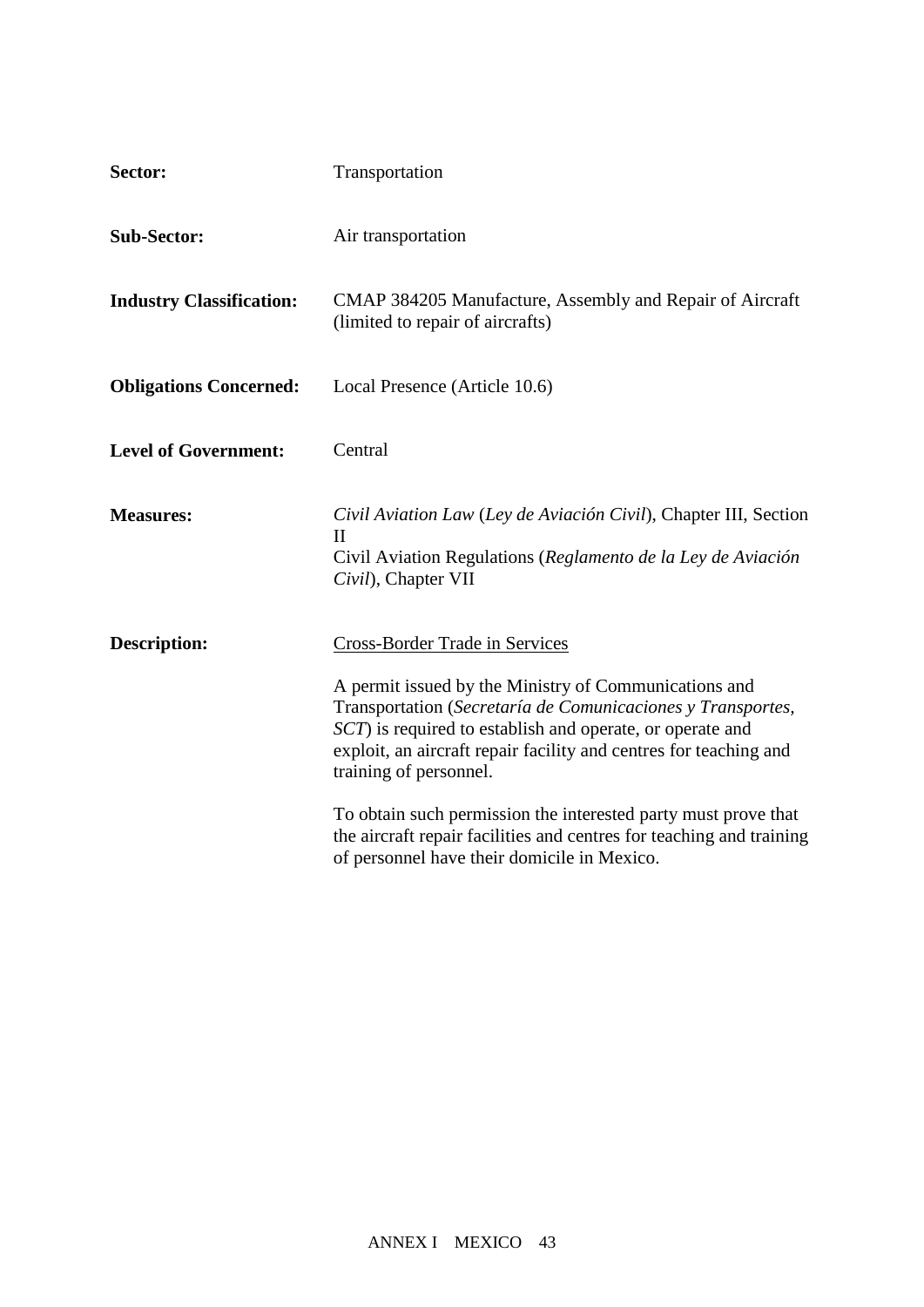| Sector:                         | Transportation                                                                                                                                                                                                                                                                                                                                                                                                                                                                                                                                                                                                                                                                                                                                                                                                                                                                                                                       |
|---------------------------------|--------------------------------------------------------------------------------------------------------------------------------------------------------------------------------------------------------------------------------------------------------------------------------------------------------------------------------------------------------------------------------------------------------------------------------------------------------------------------------------------------------------------------------------------------------------------------------------------------------------------------------------------------------------------------------------------------------------------------------------------------------------------------------------------------------------------------------------------------------------------------------------------------------------------------------------|
| <b>Sub-Sector:</b>              | Air transportation                                                                                                                                                                                                                                                                                                                                                                                                                                                                                                                                                                                                                                                                                                                                                                                                                                                                                                                   |
| <b>Industry Classification:</b> | CMAP 973302 Airport and Heliport Management Services                                                                                                                                                                                                                                                                                                                                                                                                                                                                                                                                                                                                                                                                                                                                                                                                                                                                                 |
| <b>Obligations Concerned:</b>   | National Treatment (Article 9.4)<br>Local Presence (Article 10.6)                                                                                                                                                                                                                                                                                                                                                                                                                                                                                                                                                                                                                                                                                                                                                                                                                                                                    |
| <b>Level of Government:</b>     | Central                                                                                                                                                                                                                                                                                                                                                                                                                                                                                                                                                                                                                                                                                                                                                                                                                                                                                                                              |
| <b>Measures:</b>                | United Mexican States Political Constitution (Constitución<br>Política de los Estados Unidos Mexicanos), Article 32<br>General Means of Communication Law (Ley de Vías Generales<br>de Comunicación), Book I, Chapters I, II and III<br>Foreign Investment Law (Ley de Inversión Extranjera), Title I,<br>Chapter III<br>Civil Aviation Law (Ley de Aviación Civil), Chapters I and IV<br>Airports Law (Ley de Aeropuertos), Chapter III<br>Regulations to the Airports Law (Reglamento de la Ley de<br>Aeropuertos), Title II, Chapters I, II and III                                                                                                                                                                                                                                                                                                                                                                               |
| <b>Description:</b>             | <b>Investment and Cross-Border Trade in Services</b><br>A concession granted by the Ministry of Communications and<br>Transportation (Secretaría de Comunicaciones y Transportes,<br>SCT) is required to construct and operate, or operate, airports<br>and heliports. Only Mexican enterprises may obtain such a<br>concession.<br>Favourable resolution from the National Commission on<br>Foreign Investment (Comisión Nacional de Inversiones<br><i>Extranjeras, CNIE</i> ) is required for investors of another Party or<br>their investments to own, directly or indirectly, more than 49 per<br>cent of the ownership interest in an enterprise established or to<br>be established in the territory of Mexico that is a concessionaire<br>or permissionaire of airfields for public service.<br>When deciding, the CNIE will consider that the national and<br>technological development be favoured, and that the sovereign |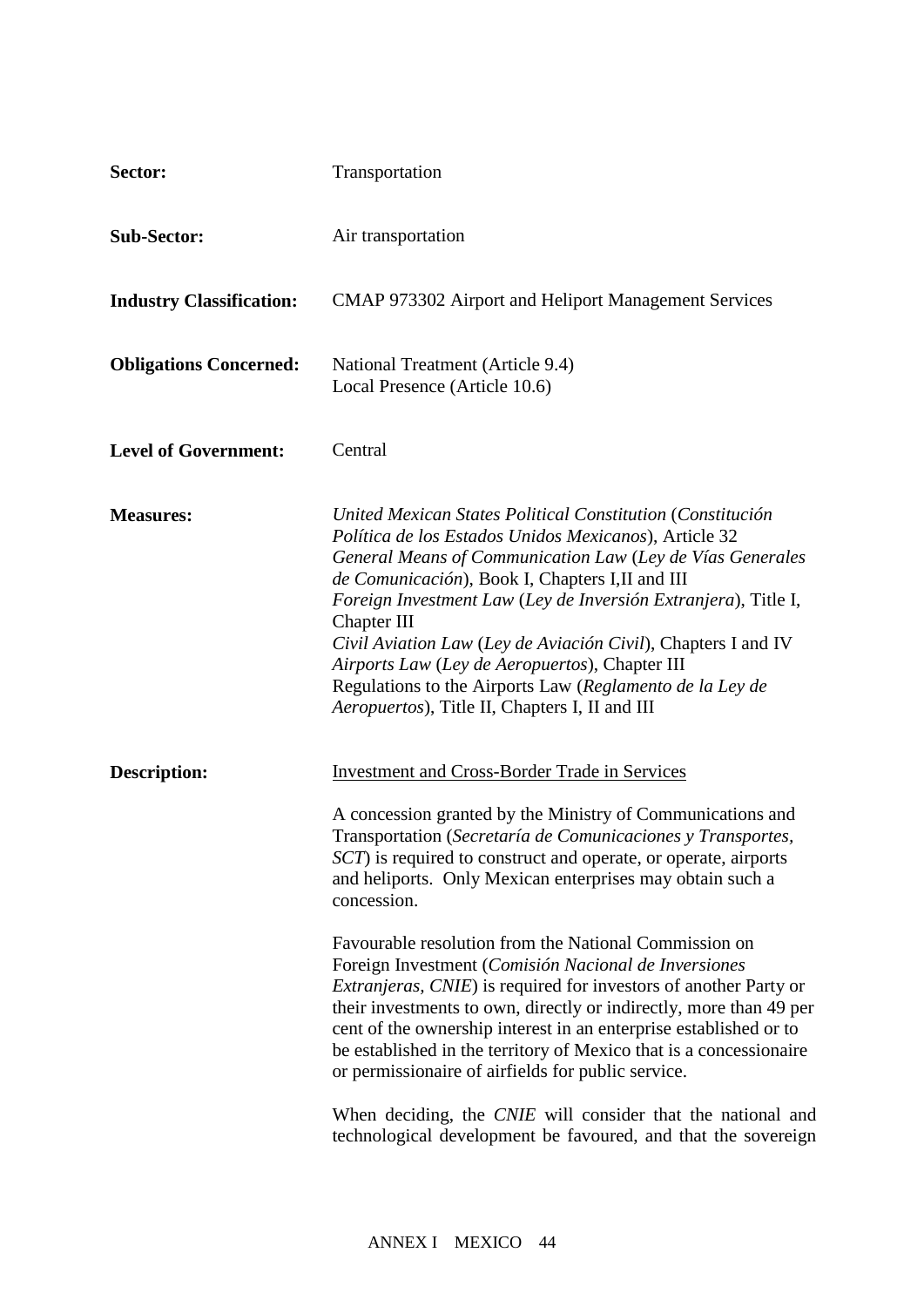integrity of the Nation be protected.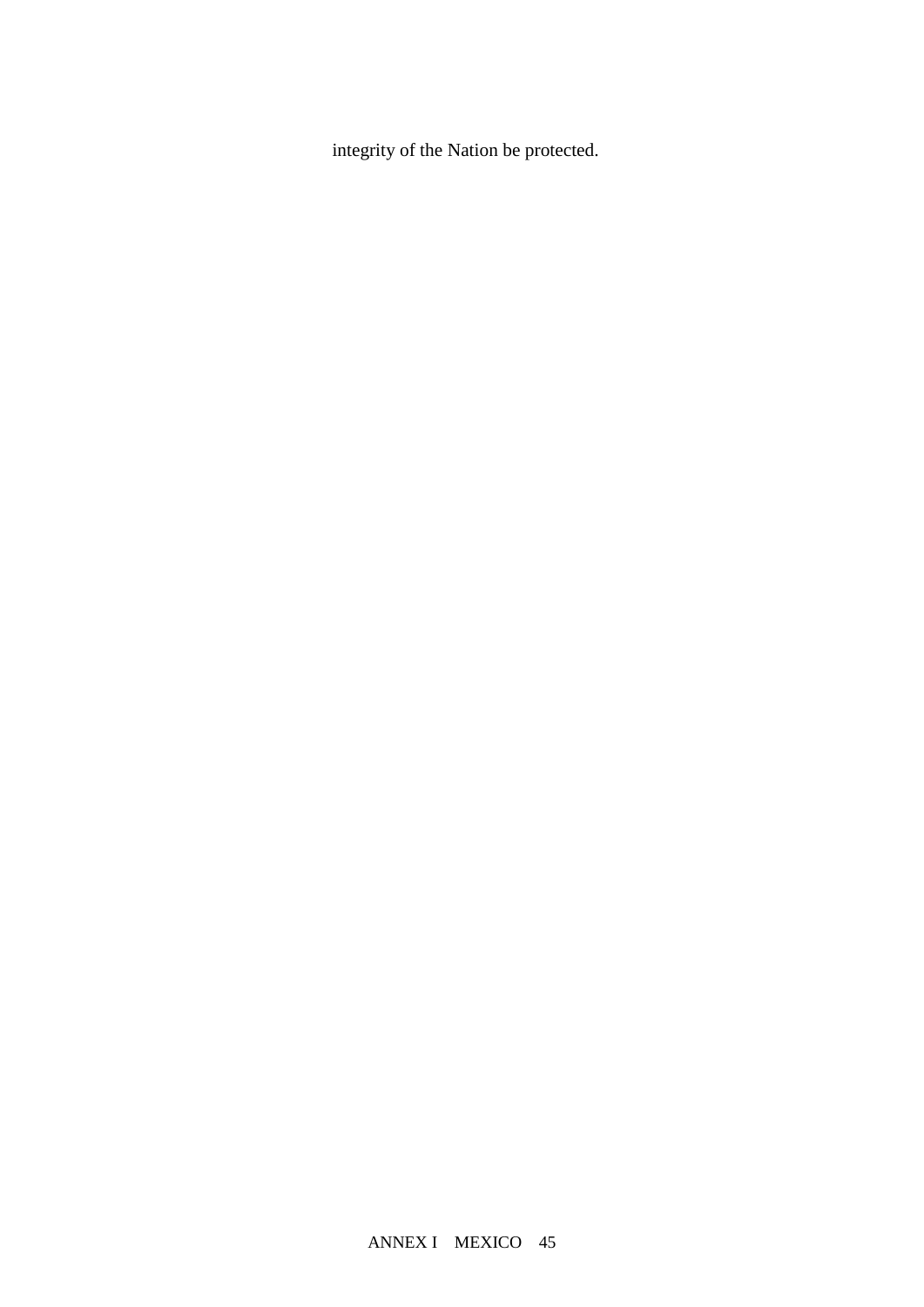| Sector:                         | Transportation                                                                                                                                                                                                                                                                                                                                                                                                                                                                                                                                                                                                                                                                                                                                                            |
|---------------------------------|---------------------------------------------------------------------------------------------------------------------------------------------------------------------------------------------------------------------------------------------------------------------------------------------------------------------------------------------------------------------------------------------------------------------------------------------------------------------------------------------------------------------------------------------------------------------------------------------------------------------------------------------------------------------------------------------------------------------------------------------------------------------------|
| <b>Sub-Sector:</b>              | Air transportation                                                                                                                                                                                                                                                                                                                                                                                                                                                                                                                                                                                                                                                                                                                                                        |
| <b>Industry Classification:</b> | CMAP 713001 Scheduled Air Transport Services on<br><b>Domestically Registered Aircraft</b><br>CMAP 713002 Non-Scheduled Air Transport (Air Taxis)                                                                                                                                                                                                                                                                                                                                                                                                                                                                                                                                                                                                                         |
| <b>Obligations Concerned:</b>   | National Treatment (Article 9.4)<br>Senior Management and Boards of Directors (Article 9.11)                                                                                                                                                                                                                                                                                                                                                                                                                                                                                                                                                                                                                                                                              |
| <b>Level of Government:</b>     | Central                                                                                                                                                                                                                                                                                                                                                                                                                                                                                                                                                                                                                                                                                                                                                                   |
| <b>Measures:</b>                | Civil Aviation Law (Ley de Aviación Civil), Chapters IX and X<br>Regulations to the Civil Aviation Law (Reglamento de la Ley<br>de Aviación Civil), Title II, Chapter I<br>Foreign Investment Law (Ley de Inversión Extranjera), Title I,<br>Chapter III<br>As qualified by the <b>Description</b> element                                                                                                                                                                                                                                                                                                                                                                                                                                                                |
| <b>Description:</b>             | Investment<br>Investors of another Party or their investments may only own,<br>directly or indirectly, up to 25 per cent of the voting interests in<br>an enterprise established or to be established in the territory of<br>Mexico that provides commercial air services on Mexican-<br>registered aircraft. The chairman and at least two-thirds of the<br>boards of directors and two-thirds of the managing officers of<br>such an enterprise must be Mexican nationals.<br>Only Mexican nationals and Mexican enterprises in which 75<br>per cent of the voting interest is owned or controlled by<br>Mexican nationals and of which the chairman and at least two-<br>thirds of the managing officers are Mexican nationals, may<br>register an aircraft in Mexico. |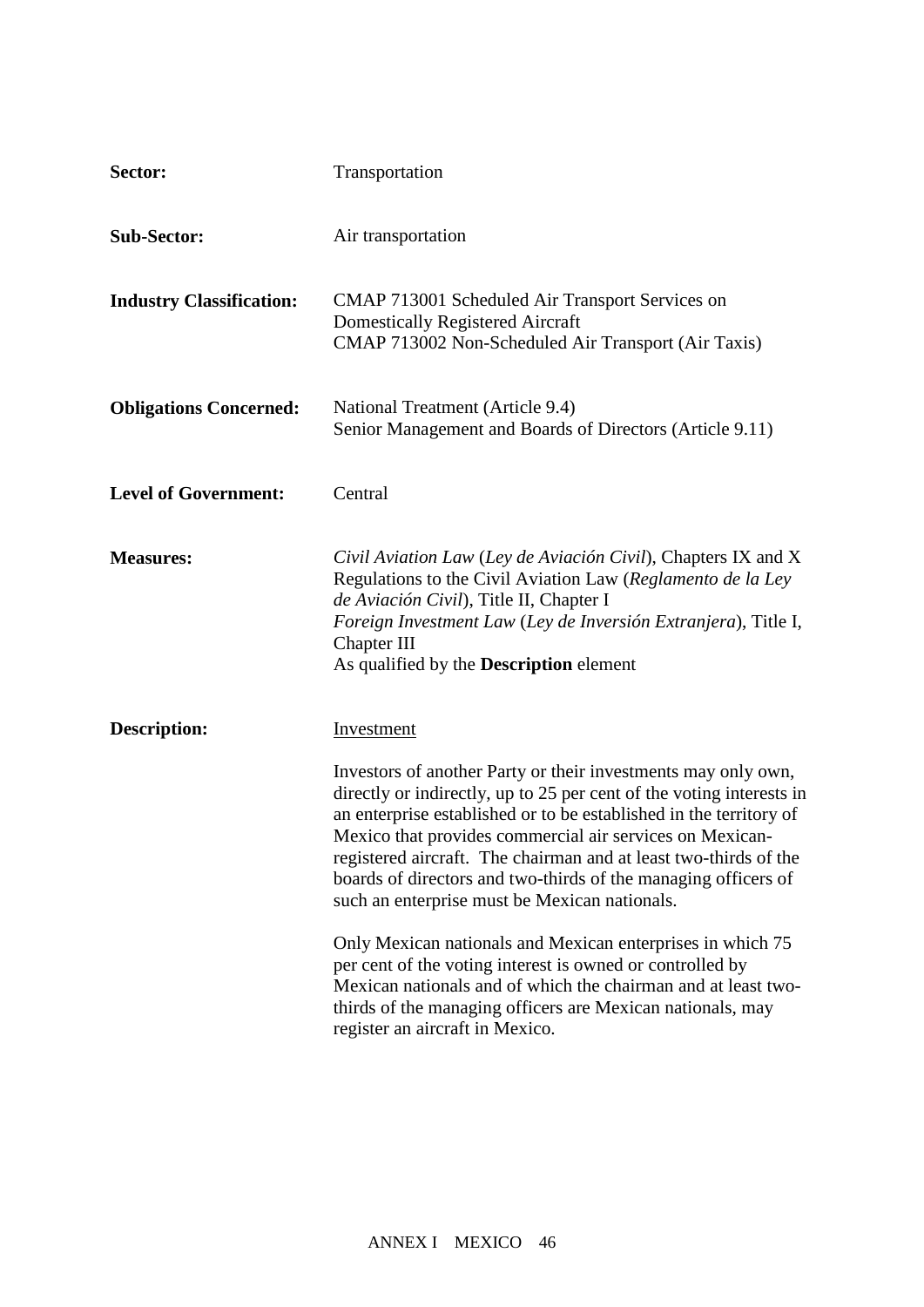| Sector:                         | Transportation                                                                                                                                                                                                                                                                                                                                                                                                                                                                                                                                                                                                                                                                                                                                                                                                                                                                                                                                     |
|---------------------------------|----------------------------------------------------------------------------------------------------------------------------------------------------------------------------------------------------------------------------------------------------------------------------------------------------------------------------------------------------------------------------------------------------------------------------------------------------------------------------------------------------------------------------------------------------------------------------------------------------------------------------------------------------------------------------------------------------------------------------------------------------------------------------------------------------------------------------------------------------------------------------------------------------------------------------------------------------|
| <b>Sub-Sector:</b>              | Specialty air services                                                                                                                                                                                                                                                                                                                                                                                                                                                                                                                                                                                                                                                                                                                                                                                                                                                                                                                             |
| <b>Industry Classification:</b> |                                                                                                                                                                                                                                                                                                                                                                                                                                                                                                                                                                                                                                                                                                                                                                                                                                                                                                                                                    |
| <b>Obligations Concerned:</b>   | National Treatment (Article 9.4)<br>Senior Management and Boards of Directors (Article 9.11)<br>Local Presence (Article 10.6)                                                                                                                                                                                                                                                                                                                                                                                                                                                                                                                                                                                                                                                                                                                                                                                                                      |
| <b>Level of Government:</b>     | Central                                                                                                                                                                                                                                                                                                                                                                                                                                                                                                                                                                                                                                                                                                                                                                                                                                                                                                                                            |
| <b>Measures:</b>                | General Means of Communications Law (Ley de Vías Generales<br>de Comunicación), Book I, Chapter III<br>Foreign Investment Law (Ley de Inversión Extranjera), Title I,<br>Chapter III<br>Civil Aviation Law (Ley de Aviación Civil), Chapters I, II, IV<br>and IX<br>As qualified by the <b>Description</b> element                                                                                                                                                                                                                                                                                                                                                                                                                                                                                                                                                                                                                                 |
| <b>Description:</b>             | <b>Investment</b><br>Investors of another Party or their investments may only own,<br>directly or indirectly, up to 25 per cent of the voting interests in<br>an enterprise established or to be established in the territory of<br>Mexico that provides specialty air services using Mexican-<br>registered aircraft. The chairman and at least two-thirds of the<br>board of directors and two-thirds of the managing officers of<br>such an enterprise must be Mexican nationals.<br>Only Mexican nationals and Mexican enterprises in which 75<br>per cent of the voting interests is owned or controlled by<br>Mexican nationals and of which the chairman and at least two-<br>thirds of the managing officers are Mexican nationals may<br>register an aircraft in Mexico.<br><b>Cross-Border Trade in Services</b><br>A permit issued by the Ministry of Communications and<br>Transportation (Secretaría de Comunicaciones y Transportes, |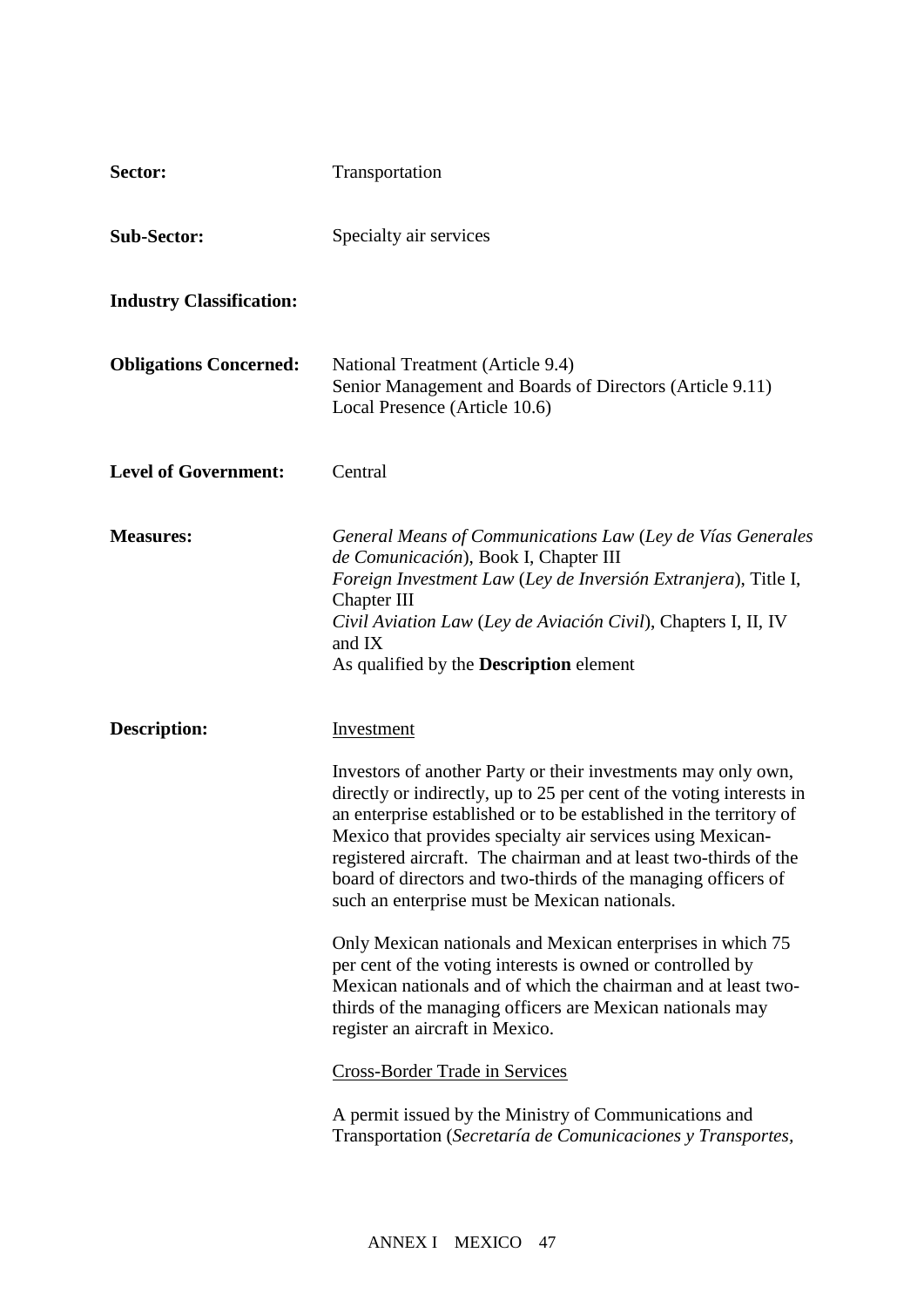*SCT*) is required to provide all specialty air services in the territory of Mexico. Such a permit may only be granted when the person interested in the supply of these services has domicile in the territory of Mexico.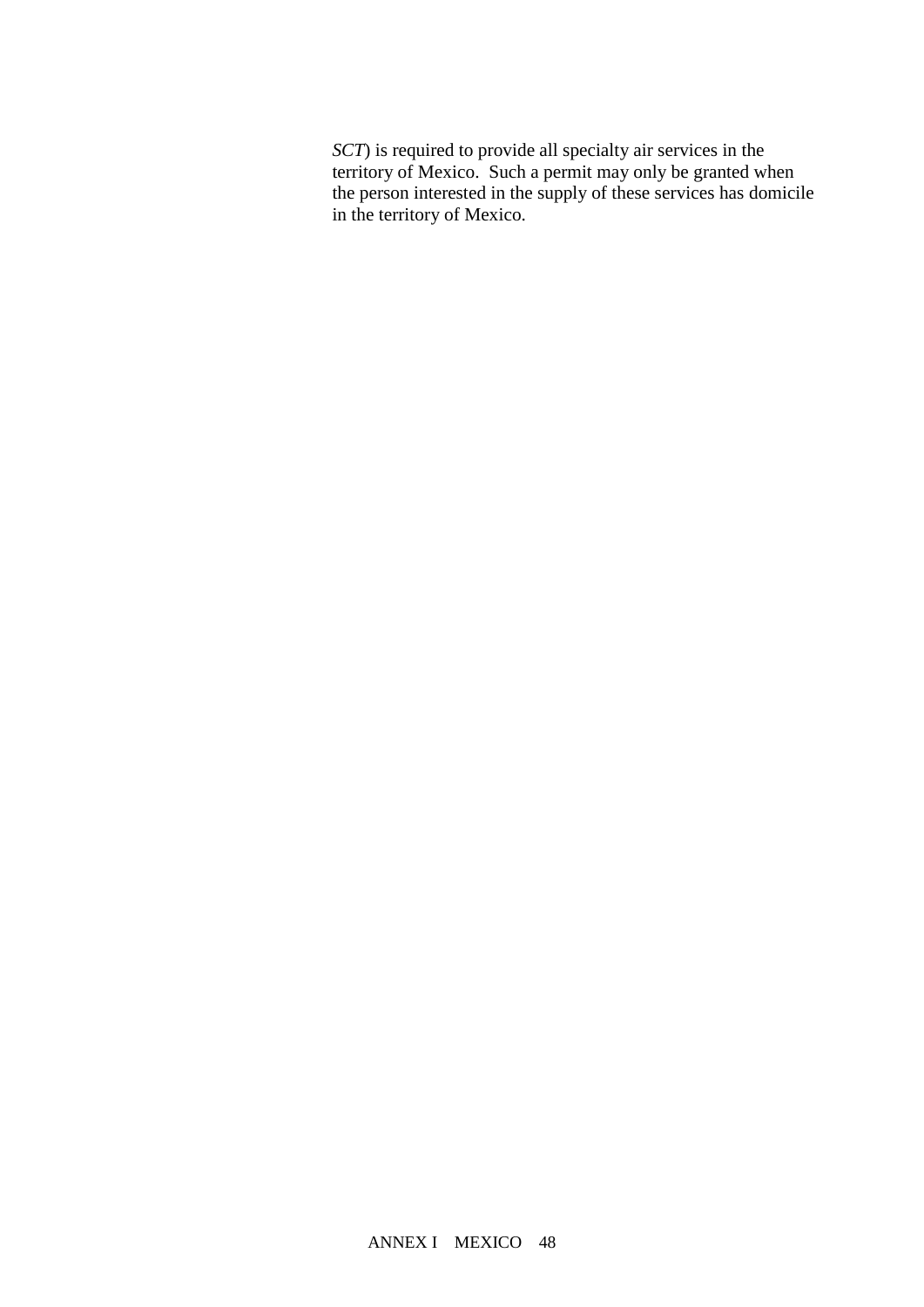| Sector:                         | Transportation                                                                                                                                                                                                                         |
|---------------------------------|----------------------------------------------------------------------------------------------------------------------------------------------------------------------------------------------------------------------------------------|
| <b>Sub-Sector:</b>              | Water transportation                                                                                                                                                                                                                   |
| <b>Industry Classification:</b> | CMAP 973203 Maritime Port Administration, Lake and Rivers                                                                                                                                                                              |
| <b>Obligations Concerned:</b>   | National Treatment (Article 9.4)                                                                                                                                                                                                       |
| <b>Level of Government:</b>     | Central                                                                                                                                                                                                                                |
| <b>Measures:</b>                | <i>Ports Law (Ley de Puertos)</i> , Chapters IV and V<br>Regulations to the Ports Law (Reglamento de la Ley de Puertos)<br>Title I, Chapters I and VI<br>Foreign Investment Law (Ley de Inversión Extranjera), Title I,<br>Chapter III |
| <b>Description:</b>             | Investment                                                                                                                                                                                                                             |
|                                 | Investors of another Party or their investments may only own,<br>directly or indirectly, up to 49 per cent of the ownership interest<br>of a Mexican enterprise authorised to act as an integral port<br>administrator.                |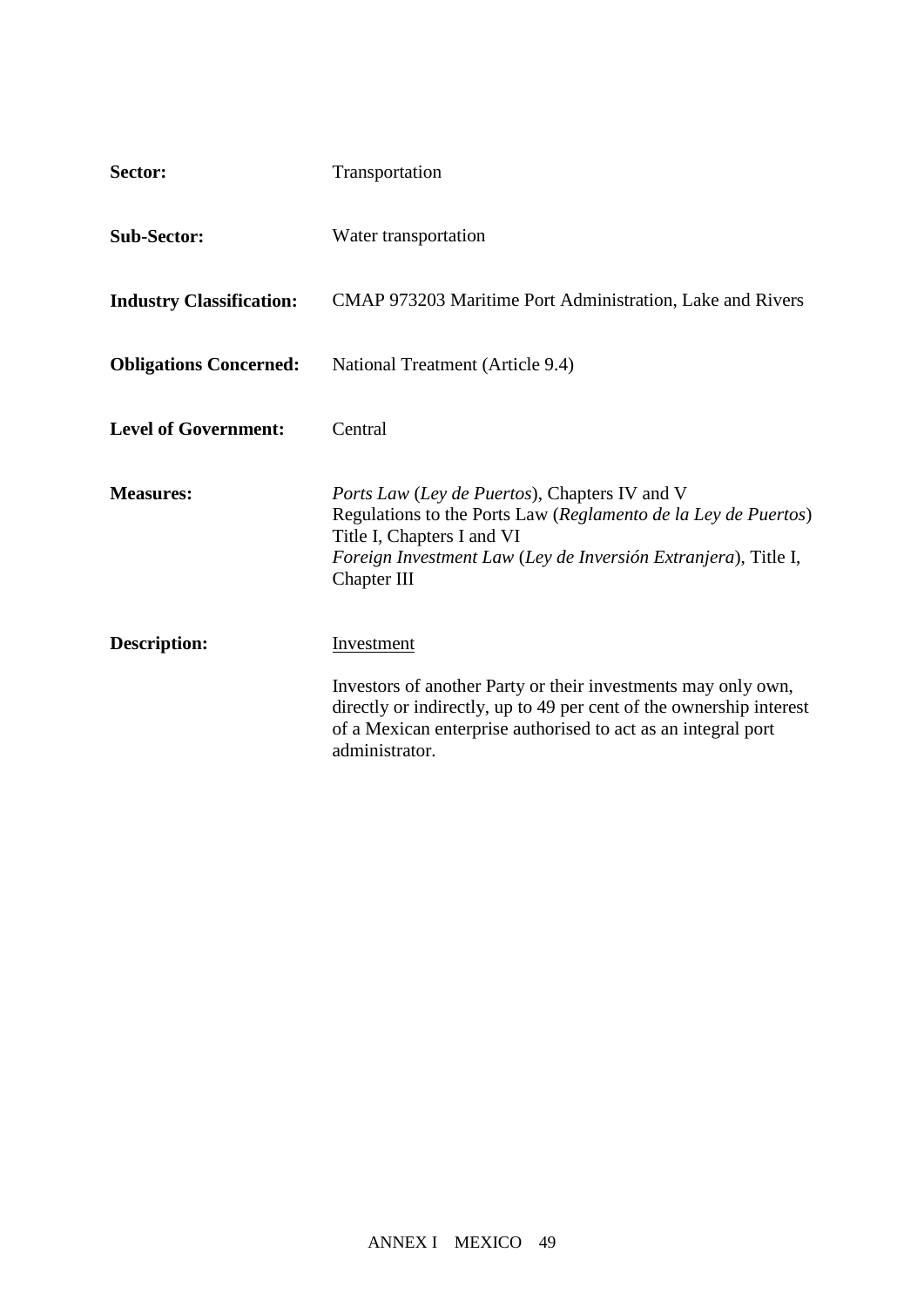| Sector:                         | Transportation                                                                                                                                                                                                                                                                                                                                                                             |
|---------------------------------|--------------------------------------------------------------------------------------------------------------------------------------------------------------------------------------------------------------------------------------------------------------------------------------------------------------------------------------------------------------------------------------------|
| <b>Sub-Sector:</b>              | Water transportation                                                                                                                                                                                                                                                                                                                                                                       |
| <b>Industry Classification:</b> | CMAP 384201 Manufacture and Repair of Vessels                                                                                                                                                                                                                                                                                                                                              |
| <b>Obligations Concerned:</b>   | National Treatment (Article 10.3)<br>Local Presence (Article 10.6)                                                                                                                                                                                                                                                                                                                         |
| <b>Level of Government:</b>     | Central                                                                                                                                                                                                                                                                                                                                                                                    |
| <b>Measures:</b>                | United Mexican States Political Constitution (Constitución<br>Política de los Estados Unidos Mexicanos), Article 32<br>General Means of Communication Law (Ley de Vías Generales<br>de Comunicación), Book I, Chapters I, II and III<br>Commercial and Navigation Maritimes Law (Ley de<br>Navegación y Comercio Marítimos), Title I, Chapter II<br>Ports Law (Ley de Puertos), Chapter IV |
| <b>Description:</b>             | <b>Cross-Border Trade in Services</b><br>A concession granted by the Ministry of Communications and<br>Transportation (Secretaría de Comunicaciones y Transportes,<br>SCT) is required to establish and operate, or operate, a shipyard.<br>Only Mexican nationals and Mexican enterprises may obtain<br>such a concession.                                                                |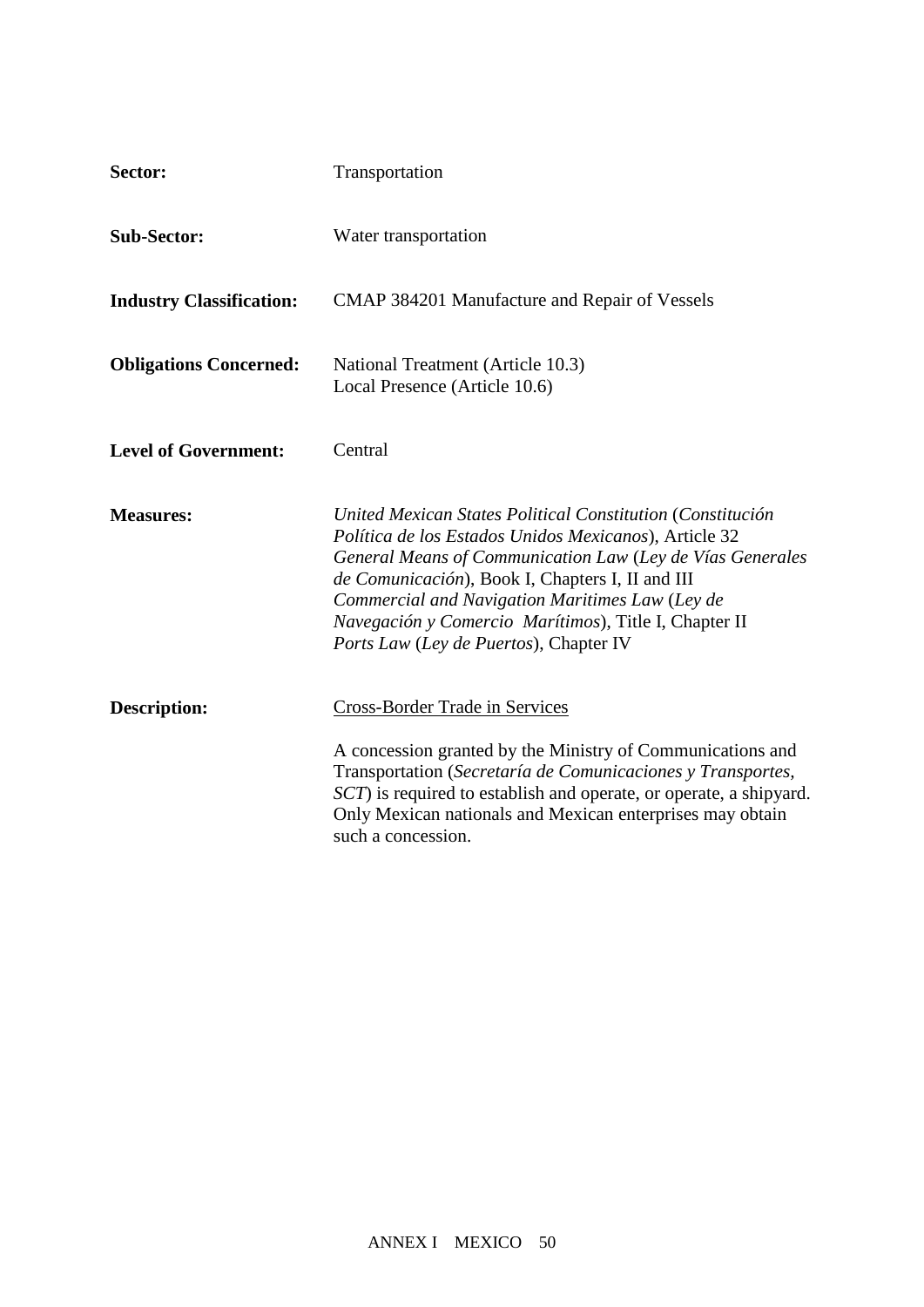| Sector:                         | Transportation                                                                                                                                                                                                                                                                                                                                                                                                                                                                                                                                                                                                                                                                                                                                                                                                                           |
|---------------------------------|------------------------------------------------------------------------------------------------------------------------------------------------------------------------------------------------------------------------------------------------------------------------------------------------------------------------------------------------------------------------------------------------------------------------------------------------------------------------------------------------------------------------------------------------------------------------------------------------------------------------------------------------------------------------------------------------------------------------------------------------------------------------------------------------------------------------------------------|
| <b>Sub-Sector:</b>              | Water transportation                                                                                                                                                                                                                                                                                                                                                                                                                                                                                                                                                                                                                                                                                                                                                                                                                     |
| <b>Industry Classification:</b> | CMAP 973201 Water Transport Loading and Unloading<br>Services (includes operation and maintenance of docks;<br>loading and unloading of vessels at shore-side; marine cargo<br>handling; operation and maintenance of piers; ship and boat<br>cleaning; stevedoring; transfer of cargo between ships and<br>trucks, trains, pipelines and wharves; waterfront terminal<br>operations)                                                                                                                                                                                                                                                                                                                                                                                                                                                    |
| <b>Obligations Concerned:</b>   | National Treatment (Article 9.4 and Article 10.3)<br>Local Presence (Article 10.6)                                                                                                                                                                                                                                                                                                                                                                                                                                                                                                                                                                                                                                                                                                                                                       |
| <b>Level of Government:</b>     | Central                                                                                                                                                                                                                                                                                                                                                                                                                                                                                                                                                                                                                                                                                                                                                                                                                                  |
| <b>Measures:</b>                | United Mexican States Political Constitution (Constitución<br>Política de los Estados Unidos Mexicanos), Article 32<br>Commercial and Navigation Maritimes Law (Ley de<br>Navegación y Comercio Marítimos), Title I, Chapter II, and<br>Title II, Chapters IV and V<br>Ports Law (Ley de Puertos), Chapters II, IV and VI<br><b>General Means of Communication Law</b><br>(Ley de Vías Generales de Comunicación), Book I, Chapters I,<br>II and III<br>Regulations to the Use and Enjoyment of the Territorial Sea,<br>Water Ways, Beaches, Relevant Federal Coastal Zone and<br>Lands Gained to the Sea (Reglamento para el Uso y<br>Aprovechamiento del Mar Territorial, Vías Navegables,<br>Playas, Zona Federal Marítimo Terrestre y Terrenos Ganados<br>al Mar), Chapter II, Section II<br>As qualified by the Description element |
| <b>Description:</b>             | <b>Investment and Cross-Border Trade in Services</b><br>Favourable resolution from the National Commission on<br>Foreign Investment (Comisión Nacional de Inversiones<br><i>Extranjeras, CNIE</i> ) is required for investors of another Party or<br>their investments to own, directly or indirectly, more than 49                                                                                                                                                                                                                                                                                                                                                                                                                                                                                                                      |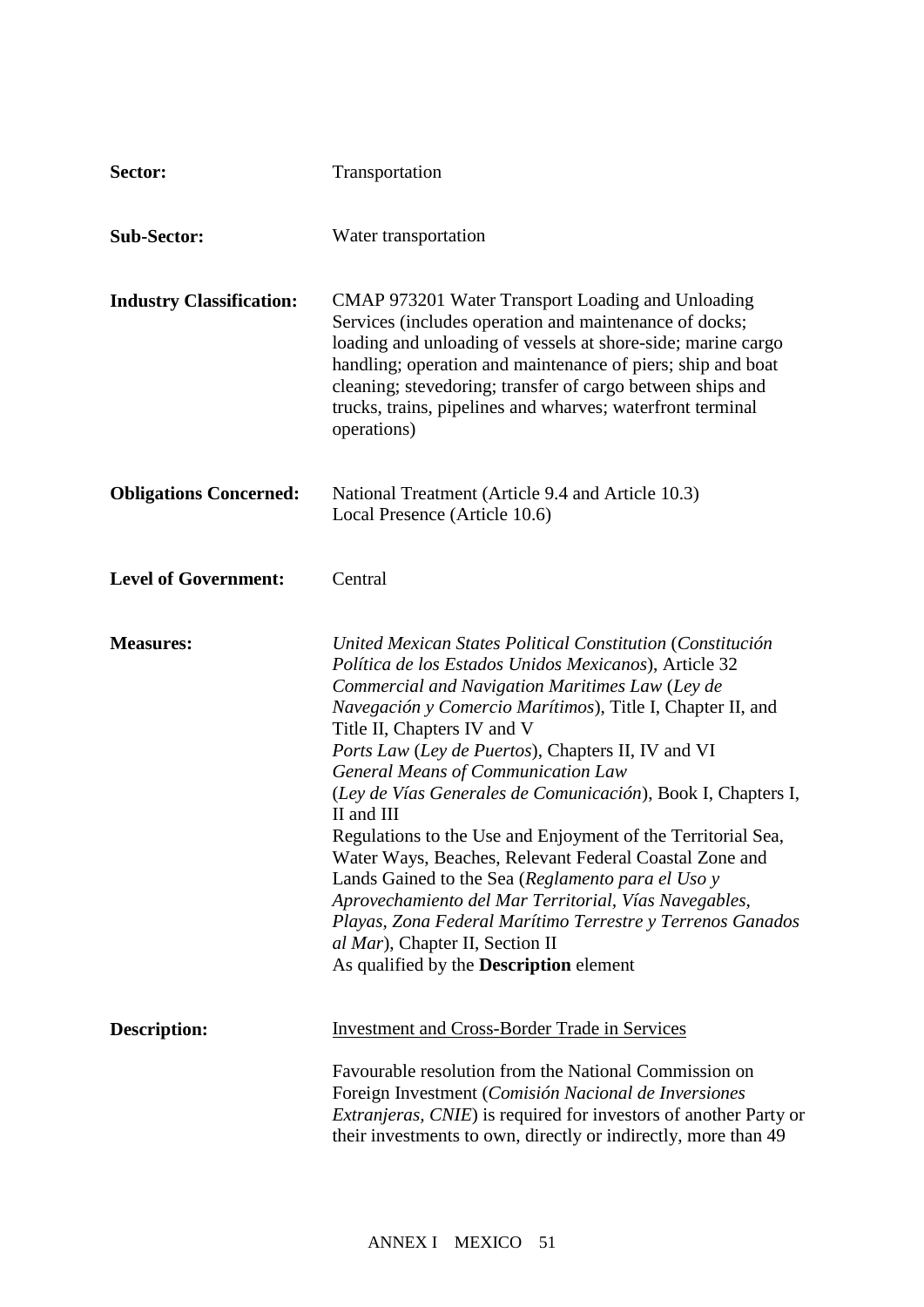per cent of the ownership interest in an enterprise, established or to be established in the territory of Mexico providing port services to vessels for inland navigation such as towing, mooring and tendering.

A concession granted by the Ministry of Communications and Transportation (*Secretaría de Comunicaciones y Transportes, SCT*) is required to construct and operate, or operate, maritime and inland port terminals, including docks, cranes and related facilities. Only Mexican nationals and Mexican enterprises may obtain such a concession.

A permit issued by the *SCT* is required to provide stevedoring and warehousing services. Only Mexican nationals and Mexican enterprises may obtain such a permit.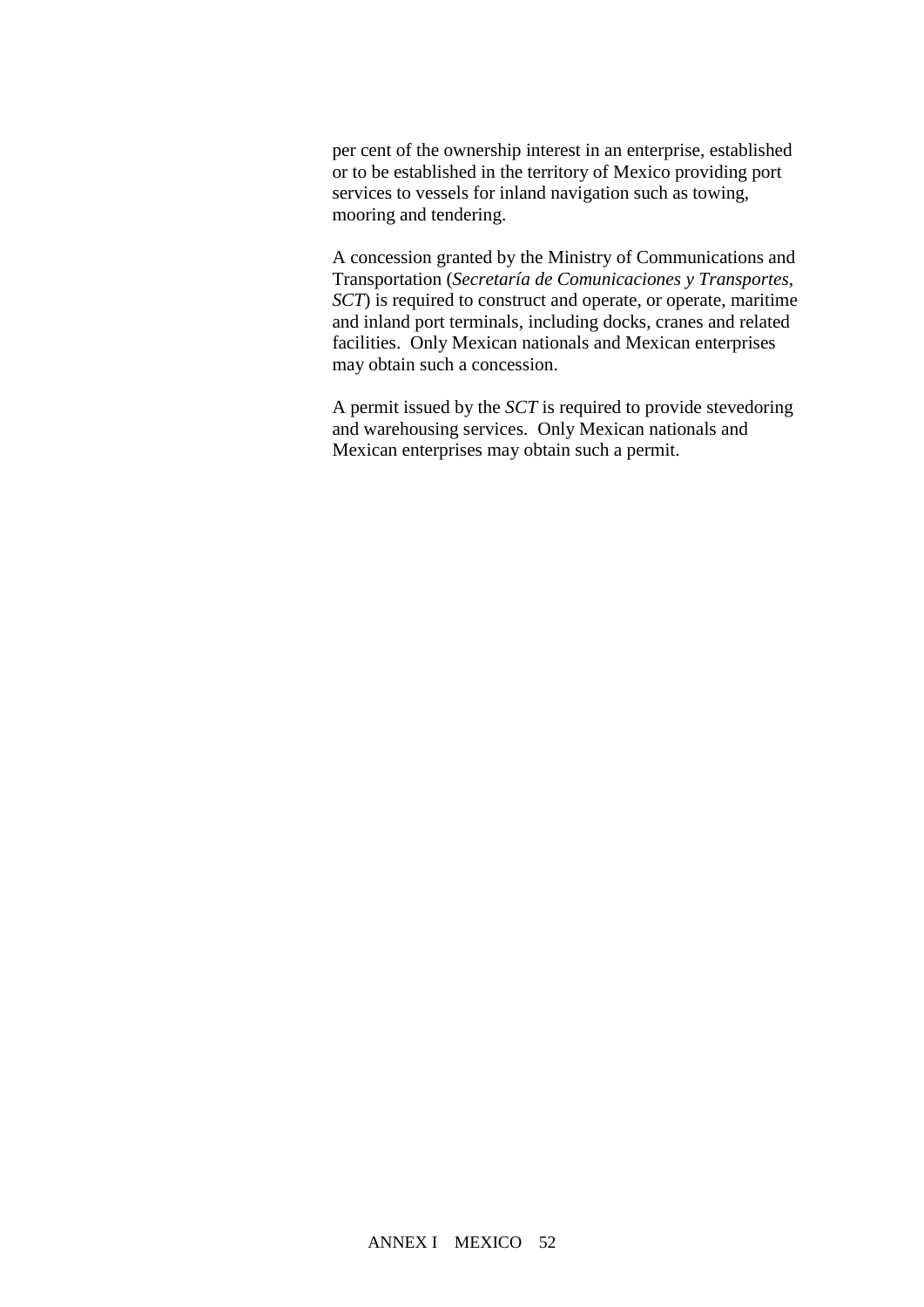| Sector:                         | Transportation                                                                                                                                                                                                                                           |
|---------------------------------|----------------------------------------------------------------------------------------------------------------------------------------------------------------------------------------------------------------------------------------------------------|
| <b>Sub-Sector:</b>              | Water transportation                                                                                                                                                                                                                                     |
| <b>Industry Classification:</b> | CMAP 973203 Maritime and Inland (Lake and Rivers Ports<br>Administration)                                                                                                                                                                                |
| <b>Obligations Concerned:</b>   | National Treatment (Article 9.4)                                                                                                                                                                                                                         |
| <b>Level of Government:</b>     | Central                                                                                                                                                                                                                                                  |
| <b>Measures:</b>                | Commercial and Navigation Maritimes Law (Ley de Navegación<br>y Comercio Marítimos), Title III, Chapter III<br>Foreign Investment Law (Ley de Inversión Extranjera), Title I,<br>Chapter III<br>Ports Law (Ley de Puertos), Chapters IV and VI           |
| <b>Description:</b>             | Investment<br>Investors of another Party or their investments may only<br>participate, directly or indirectly, up to 49 per cent in Mexican<br>enterprises engaged in the supply of piloting port services to<br>vessels operating in inland navigation. |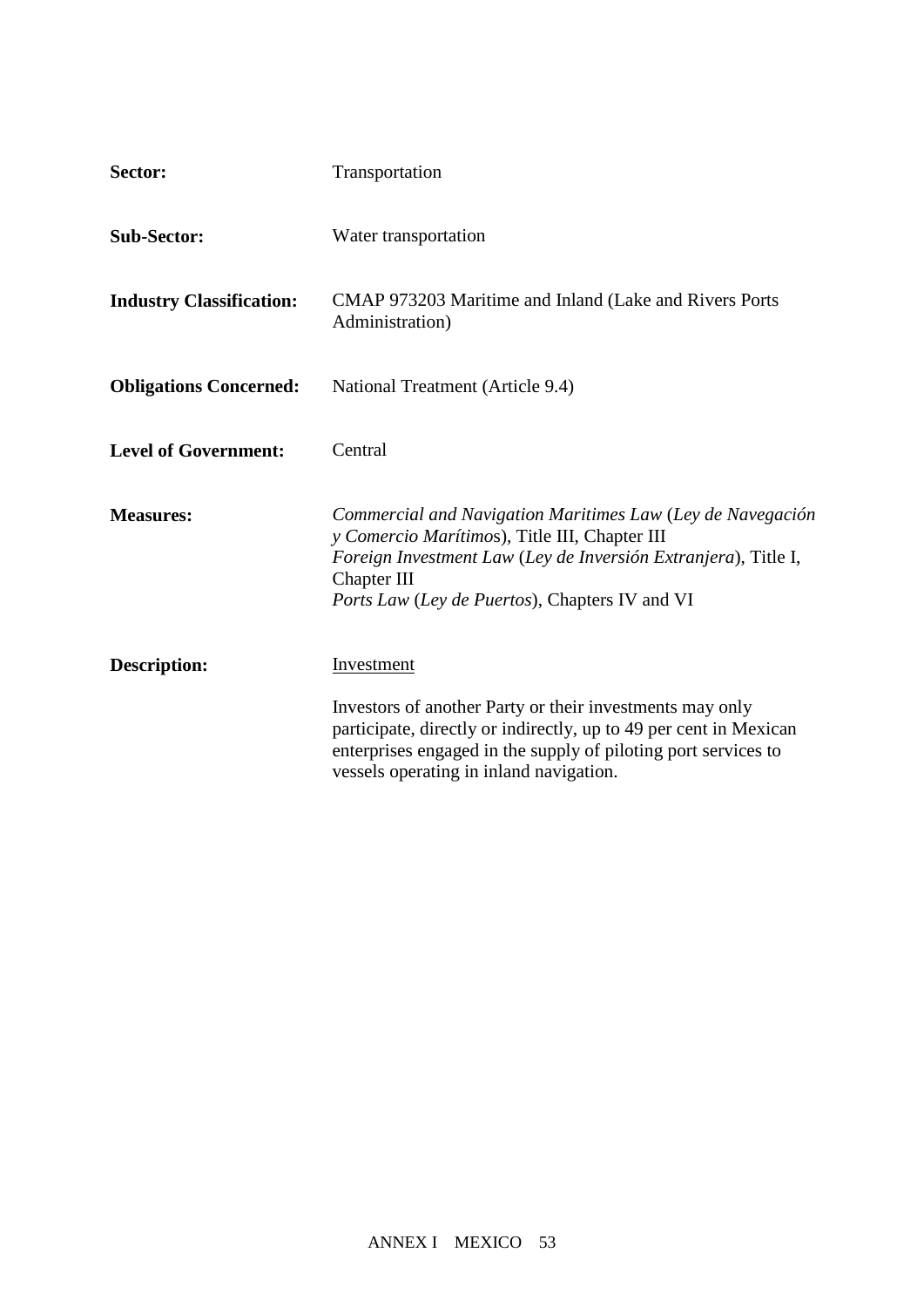| Sector:                         | Transportation                                                                                                                                                                                                                                                                                                                         |
|---------------------------------|----------------------------------------------------------------------------------------------------------------------------------------------------------------------------------------------------------------------------------------------------------------------------------------------------------------------------------------|
| <b>Sub-Sector:</b>              | Water transportation                                                                                                                                                                                                                                                                                                                   |
| <b>Industry Classification:</b> | CMAP 712011 International Maritime Transportation<br><b>Services</b><br><b>CMAP 712012 Cabotage Maritime Services</b><br>CMAP 712013 International and Cabotage Towing Services<br>CMAP 712021 River and Lake Transportation Services<br>CMAP 712022 Internal Port Water Transportation Services                                       |
| <b>Obligations Concerned:</b>   | National Treatment (Article 9.4 and Article 10.3)<br>Most-Favoured-Nation Treatment (Article 9.5 and Article 10.4)                                                                                                                                                                                                                     |
| <b>Level of Government:</b>     | Central                                                                                                                                                                                                                                                                                                                                |
| <b>Measures:</b>                | Commercial and Navigation Maritimes Law (Ley de<br>Navegación y Comercio Marítimos), Title III, Chapter I<br>Foreign Investment Law (Ley de Inversión Extranjera), Title I,<br>Chapter III<br>Economic Competition Federal Law (Ley Federal de<br>Competencia Económica), Chapter IV<br>As qualified by the <b>Description</b> element |
| <b>Description:</b>             | <b>Investment and Cross-Border Trade in Services</b><br>The operation or exploitation of high-seas navigation vessels,<br>including transport and interna $0\ 0\ 1\ 368.35\ 2C\ q(tion)$ [TJET $Q209$ ]                                                                                                                                |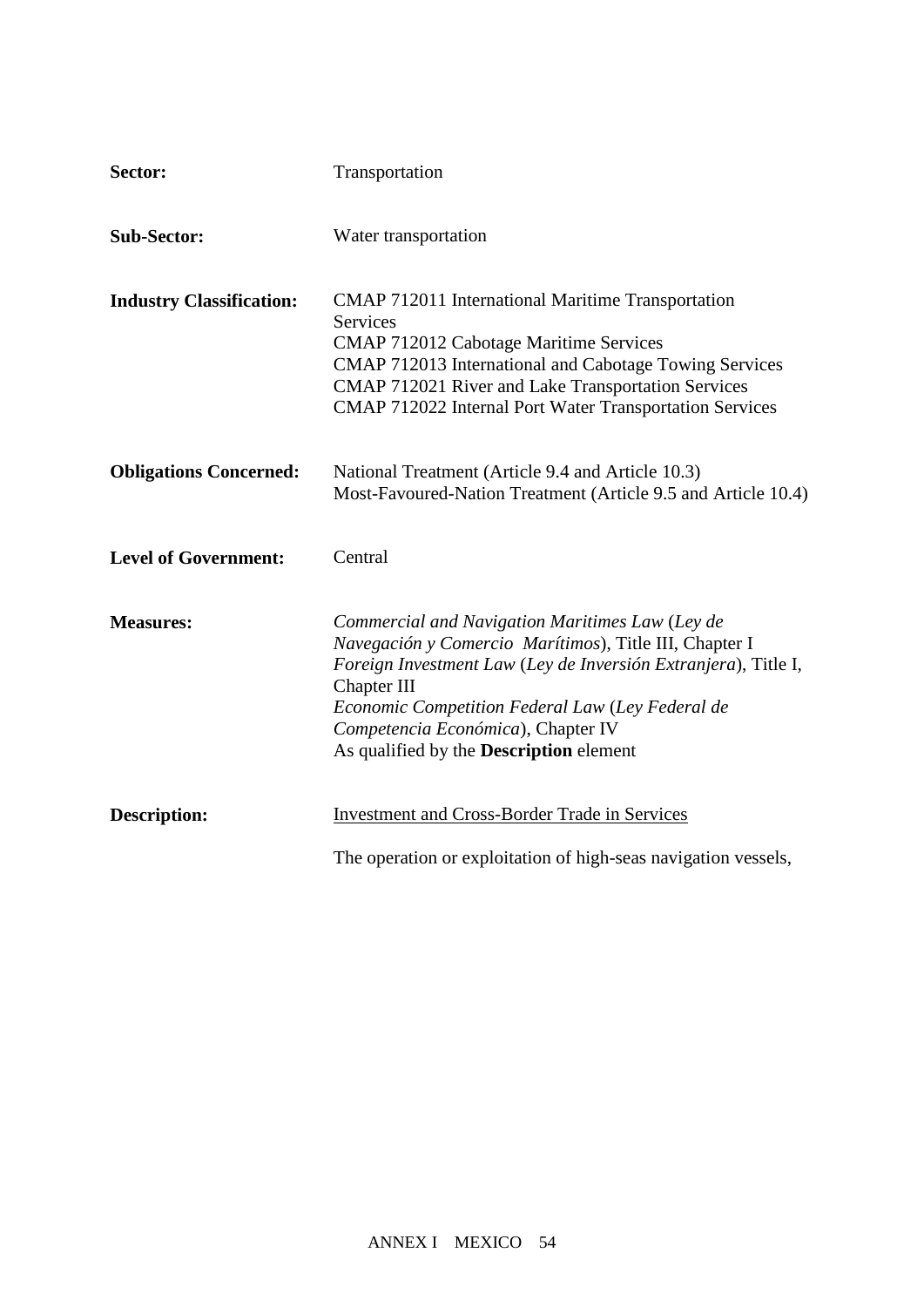The operation and exploitation of cabotage and inland navigation is reserved for Mexican ship-owners with Mexican vessels. When Mexican vessels are not appropriate and available with the same technical conditions, or it is required by the public interest, the *SCT* may provide temporary navigation permits to operate and exploit to Mexican ship-owners with a foreign vessel in accordance with the following priorities:

- (a) Mexican ship-owner with a foreign vessel under a bareboat charter party; and
- (b) Mexican ship-owner with a foreign vessel under any type of charter party.

The operation and exploitation in inland navigation and cabotage of tourist cruises as well as dredges and maritime devices for the construction, preservation and operation of ports may be carried out by Mexican or foreign shipping enterprises using Mexican or foreign vessels or maritime devices, on the basis of reciprocity with a Party, endeavouring to give priority to Mexican enterprises and complying with applicable laws.

With the prior opinion of the *CFC*, the *SCT* may resolve that totally or partially, certain cabotage or high-seas traffic could only be carried by Mexican shipping enterprises with Mexican vessels or reputed as such in the absence of conditions of effective competition on the relevant market as per the terms of the *Economic Competition Federal Law*.

Investors of another Party or their investments may only own, directly or indirectly, up to 49 per cent of the ownership interest in a Mexican shipping enterprise or Mexican vessels, established or to be established in the territory of Mexico, which is engaged in the commercial exploitation of vessels for inland and coastal navigation, excluding tourism cruises and exploitation of dredges and maritime devices for the construction, preservation and operation of ports.

Favourable resolution from the National Commission of Foreign Investments (*Comisión Nacional de Inversiones Extranjeras, CNIE*) is required for investors of another Party or their investments to own, directly or indirectly, more than 49 per cent of the ownership interest in an enterprise established or to be established in the territory of Mexico engaged in highseas navigation services and port towing services.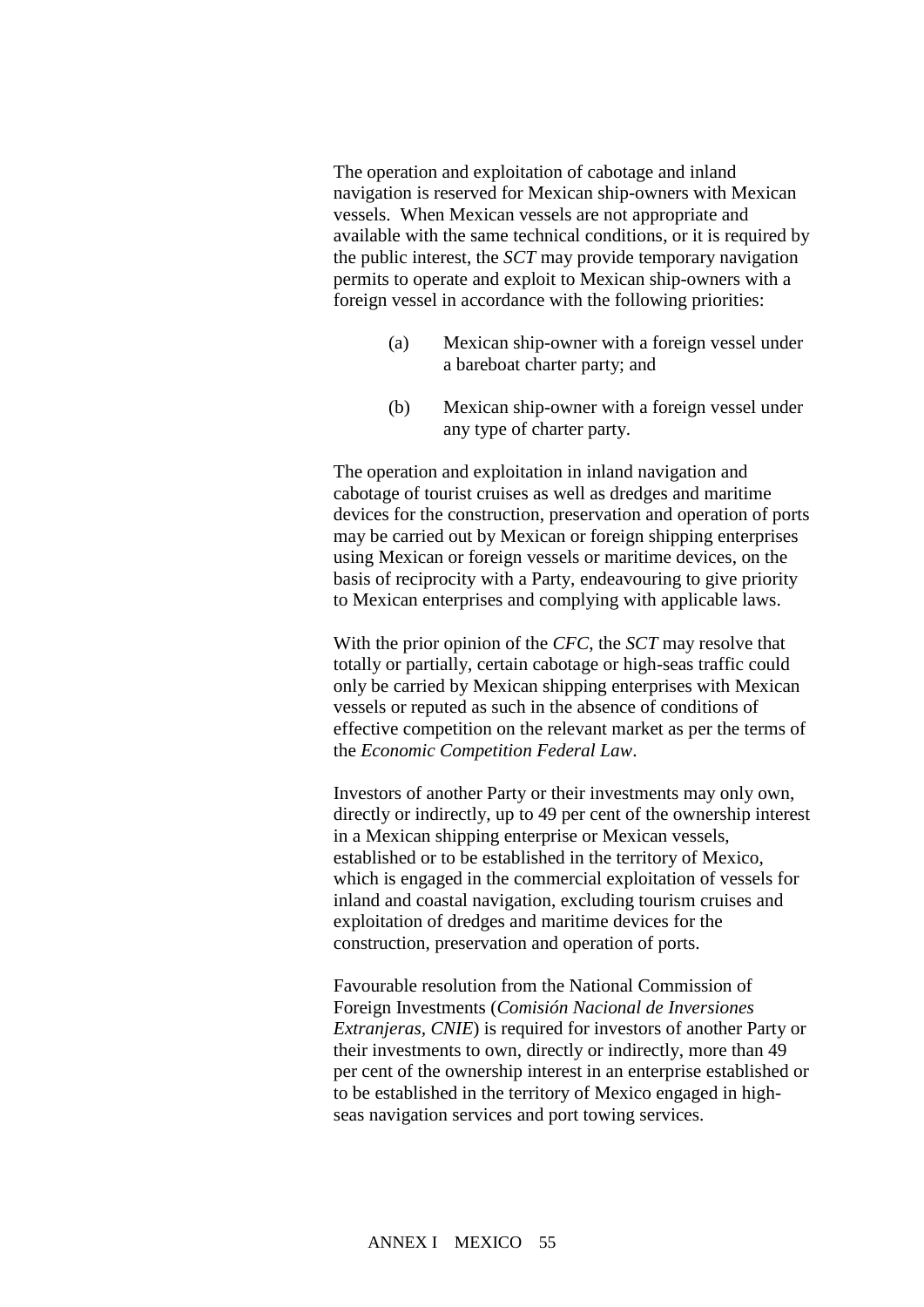| Sector:                         | Transportation                                                                                                                                                                                                                                                                                                                                  |
|---------------------------------|-------------------------------------------------------------------------------------------------------------------------------------------------------------------------------------------------------------------------------------------------------------------------------------------------------------------------------------------------|
| <b>Sub-Sector:</b>              | Non-energy pipelines                                                                                                                                                                                                                                                                                                                            |
| <b>Industry Classification:</b> |                                                                                                                                                                                                                                                                                                                                                 |
| <b>Obligations Concerned:</b>   | National Treatment (Article 10.3)<br>Local Presence (Article 10.6)                                                                                                                                                                                                                                                                              |
| <b>Level of Government:</b>     | Central                                                                                                                                                                                                                                                                                                                                         |
| <b>Measures:</b>                | United Mexican States Political Constitution (Constitución<br>Política de los Estados Unidos Mexicanos), Article 32<br>General Means of Communication Law (Ley de Vías<br>Generales de Comunicación), Book I, Chapters I, II and III<br>National Waters Federal Law (Ley de Aguas Nacionales),<br>Title I, Chapter II, and Title IV, Chapter II |
| <b>Description:</b>             | Cross-Border Trade in Services<br>A concession granted by the Ministry of Communications and                                                                                                                                                                                                                                                    |
|                                 | Transportation (Secretaría de Comunicaciones y Transportes,<br>SCT) is required to construct and operate, or operate, pipelines<br>carrying goods other than energy or basic petrochemicals.<br>Only Mexican nationals and Mexican enterprises may obtain<br>such a concession.                                                                 |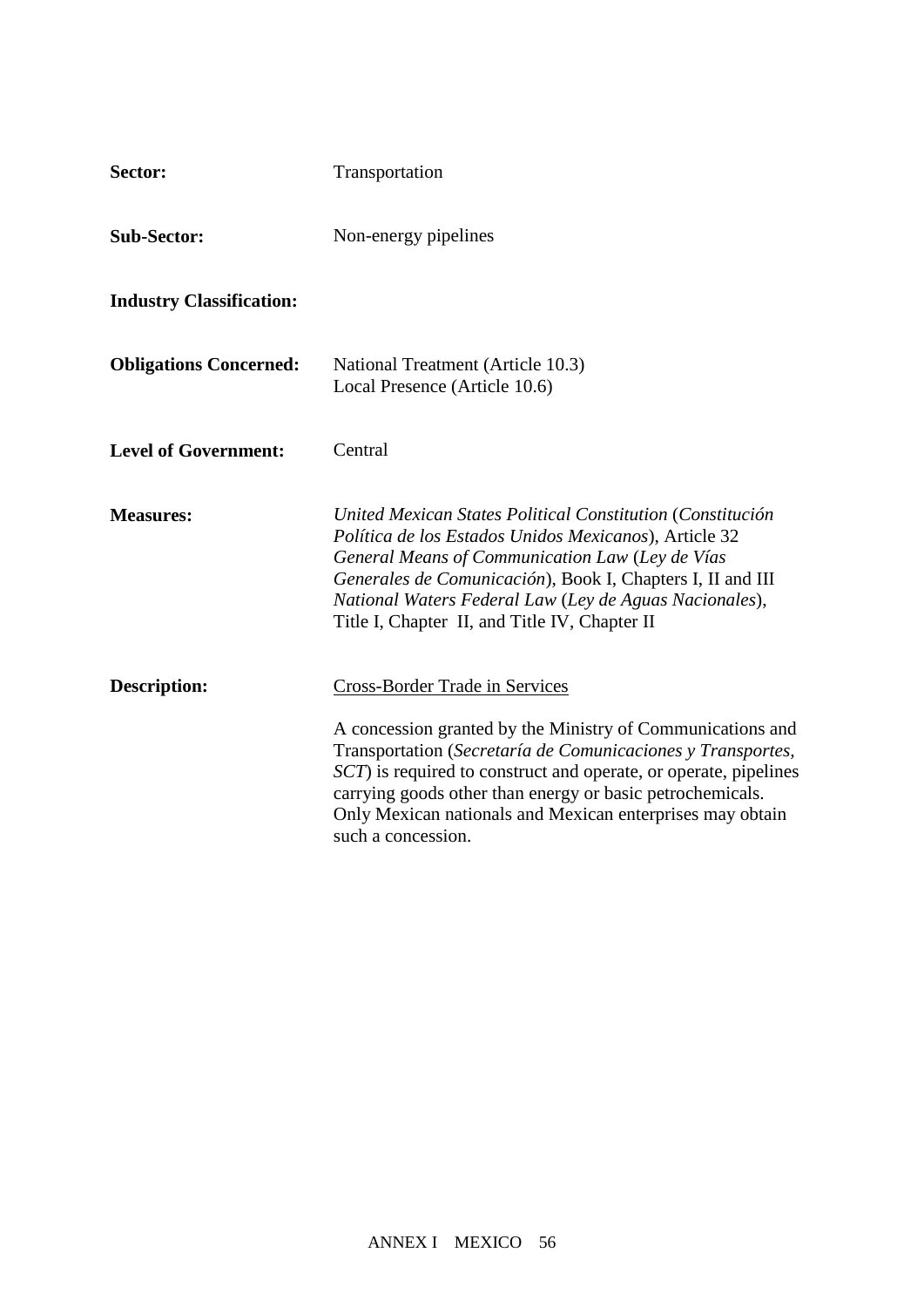| Sector:                         | Transportation                                                                                                                                                         |
|---------------------------------|------------------------------------------------------------------------------------------------------------------------------------------------------------------------|
| <b>Sub-Sector:</b>              | Railway transportation services                                                                                                                                        |
| <b>Industry Classification:</b> | <b>CMAP 711101 Railway Transport Services</b>                                                                                                                          |
| <b>Obligations Concerned:</b>   | National Treatment (Articles 9.4 and 10.3)<br>Local Presence (Article 10.6)                                                                                            |
| <b>Level of Government:</b>     | Central                                                                                                                                                                |
| <b>Measures:</b>                | Foreign Investment Law (Ley de Inversión Extranjera), Title I,<br>Chapter III<br>Regulatory Law of the Railway Service (Ley Reglamentaria del<br>Servicio Ferroviario) |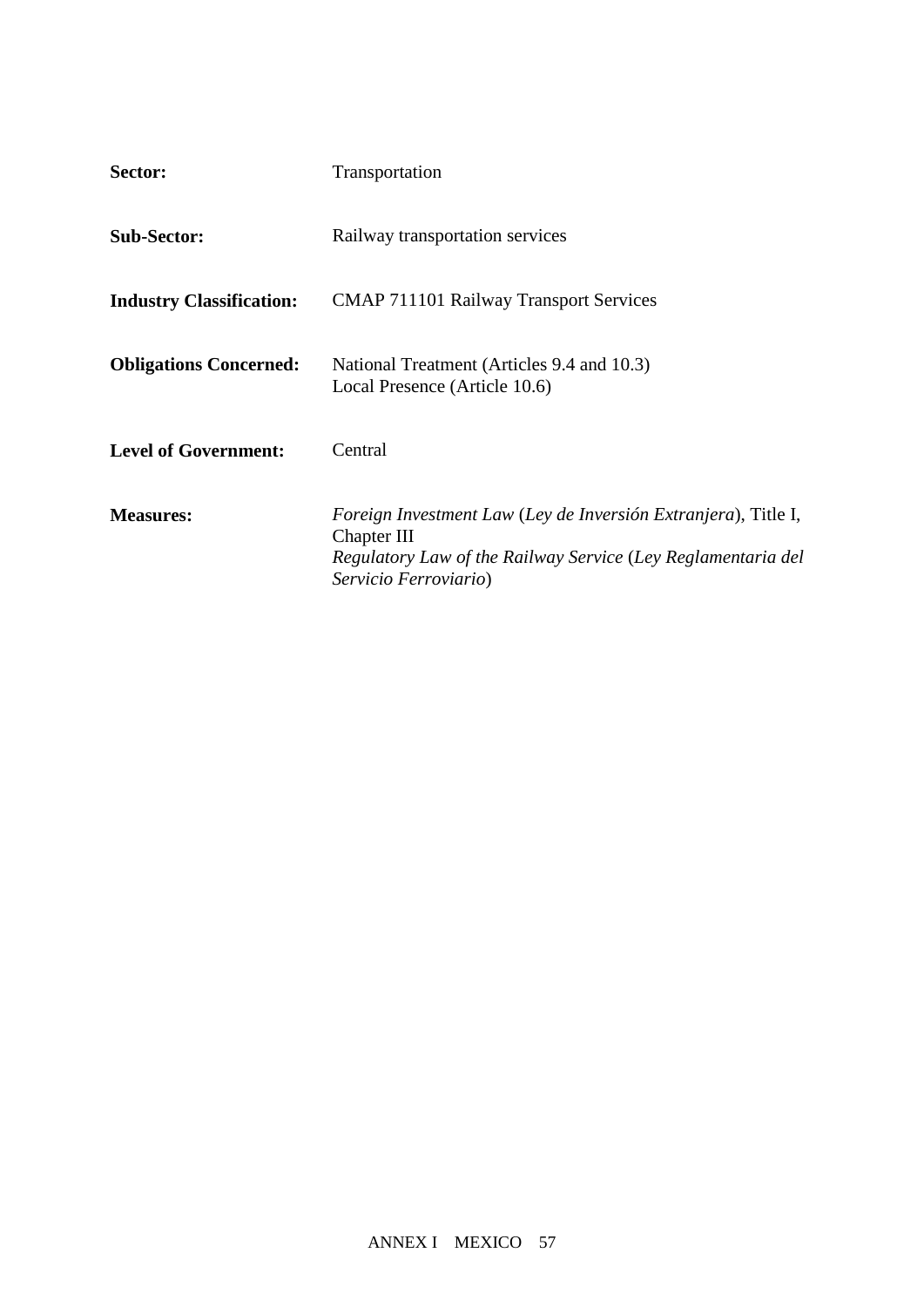concession.

A permit issued by *SCT* is required to provide auxiliary services; the construction of entry and exit facilities, crossings and marginal facilities in the right of way; the installation of advertisements and publicity signs in the right of way; and the construction and operation of bridges over railway lines. Only Mexican nationals and Mexican enterprises may obtain such a permit.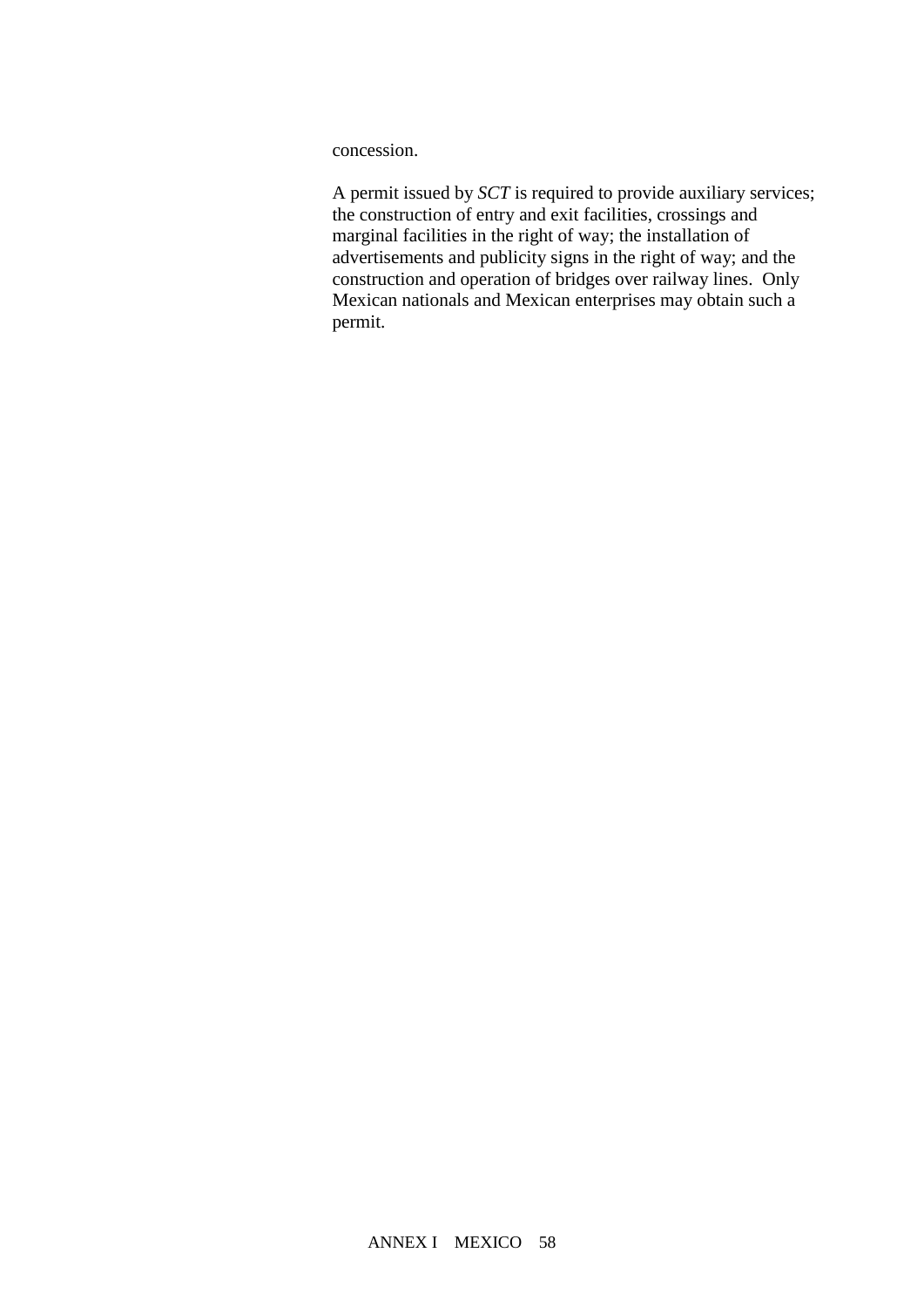| Sector:                         | Transportation                                                                                                                                                                                                                                                                                                                                                                                                                                                                                                   |
|---------------------------------|------------------------------------------------------------------------------------------------------------------------------------------------------------------------------------------------------------------------------------------------------------------------------------------------------------------------------------------------------------------------------------------------------------------------------------------------------------------------------------------------------------------|
| <b>Sub-Sector:</b>              | Land transportation                                                                                                                                                                                                                                                                                                                                                                                                                                                                                              |
| <b>Industry Classification:</b> | <b>CMAP 973101 Management Services of Passenger Bus</b><br>Terminals and Auxiliary Services (limited to main bus and<br>truck terminals and bus and truck stations)                                                                                                                                                                                                                                                                                                                                              |
| <b>Obligations Concerned:</b>   | National Treatment (Article 10.3)<br>Most-Favoured-Nation Treatment (Article 10.4)<br>Local Presence (Article 10.6)                                                                                                                                                                                                                                                                                                                                                                                              |
| <b>Level of Government:</b>     | Central                                                                                                                                                                                                                                                                                                                                                                                                                                                                                                          |
| <b>Measures:</b>                | Roads, Bridges and Federal Road Transport Law (Ley de<br>Caminos, Puentes y Autotransporte Federal), Title I, Chapter<br>III<br>Regulations to the Enjoyment of the Right of Way of the<br>Federal Roads and Surrounding Zones (Reglamento para el<br>Aprovechamiento del Derecho de Vía de las Carreteras<br>Federales y Zonas Aledañas), Chapters II and IV<br>Regulations to the Federal Road Transport and Auxiliary<br>Services (Reglamento de Autotransporte Federal y Servicios<br>Auxiliares), Chapter I |
| <b>Description:</b>             | <b>Cross-Border Trade in Services</b><br>A permit issued by the Ministry of Communications and<br>Transportation (Secretaría de Comunicaciones y Transportes,<br>SCT) is required to establish, or operate, a bus or truck station<br>or terminal. Only Mexican nationals and Mexican enterprises<br>may obtain such a permit.<br>To obtain such permit the interested party must prove that they<br>have their domicile in Mexico.                                                                              |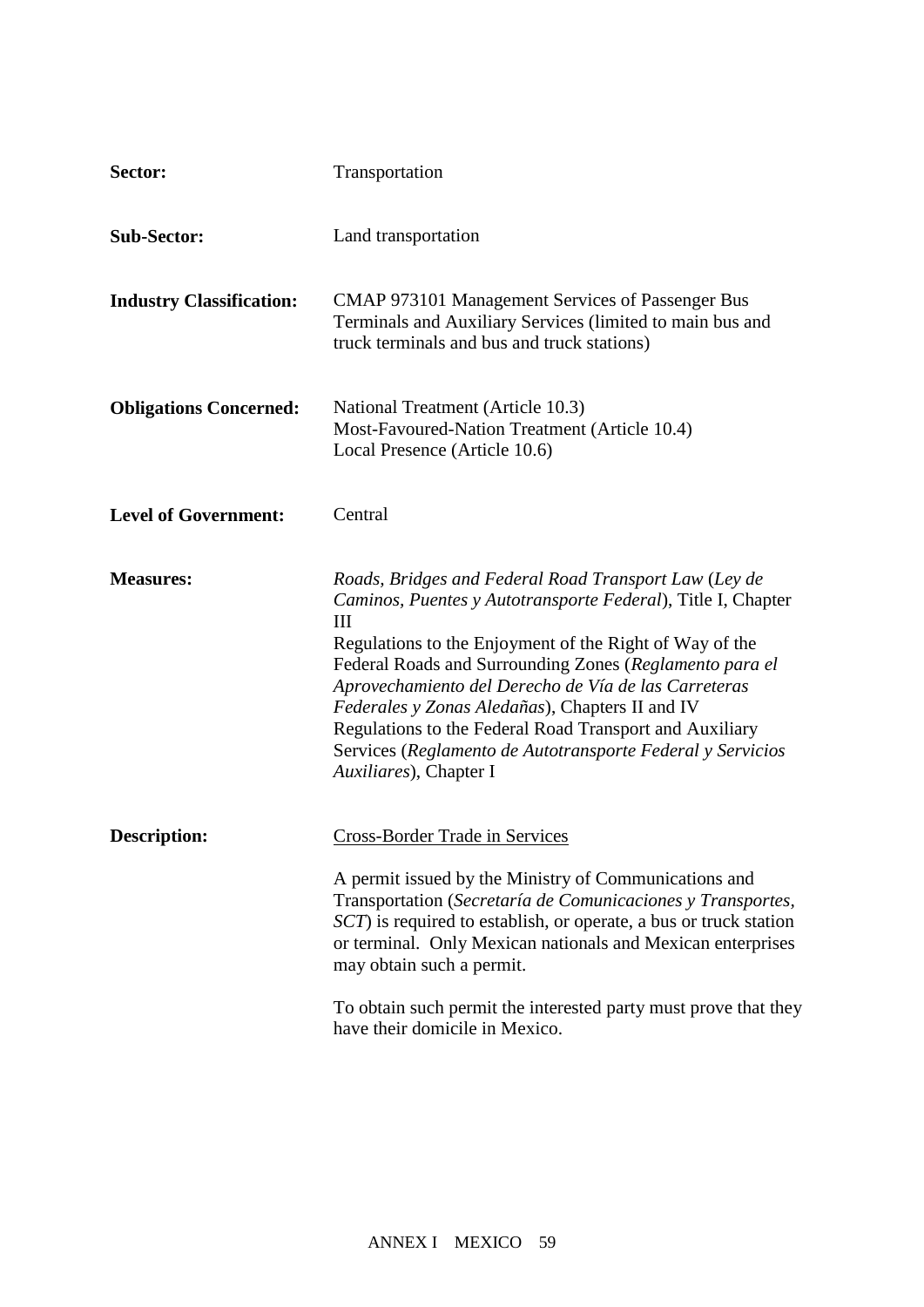Sector: Transportation

**Sub-Sector:** Land transportation

**Industry Classification:**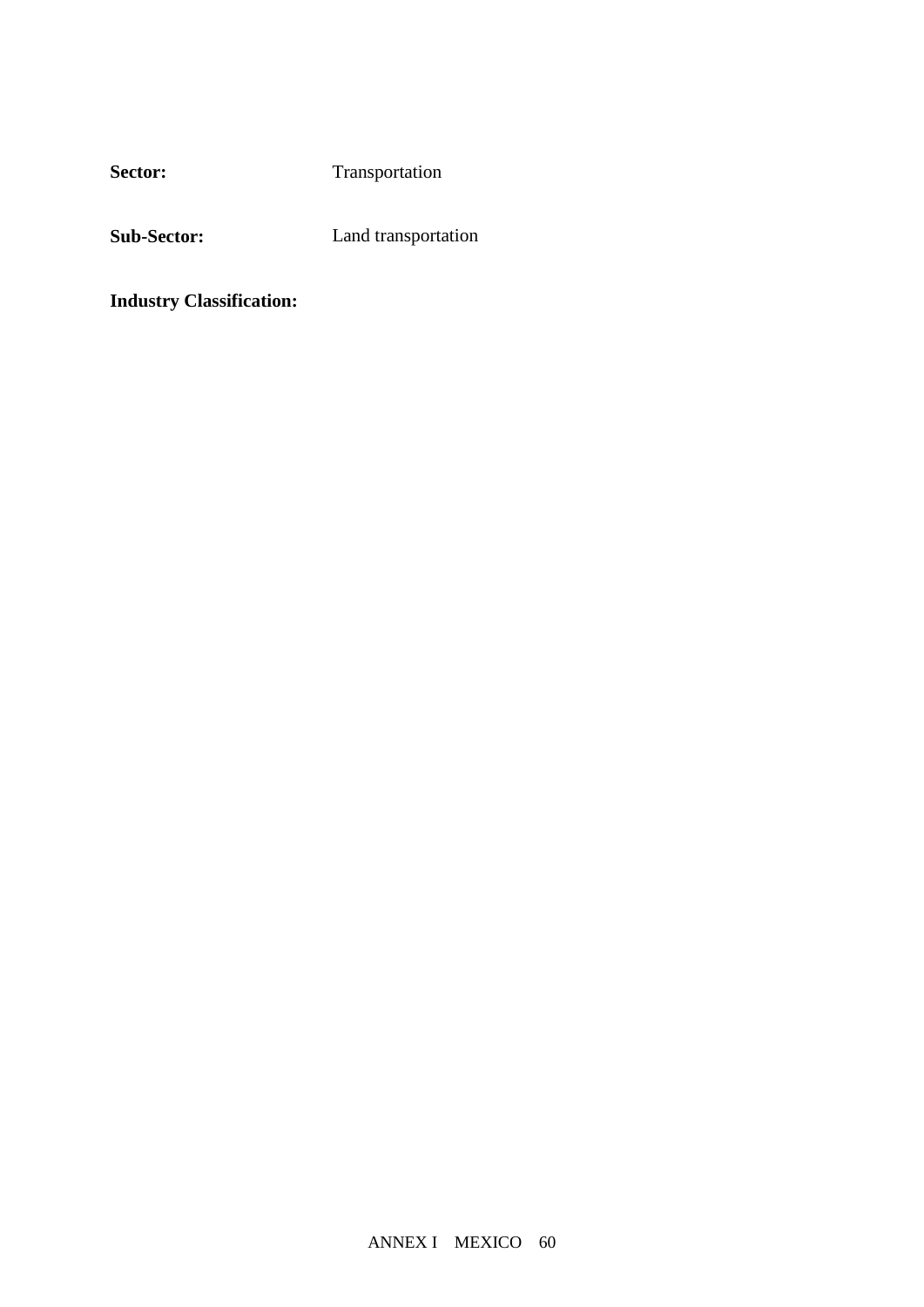| Sector:                         | Transportation                                                                                                                                                                                                                                                                                                                                                                                                                                                                                                                  |
|---------------------------------|---------------------------------------------------------------------------------------------------------------------------------------------------------------------------------------------------------------------------------------------------------------------------------------------------------------------------------------------------------------------------------------------------------------------------------------------------------------------------------------------------------------------------------|
| <b>Sub-Sector:</b>              | Land transportation                                                                                                                                                                                                                                                                                                                                                                                                                                                                                                             |
| <b>Industry Classification:</b> | <b>CMAP 711201 Construction Materials Transport Services</b><br>CMAP 711202 Moving Services<br>CMAP 711203 Other Specialised Freight Transport Services<br><b>CMAP 711204 General Freight Transport Services</b><br>CMAP 711311 Long-Distance Passenger Bus and Coach<br><b>Transport Services</b><br>CMAP 711318 School and Tourist Transport Services (limited<br>to tourist transport services)<br><b>CMAP 720002 Courier services</b>                                                                                       |
| <b>Obligations Concerned:</b>   | National Treatment (Article 9.4 and Article 10.3)<br>Local Presence (Article 10.6)                                                                                                                                                                                                                                                                                                                                                                                                                                              |
| <b>Level of Government:</b>     | Central                                                                                                                                                                                                                                                                                                                                                                                                                                                                                                                         |
| <b>Measures:</b>                | Foreign Investment Law (Ley de Inversión Extranjera), Title I,<br>Chapter II<br>Roads, Bridges and Federal Road Transport Law (Ley de<br>Caminos, Puentes y Autotransporte Federal), Title I, Chapter I<br>and III<br>Regulations to the Federal Road Transport and Auxiliary<br>Services (Reglamento de Autotransporte Federal y Servicios<br>Auxiliares), Chapter I<br>As qualified by the Description element                                                                                                                |
| Description:                    | <b>Investment and Cross-Border Trade in Services</b><br>Investors of another Party or their investments may not own,<br>directly or indirectly, an ownership interest in an enterprise<br>established or to be established in the territory of Mexico,<br>engaged in transportation services of domestic cargo between<br>points in the territory of Mexico, except for parcel and courier<br>services.<br>A permit issued by the Ministry of Communications and<br>Transportation (Secretaría de Comunicaciones y Transportes, |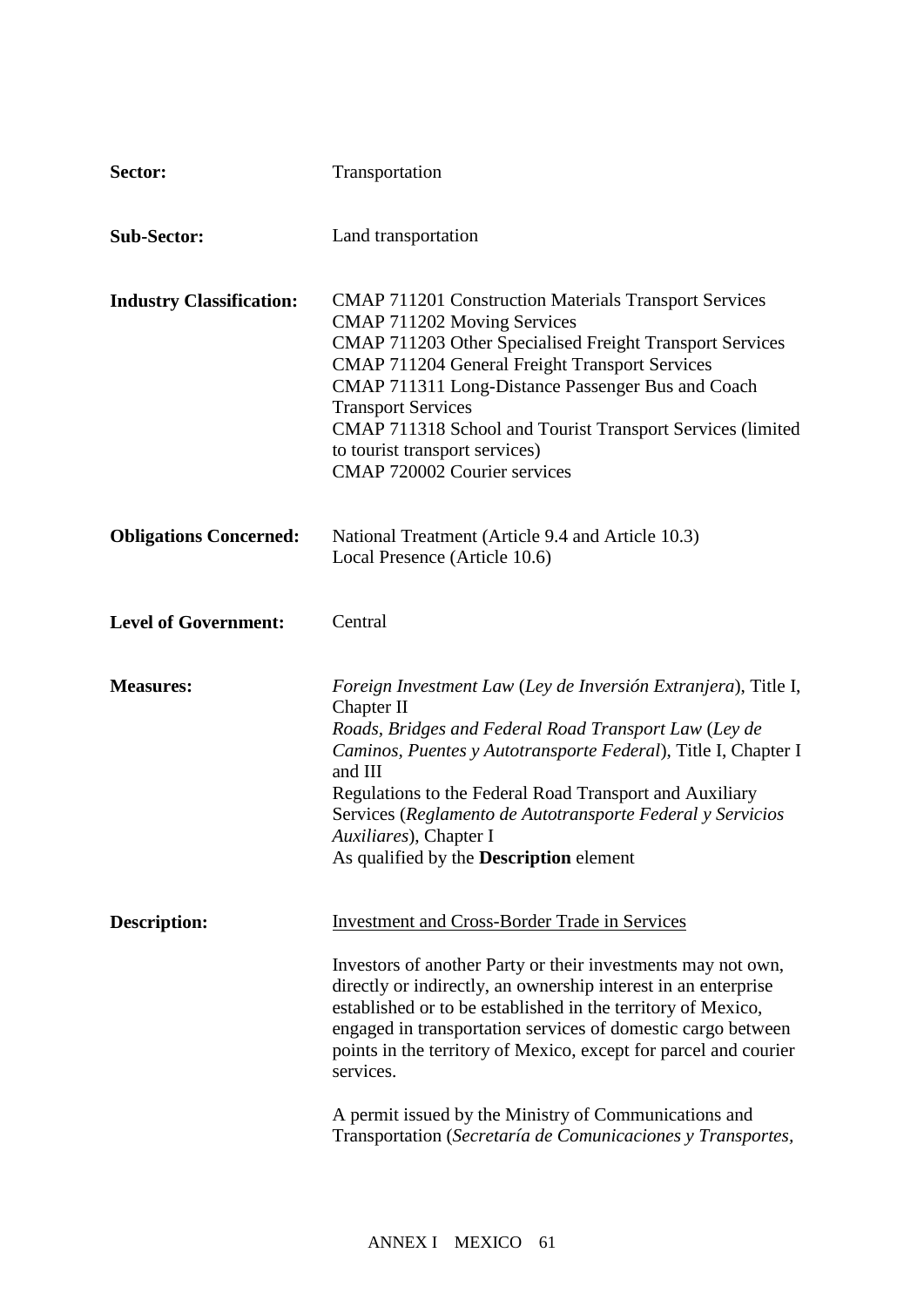*SCT*) is required to provide inter-city bus services, tourist transportation services or truck services for the transportation of goods or passengers to or from the territory of Mexico.

Only Mexican nationals and Mexican enterprises with a exclusion clause, using Mexican registered

equipment that is Mexican-built or legally imported, and drivers who are Mexican nationals, may provide bus or truck services for transportation of goods or passengers between points in the territory of Mexico.

A permit issued by the *SCT* is required to provide parcel and courier services. Only Mexican nationals and Mexican enterprises may provide such services.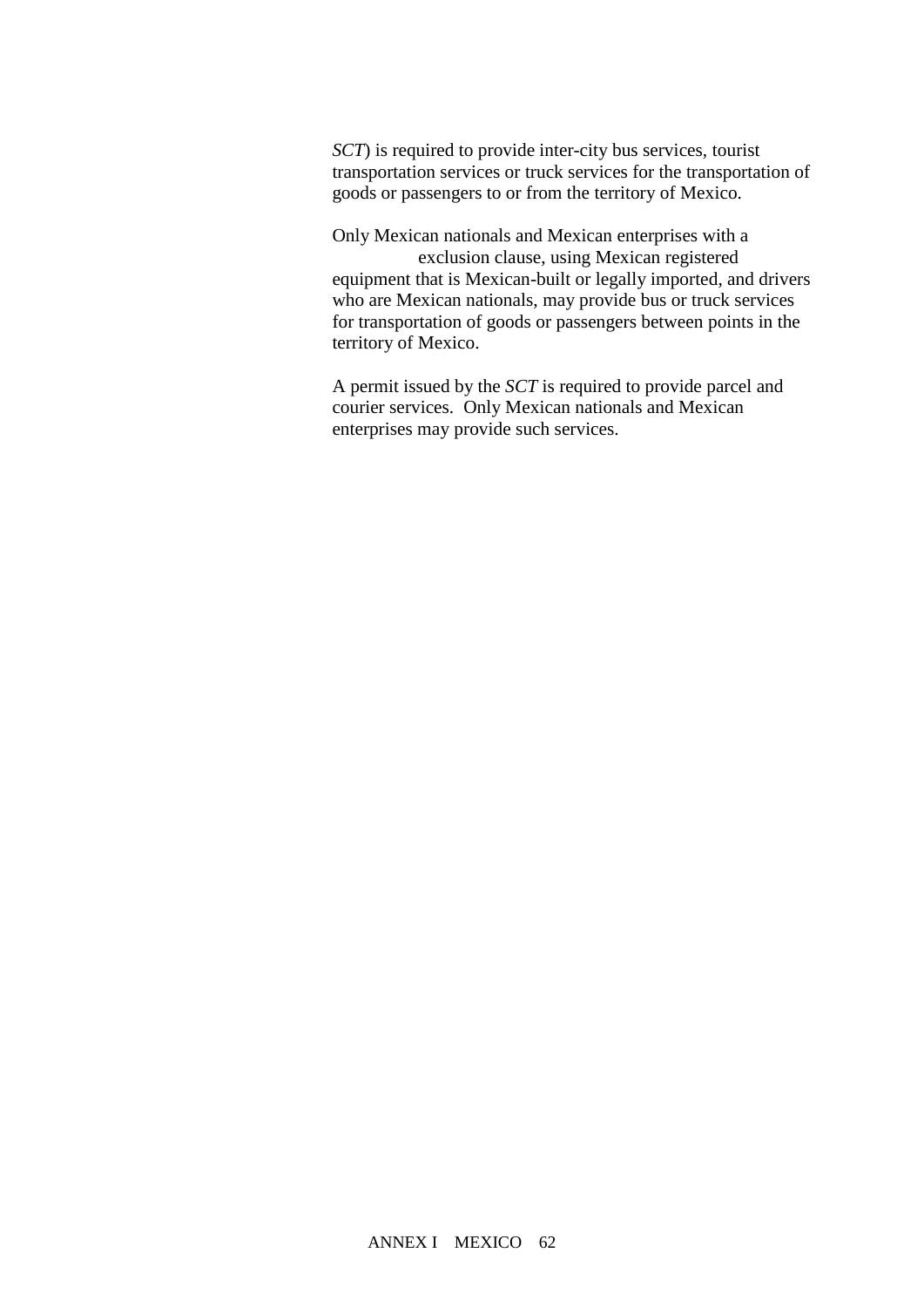| Sector:                         | Transportation                                                          |
|---------------------------------|-------------------------------------------------------------------------|
| <b>Sub-Sector:</b>              | Railway transportation services                                         |
| <b>Industry Classification:</b> | CMAP 711101 Transport Services Via Railway (limited to<br>railway crew) |
| <b>Obligations Concerned:</b>   | National Treatment (Article 10.3)                                       |
| <b>Level of Government:</b>     | Central                                                                 |
| <b>Measures:</b>                | Federal Labor Law (Ley Federal del Trabajo), Title VI,<br>Chapter V     |
| <b>Description:</b>             | Cross-Border Trade in Services                                          |
|                                 | Railway crew members must be Mexican nationals.                         |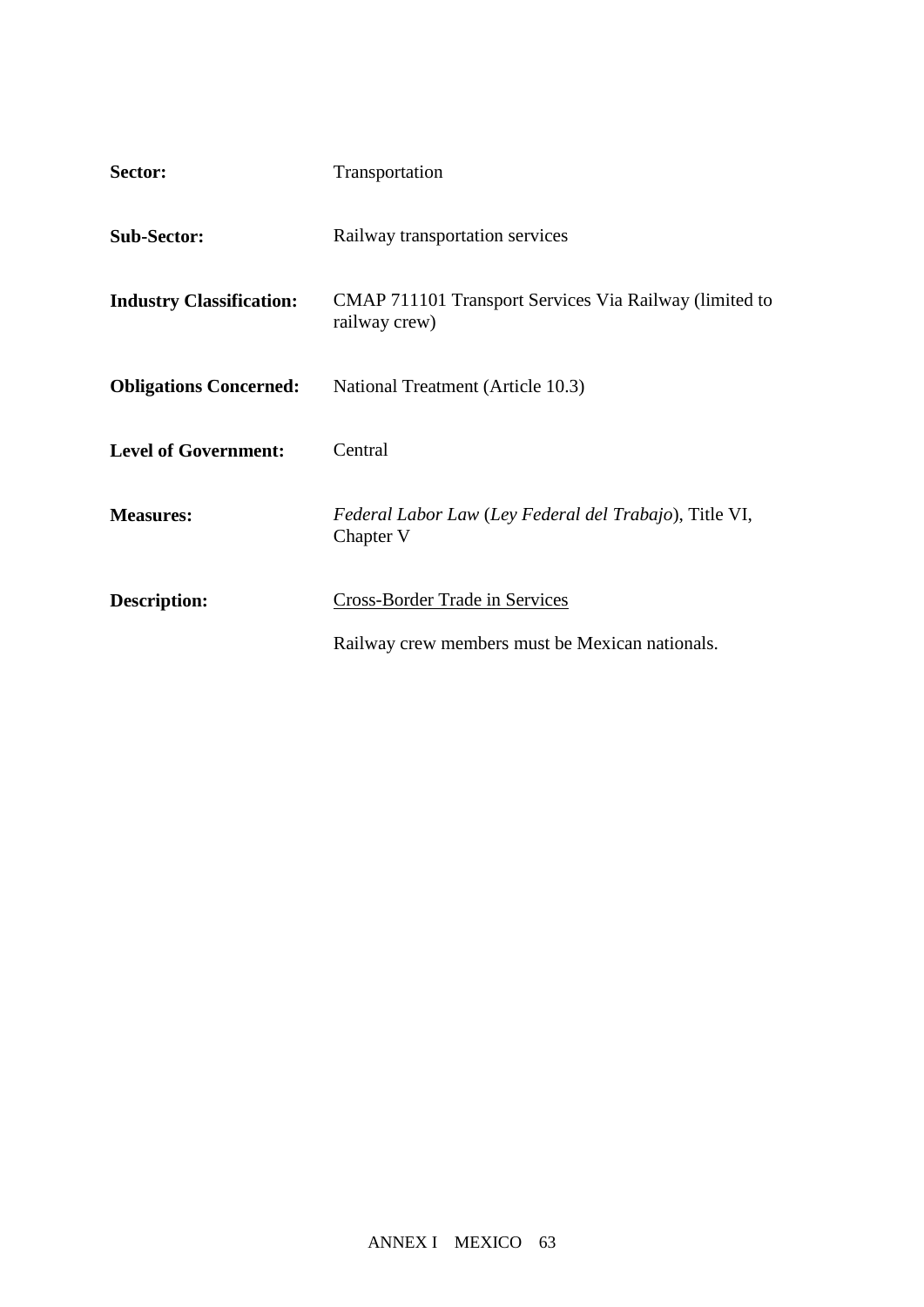| Sector:                         | Transportation                                                                                                                                                                                                                                                                                                                                                                                                                                                              |
|---------------------------------|-----------------------------------------------------------------------------------------------------------------------------------------------------------------------------------------------------------------------------------------------------------------------------------------------------------------------------------------------------------------------------------------------------------------------------------------------------------------------------|
| <b>Sub-Sector:</b>              | Land transportation                                                                                                                                                                                                                                                                                                                                                                                                                                                         |
| <b>Industry Classification:</b> | CMAP 711312 Urban and Suburban Passenger Bus and<br><b>Coach Transport Services</b><br>CMAP 711315 Motor Vehicle Taxi Transport Services<br>CMAP 711316 Motor Vehicle Fixed Route Transport<br><b>Services</b><br>CMAP 711317 Transport Services in Motor Vehicles from<br>Taxi-Ranks<br>CMAP 711318 School and Tourist Transport Services<br>(limited to school transport services)                                                                                        |
| <b>Obligations Concerned:</b>   | National Treatment (Article 9.4 and Article 10.3)                                                                                                                                                                                                                                                                                                                                                                                                                           |
| <b>Level of Government:</b>     | Central                                                                                                                                                                                                                                                                                                                                                                                                                                                                     |
| <b>Measures:</b>                | Foreign Investment Law (Ley de Inversión Extranjera), Title<br>I, Chapter II<br>General Means of Communication Law (Ley de Vías<br>Generales de Comunicación), Book I, Chapters I and II<br>Roads, Bridges and Federal Road Transport Law (Ley de<br>Caminos, Puentes y Autotransporte Federal), Title I, Chapter<br>III<br>Regulations to the Federal Road Transport and Auxiliary<br>Services (Reglamento de Autotransporte Federal y Servicios<br>Auxiliares), Chapter I |
| <b>Description:</b>             | <b>Investment and Cross-Border Trade in Services</b><br>Only Mexican nationals and Mexican enterprises with a<br>exclusion clause may supply local urban and                                                                                                                                                                                                                                                                                                                |
|                                 | suburban passenger Tm0 g[e)4(x)-9(c)4(lusi)-4(on c)4(la)-7(use                                                                                                                                                                                                                                                                                                                                                                                                              |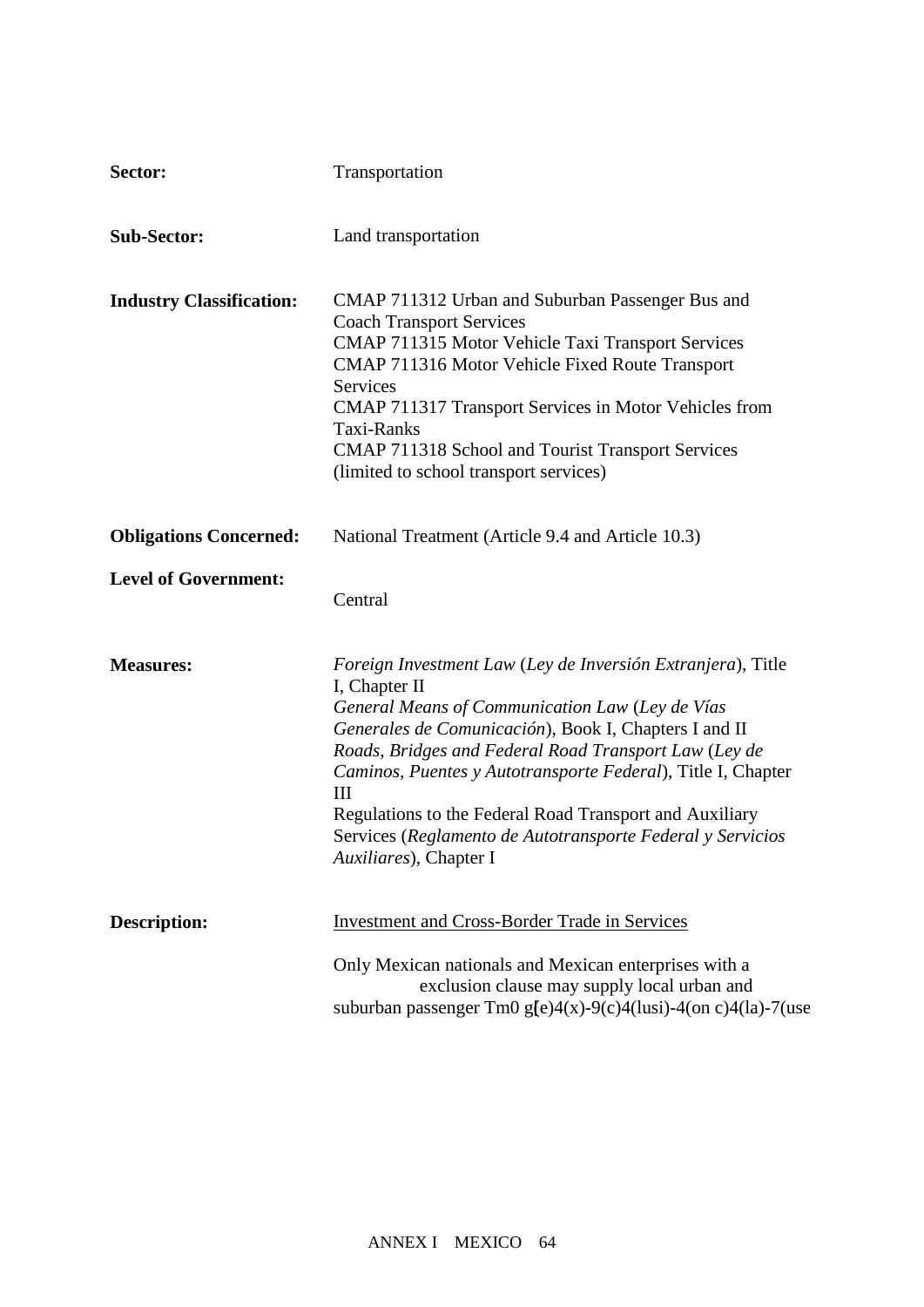| Sector:                         | Communications                                                                                                                                                                             |
|---------------------------------|--------------------------------------------------------------------------------------------------------------------------------------------------------------------------------------------|
| <b>Sub-Sector:</b>              | Entertainment services (Cinema)                                                                                                                                                            |
| <b>Industry Classification:</b> | CMAP 941103 Private Exhibition of Films                                                                                                                                                    |
| <b>Obligations Concerned:</b>   | Most-Favoured-Nation Treatment (Article 9.5 and Article<br>10.4)<br>National Treatment (Article 10.3)                                                                                      |
| <b>Level of Government:</b>     | Central                                                                                                                                                                                    |
| <b>Measures:</b>                | Federal Cinematography Law (Ley Federal de<br>Cinematografía), Chapter III<br>Regulations to the Federal Cinematography Law (Reglamento<br>de la Ley Federal de Cinematografía), Chapter V |
| <b>Description:</b>             | <b>Investment and Cross-Border Trade in Services</b>                                                                                                                                       |
|                                 | Exhibitors shall reserve 10 per cent of the total screen time to<br>the projection of national films.                                                                                      |